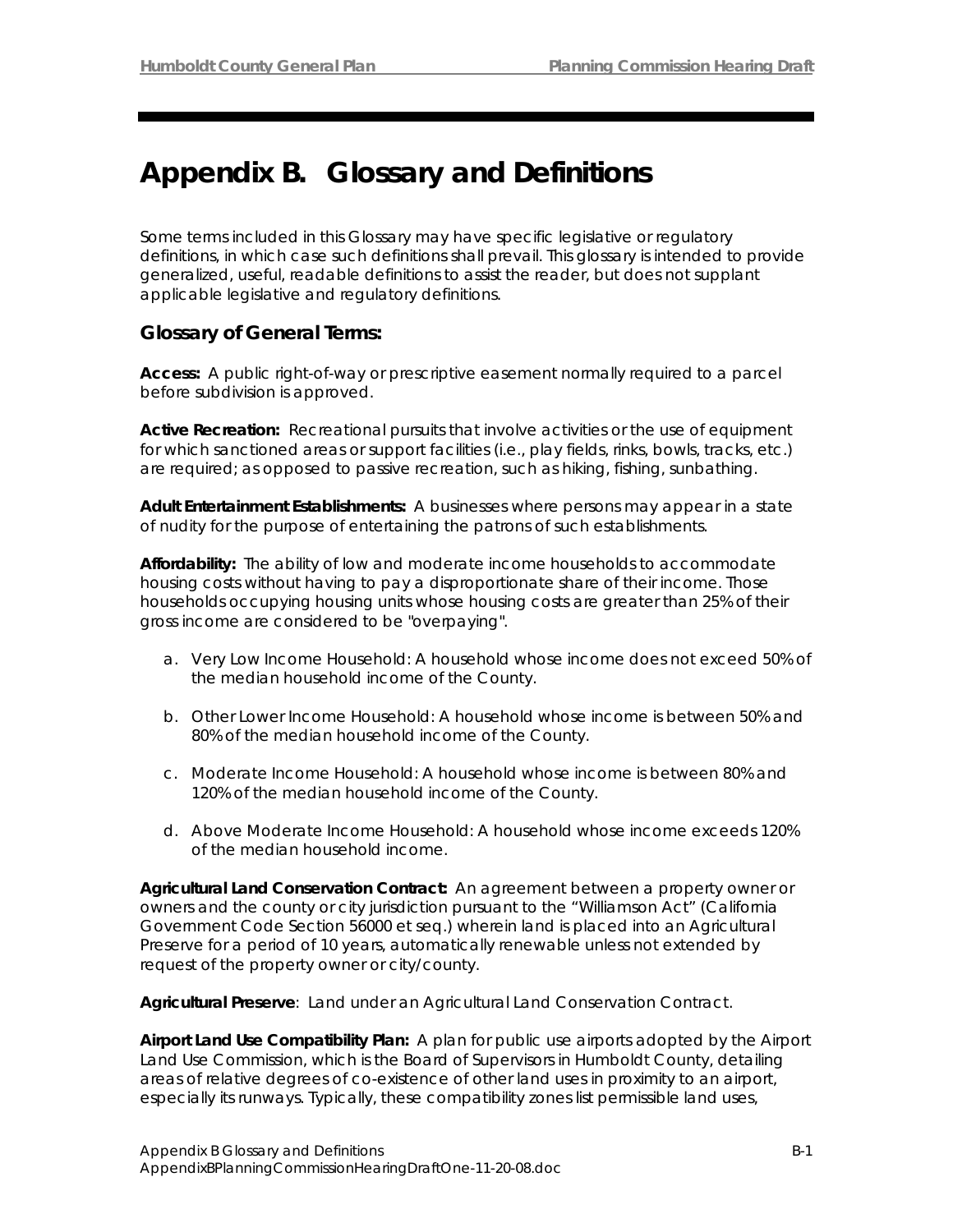residential development densities, heights, and other development parameters to allow for minimizing hazards and nuisances to and from the airport.

**Airport Master Plan:** A plan adopted by the Airport Land Use Commission detailing facility operations for airport properties. An Airport Master Plan is complimented by an Airport Land Use Compatibility Plan addressing standards for surrounding properties under the influence of the airports' operations.

**Alluvium or Alluvial Soils:** A general term for clay, silt, sand, gravel or similar unconsolidated detritus material deposited during comparatively recent geologic time by a stream or other body of running water as a sorted or semi-sorted sediment in the bed of the stream or on its flood plain or delta, or as a cone or fan at the base of a mountain slope.

**Alquist-Priolo Earthquake Fault Zone Act:** Formerly the Alquist-Priolo Special Studies Act, this state legislation establishes requirements for the State Geologist to prepare and publish maps indicating earthquake fault zones wherein development may be exposed to surface rupture hazards. The Act also directs local agencies to require the preparation of fault evaluation reports for certain classes of development proposed within such zones, peer review of the report, and other disclosure responsibilities for agencies and real estate agents offering such properties for sale or lease.

**Ambient Air Quality Standards:** Health- and welfare-based standards for outdoor air, which identify the maximum acceptable average concentrations of air pollutants during a specified period of time.

**Aquaculture:** The culture and husbandry of aquatic organisms, including, but not limited to, fish, shellfish, mollusks, crustaceans, kelp, and algae. "Aquaculture" does not include the culture and husbandry of commercially utilized inland crops, including, but not limited to, rice, watercress, and bean sprouts.

**Aquifer:** An aquifer is a body of saturated rock or sediment through which water can move readily. An aquifer is the underground area that stores groundwater resources.

**Area Wide Sources:** An area-wide source is defined as any source that emits less than 10 tons per year of a single hazardous air pollutant (HAP) or 25 tons per year of all HAPs.

**Arterial (street):** In traffic engineering, a term that refers to a higher order class of street designed to provide through transit for large volumes of vehicles. In the hierarchy of street type classification, arterials convey traffic from collector streets to highways or other regional controlled-access road facilities.

**Assessor parcel:** A tract or plot of land identified for tax assessment purposes.

**"Big-Box" Store:** A large – usually in excess of one acre floor area – commercial structure where, under one proprietor or a set of discrete franchises, retail sales and services are offered in a centralized, warehouse-like setting intended to serve a regional area. Due to their large area requirements compared to the more traditional pattern of decentralized specialty shops, this class of development can have adverse effects (i.e., traffic, lighting, and stormwater runoff from expansive parking areas; visual resource impacts from structural bulk) if not appropriately sited and mitigated.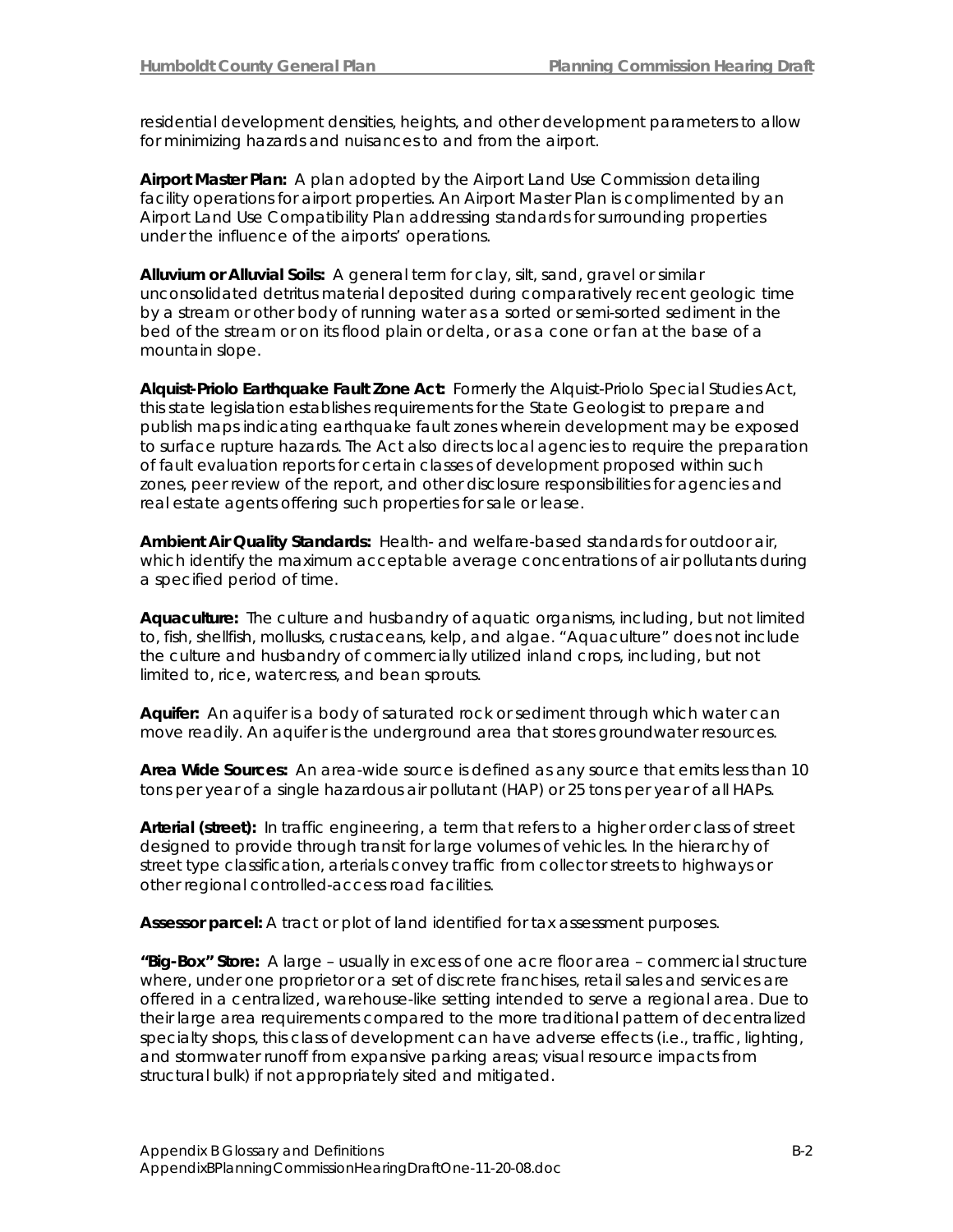**Biodiesel:** A biologically derived fuel (biofuel) suitable as a substitute, additive, or extender to petroleum diesel fuel. Biodiesel, an ester, is made using plant matter, vegetable oils, animal fats, algae, or recycled cooking greases.

**Board of Supervisors:** A county's legislative body. Board members are elected by popular vote and are responsible for enacting ordinances, imposing taxes, making appropriations, and establishing county policy. The board adopts the general plan, zoning, and subdivision regulations.

**The "Brown Act":** The Ralph M. Brown Open Meeting Act (commencing with Government Code Section 54950) requires cities and counties to provide advance public notice of hearings and meetings of their councils, boards, and other bodies. Meetings and hearings with some exceptions must be open to the public.

**Buffer:** A neutral area separating conflicting land uses.

**Build To Line:** An imaginary line, drawn parallel to the street frontage, along which some portion of the building front must be built.

**Buildout:** The process or end state of land being developed to its planned density or intensity.

CAL FIRE: See "California Department of Forestry and Fire Protection".

CAL-OSHA: See "California Occupational Health and Safety Administration".

**California Department of Fish and Game (CDFG):** An agency of the State of California who, with the Fish and Game Commission, are responsible for the establishment and administration of wildlife management programs for the protection of fish and wildlife species and their habitat. CDFG functions as both a direct permitting and licensing bureau for various resource-related activities, and as a "trustee agency" having input and guidance in the review and approval of development projects involving such species and their habitat.

**California Department of Forestry and Fire Protection (CAL FIRE):** An agency of the State of California responsible for the administration of state regulations of the growing and harvesting of timber and the provision of fire protection services to rural areas outside of established fire districts.

**California Environmental Quality Act (CEQA)**: (commencing with Public Resources Code Section 21000). In general, CEQA requires that all private and public projects be reviewed prior to approval for their potential adverse effects upon the environment.

**California Forest Practices Act:** That portion of California state law (PRC §4511 et seq.) which establishes regulations for the growth, harvesting, management, and restocking of timberlands.

**California Occupational Health and Safety Administration (CAL-OSHA):** An agency of the State of California responsible for the administration of state and local regulations for the protection of persons from worksite related hazards.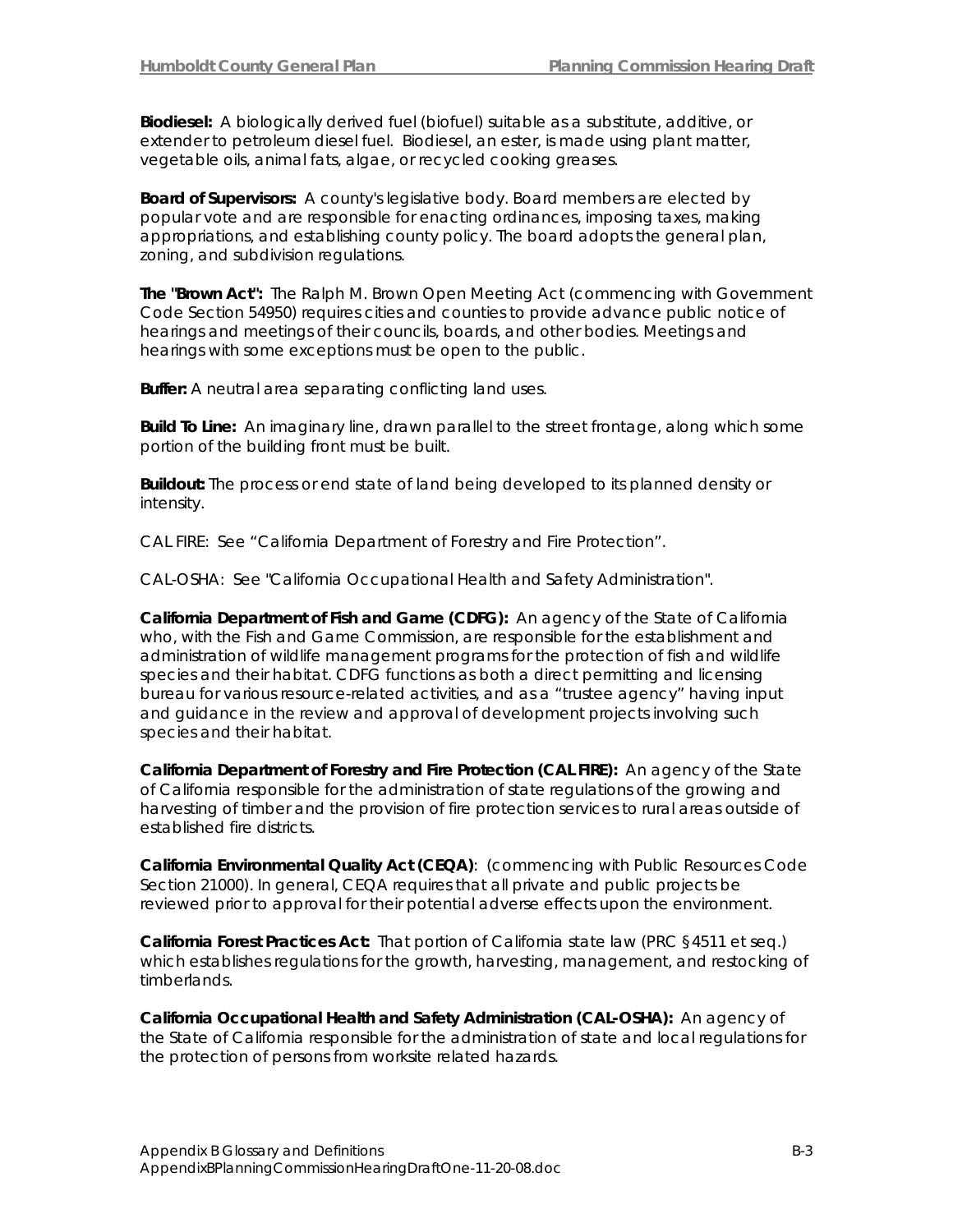**California Public Utilities Commission (CPUC):** The CPUC regulates privately owned telecommunications, electric, natural gas, water, railroad, rail transit, and passenger transportation companies, in addition to authorizing video franchises and is comprised of five Governor-appointed Commissioners.

**Capital Improvement Program (CIP):** A Capital Improvement Program is a local agency's plan, usually with a five-year planning horizon, for providing infrastructure improvements, including project priorities and funding strategies, as defined by Section 65403 of the Government Code.

**Category "5" Road Standard:** One of a set of six categories of road design criteria within the Humboldt County Subdivision Ordinance detailing right-of-way width, surface improvements, curb & gutter, and shoulder requirements to service the circulation needs for urban and urbanizing areas.

**CC&Rs** – See "Covenants, conditions and restrictions".

**CDFG**: See "California Department of Fish and Game".

**CEQA:** See "California Environmental Quality Act":

**Charter City**: A city which has been incorporated under its own charter rather than under the general laws of the state. Charter cities have broader powers to enact land use regulations than do general law cities. The City of Eureka and all of California's largest cities are charter cities.

**CHERT:** See "County of Humboldt Extraction Review Team".

**CIP**: See "Capital Improvement Program".

**Circulation Plan:** A module or "element" of a General Plan identifying the general location and extent of existing and proposed major thoroughfares, transportation routes, terminals and other local public utilities and facilities to determine and constrain the pattern and extent of development. Circulation plans generally contain detailed maps, standards of operation (i.e., Level of Service (LOS) thresholds or criteria, policies), and identifies financing mechanisms for implementation.

**City Council**: A city's legislative body. The popularly elected city council is responsible for enacting ordinances, imposing taxes, making appropriations, establishing policy, and hiring some city officials. The council adopts the local general plan, zoning, and subdivision ordinance.

**Cliff Retaining Wall:** An upright structure designed to stabilize or prevent erosion of a cut bank or cliff.

**Cluster Development; Clustering:** A development pattern or layout, usually seen in Planned Unit Developments, where structures are grouped onto relatively smaller lots and the traditional front, side and rear yards areas are reduced and aggregated into larger, common areas. Cluster development is a technique for avoiding hazardous areas, to prevent intrusion into environmentally sensitive areas, or to reduce the costs and disruptions of streets and infrastructure associated with more conventional design layouts.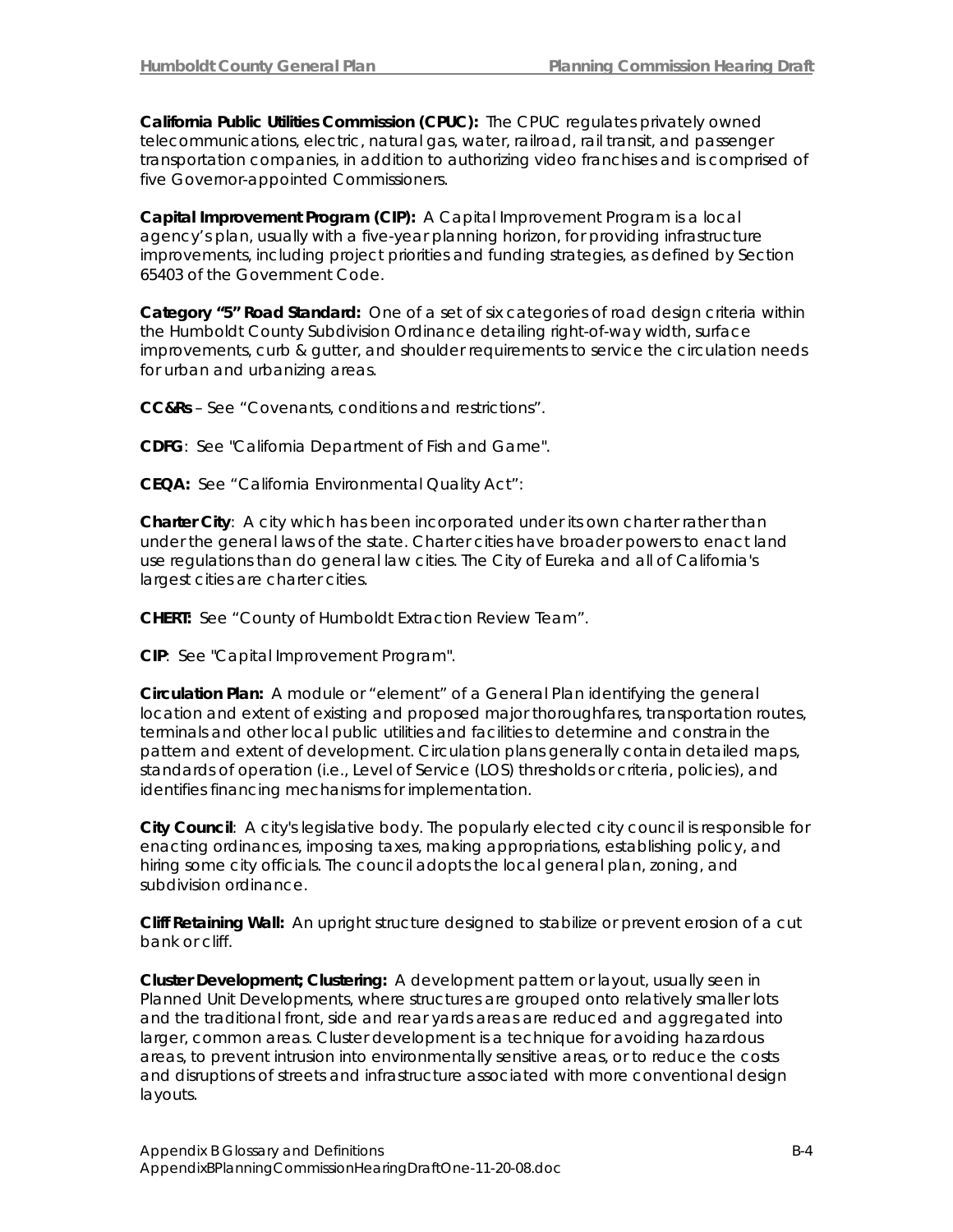**CNEL:** See "Community Noise Equivalent Level"

**Coastal Conservancy:** An agency of the State of California established under State law (PRC §31000) to foster planning, acquisition, transfer to public agencies or other appropriate entities, funding and development of coastal access and access facilities, and the protection of agricultural lands.

**Coastal Zone:** The land and water area of the State of California from the Oregon border to the border of the Republic of Mexico, as officially mapped on 7.5 minute U.S.G.S. quadrangle maps and adopted by the California Coastal Commission, seaward to the State's outer limit of jurisdiction, including all offshore islands, and extending inland generally 1,000 yards from the mean high tide line of the sea. In significant coastal estuarine, habitat, and recreational areas it extends inland to the first major ridgeline paralleling the sea or five (5) miles from the mean high tide line of the sea, whichever is less, and in developed urban areas the zone generally extends inland less than 1,000 yards.

**Cogeneration**: The simultaneous production of electricity and useful thermal energy (e.g., heat or steam) from a common fuel source. This byproduct energy (or "waste" heat) from industrial processes can sometimes be used to power an electric generator. Conversely, byproduct heat from an electric generator can often be used for industrial processes or for other heating purposes.

**Collector (street):** In traffic engineering, a term that refers to a medium order class of street designed to provide through transit for moderate to large volumes of vehicles. In the hierarchy of street type classification, collectors convey traffic from local streets to arterial streets that in turn connect to highways or other regional controlled-access road facilities.

**Community-Based Policing:** A concept in law enforcement administration which places an emphasis on a high visibility presence of public safety officers within a community (e.g., foot or horse patrols) and promotes citizen-police interaction through neighborhood watch programs, volunteer citizen patrols, crime prevention education and other outreach programs.

**Community Character:** The prevailing qualities and characteristics of a community. At a minimum, community character should consider historical development patterns, the present natural and built environment, the resources and needs of the area, and the planned and projected growth.

**"Community Noise Equivalent Level" (CNEL):** A 24-hour energy equivalent level derived from a variety of single-noise events, with weighting factors of 5 and 10 dBA applied to the evening (7PM to 10 PM) and nighttime (10PM to 7AM) periods, respectively, to allow for the greater sensitivity to noise during those hours.

**Community Plan:** A portion of the local general plan that focuses on a particular area or community within the city or county. Community plans supplement the policies of the general plan.

**Community Planning Area (CPA):** The geographic extent of a Community Plan.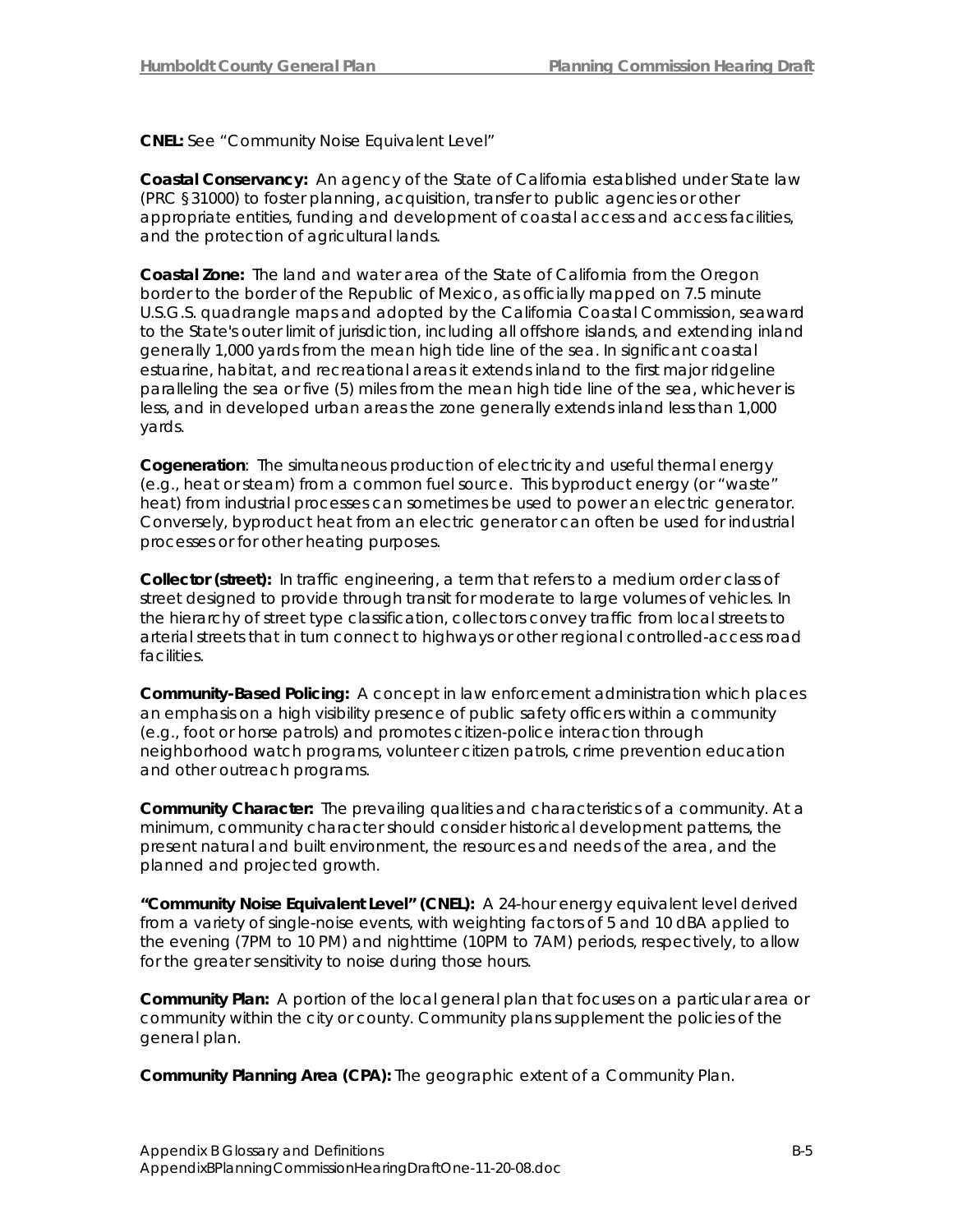**Community Services District (CSD):** A special district, governed by an independently elected board of directors, formed to provide any one or more of a range of authorized services, including water, wastewater, fire protection, parks and recreation, and street lighting (see California Government Code Section 61000 and following).

**Conditional Use Permit:** Pursuant to the zoning ordinance, a conditional use permit (CUP) may authorize uses not routinely allowed on a particular site. It is a discretionary permit issued by the Planning Commission for any of the numerous "conditional uses" indicated within the Zoning Ordinance. Findings to allow the granting of a Conditional Use Permit involve an affirmative determination on the project's conformance with the general plan, consistency with zoning regulations, satisfying all related development standards, and that the proposed use and improvements may be operated or maintained in such a manner as to not be detrimental to the public health, safety, or welfare, or materially injurious to properties or improvements in the vicinity.

**Conflicting Uses:** Land uses by which the quality of each individual use is harmed by the others when they occur together in the same area, due to either competition for limited resources or use by-products which damage alternative uses. When one use prevents another, "conflicting uses" become incompatible uses.

**Conservation Easement**: Voluntary legal agreement between a landowner and conservation organization (government agency or land trust) that permanently limits some of the land's uses (i.e. development rights, etc.). The property still belongs to the landowner, but restrictions are placed both on the current landowner and on subsequent landowners, based upon the terms of the agreement.

**Conversion (of agricultural land):** A change in the use or character of agricultural land, through subdivision parcelization, zoning reclassification, or other overt or indirect means, whereby the continued viability of the property for agricultural use is precluded or substantially decreased.

**Conveyance of Development Rights:** The action of a owner of real property wherein the future rights for further development – either allowed by-right or potentially pursuable through permits or other grants or authorization – is conveyed to another party, generally a public or non-profit agency such as a land trust. Development rights conveyances are generally associated with a deferral of required improvements, to allow for clustered development, or to protect or avoid development in hazardous or environmentally sensitive areas of a property.

- **Cottage Industry:** Cottage Industries are considered a secondary use on a parcel involving the manufacture, provision of, or sale of goods and/or services, including Bed and Breakfast establishments, which:
	- a. Are conducted by occupants on the premises and not more than 3 nonresident employees in a manner which does not substantially affect the primary use of the parcel; and
	- b. Does not require use of buildings or structures occupying more than 2 acres; and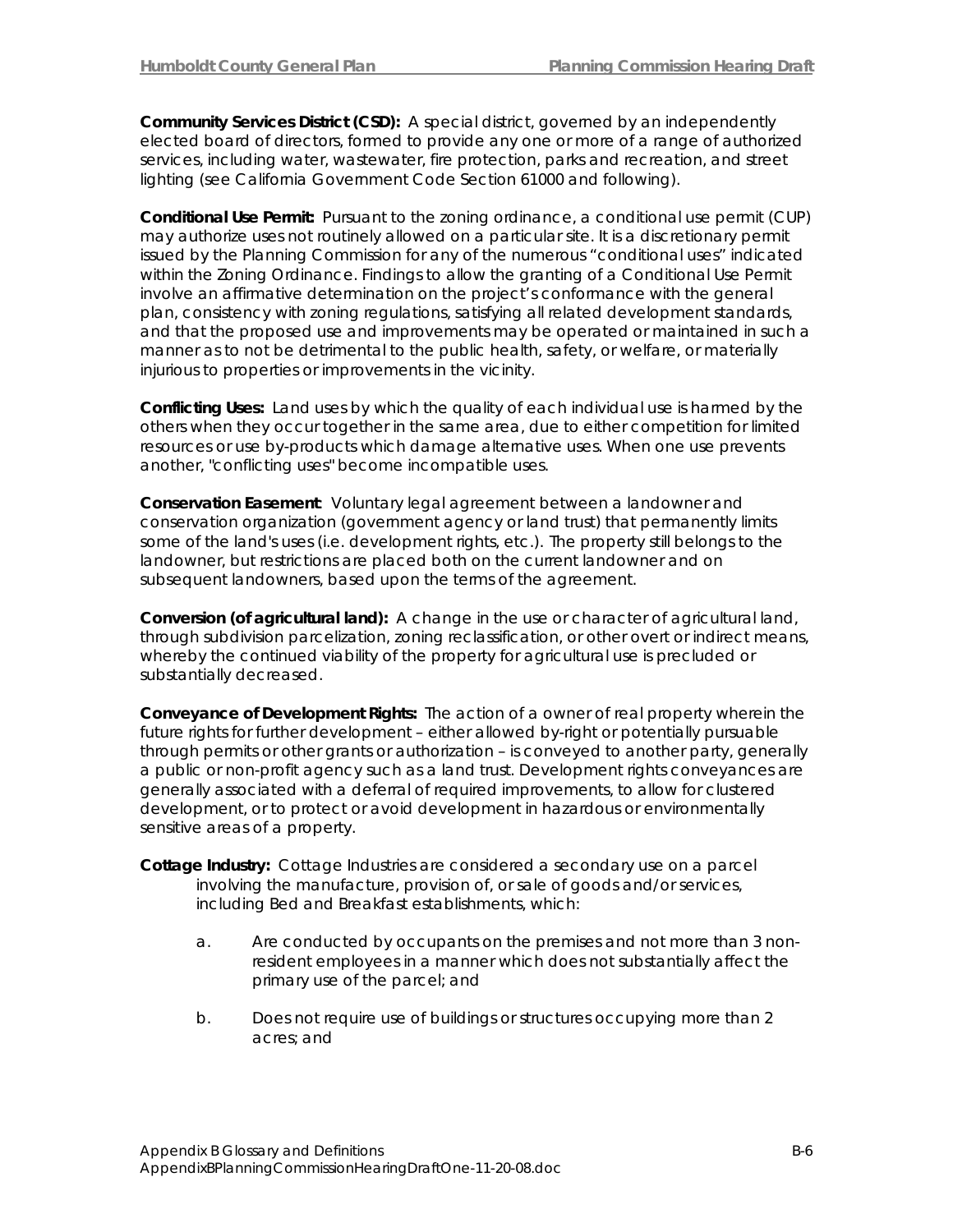- c. Involves no sales of merchandise other than that grown or processed on the premises or merchandise directly related to and incidental to the industry; and
- d. Would increase or maintain the viability of the existing principal use of the land, and shall not create noise, odors, smoke, or other nuisances which would adversely affect the surrounding area.

**County of Humboldt Extraction Review Team (CHERT):** A technical review committee appointed by the Board of Supervisors that reviews surface mining operations.

**County Service Area (CSA)**: A special district governed by the Board of Supervisors formed to provide any one or more of a range of authorized service including water, wastewater, fire protection, parks and recreation, and street lighting within an area of the County (see California Government Code Section 25210.1 and following).

**County Water District:** A special district, governed by an independently elected board of directors, formed to provide water service, but can also provide a limited range of other services (see California Water Code Section 30000 and following).

**Covenants, conditions and restrictions (CC&R's):** Covenants, Conditions, and Restrictions are private legal restrictions on the use of land, contained in the deed to the property or otherwise formally recorded. CC&R's are enforced by home owner's associations, not by the County.

**CPUC** See "California Public Utilities Commission"

**Criteria Air Pollutant:** An air pollutant for which acceptable levels of exposure can be determined and for which an ambient air quality standard has been set. Examples include: ozone, carbon monoxide, nitrogen dioxide, sulfur dioxide,  $PM_{10}$ , and  $PM_{2.5}$ .

**Critical Habitat:** Critical habitats are sensitive habitats essential for a Federal or State designated endangered, threatened or rare species (listed as high priority by the Department of Fish and Game California Natural Diversity Data Base.) This includes the portion of the species habitat which is essential to the existence of that species.

**Critical Species:** Plants or animals which are dependent on a critical habitat.

**Critical Water Supply Area:** The specific area, used by a municipality or community for its water supply system, which is so limited in area that it is susceptible to a potential risk of contamination from development activities.

**Cumulative Impacts:** Two or more individual effects which, when considered together, are considerable or which compound or increase other impacts.

**dB (Decibel)**: a unit used to express the relative intensity of a sound as it is heard by the human ear.

**dBA:** "A-weighted decibels". A measurement of noise weighted to reflect the sound frequency range audible to the human ear.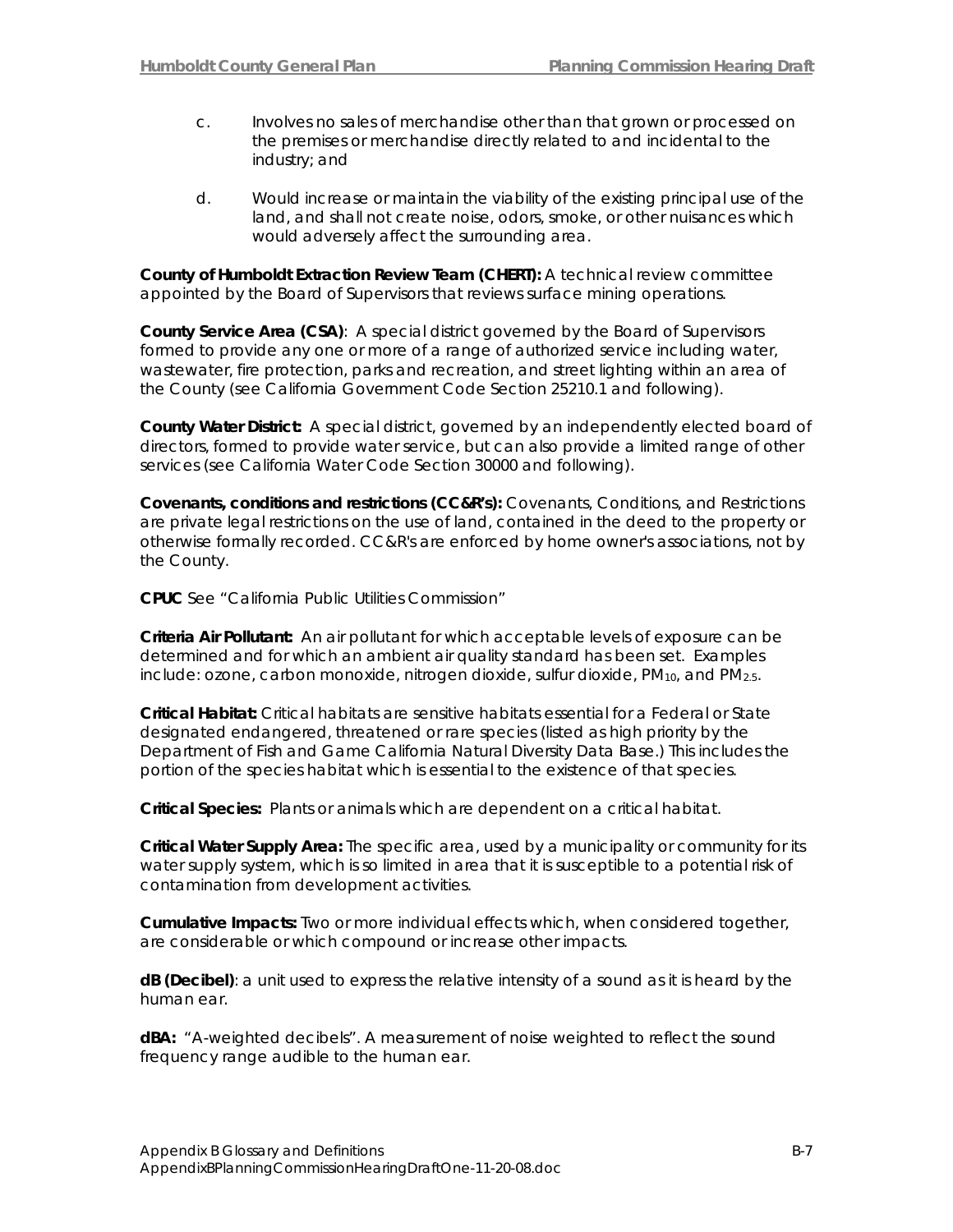**Density:** In the context of land use planning, the number of residential living units per unit area, such as seven units per acre.

**Density Bonus**: An increase in the allowable number of dwelling units granted by the city or county in return for the project's providing low- or moderate-income housing (see Government Code Section 65915).

**Design Review:** A process in which the exterior expression of a development project's design are reviewed against a set of desired features or characteristics in the interest of promoting visual harmony and coordinated design in a given area. For purposes of this Plan, design review does not involve discretionary review by an appointed or elected panel or board, but ministerial review against a checklist of parameters, constraints, and favorable characteristics detailed within the design review standards ordinance.

**Design Review Committee**: A group appointed a city or county elected officials to consider the design and aesthetics of development within design review zoning districts.

**Design Review Standards:** A checklist of parameters, constraints, favorable characteristics, and desirable attributes against which development project proposals are reviewed.

**Design Standards Committee (DSC):** An ad hoc committee appointed by the Board of Supervisors responsible for developing design review standards.

**Detention Basin:** A topographic feature, either naturally occurring or terra-formed where stormwater runoff is intercepted and detained to reduce peak discharge volumes into downstream watercourses.

**Developed:** Developed with a structure that is a principle or conditionally use permitted under a parcel's land use designation in the applicable general plan.

**Development:** As defined in California Government Code Section 65927: Development means, on land, or in or under water, the placement or erection of any solid material or structure; discharge or disposal of any dredged material or of any gaseous, liquid, solid, or thermal waste; grading, removing, dredging, mining, or extraction of any materials; change in the intensity of use of land including but not limited to subdivision pursuant to the Subdivision Map Act (commencing with Section 66410 of the Government Code), and any other division of land except where the division is brought about in connection with the purchase of such land by a public agency for public recreational use; change in the intensity or use of water, or of access to thereto; construction, reconstruction, demolition, or alteration of the size of any structure, including any facility of any private, public, of municipal utility; and the removal or harvesting of major vegetation other than for agricultural purposes, kelp harvesting, and timber operations which are in accordance with a timber harvesting plan submitted pursuant to the provisions of the Z'berg-Nejedly Forest Practices Act of 1973 (commencing with Section 4511 of the Public Resources Code).

As used in this section, "structure" includes, but is not limited to, any building, road, pipe, flume, conduit, siphon, aqueduct, telephone line, and electrical power transmission and distribution line. "Development" does not mean a "change of organization", as defined in Section 56021, or the "reorganization", as defined in Section 56073.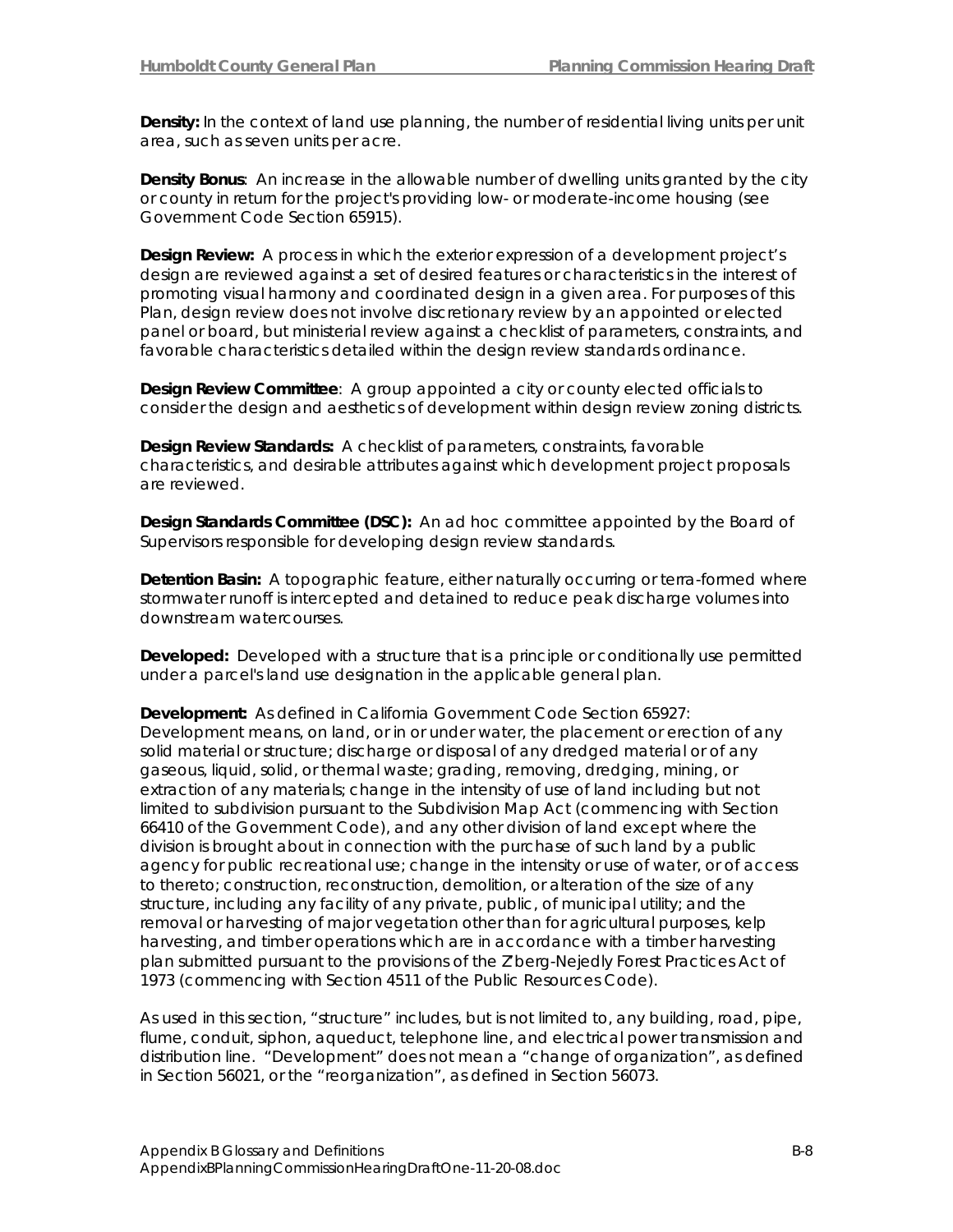**Development Fees**: Fees charged to developers or builders as a prerequisite to construction or development approval. The most common are: (1) impact fees (such as parkland acquisition fees, school facilities fees, or street construction fees) related to funding public improvements which are necessitated in part or in whole by the development; (2) connection fees (such as water line fees) to cover the cost of installing public services to the development; (3) permit fees (such as building permits, grading permits, sign permits) for the administrative costs of processing development plans; and, (4) application fees (rezoning, CUP, variance, etc.) for the administrative costs of reviewing and hearing development proposals.

**Dikes:** A bank constructed to control or confine tidal, river, or other waters.

**Discretionary Project:** Discretionary project means an activity defined as a project which requires the exercise of judgment, deliberation, or decision on the part of the public agency or body in the process of approving or disapproving a particular activity, as distinguished from situations where the public agency or body merely has to determine whether there has been conformity with applicable statutes, ordinances, or regulations.

**Downzone**: This term refers to the rezoning of land to a more restrictive or less intensive zone (for example, from multi-family residential to single-family residential or from residential to agricultural).

**Dwelling Unit:** A housing unit. (See Housing Unit).

#### **Earthquake Fault Zone**

A delineated area established under the provisions of the Alquist-Priolo Earthquake Fault Zone Act, wherein certain classes of development projects are subject to geologic investigations, report review, and disclosure requirements.

**Easement:** A recorded right or interest in the land of another, which entitles a holder thereof to a use, privilege or benefit over said land.

**EIR**: See "Environmental Impact Report"

**Eminent Domain:** The right of a government agency to take private property for public use, usually if other means of acquisition have been unsuccessful.

**Endangered Species:** These species' prospects for survival and reproduction are in immediate jeopardy from one or more causes.

**Energy Star:** A U.S. Environmental Protection Agency program that began in 1992 as a voluntary labeling program designed to identify and promote energy-efficient products to reduce greenhouse gas emissions.

**Environmental Impact Report (EIR):** A report that analyzes the environmental effects of a proposed project prepared pursuant to the California Environmental Quality Act of 1970.

**Environmental Impact Statement:** Similar to an EIR, but a federal level document prepared pursuant to the National Environmental Policy Act of 1969.

**Environmentally Sensitive Areas:** Any area in which plant or animal life or their habitats are either rare or especially valuable because of their special nature or role in an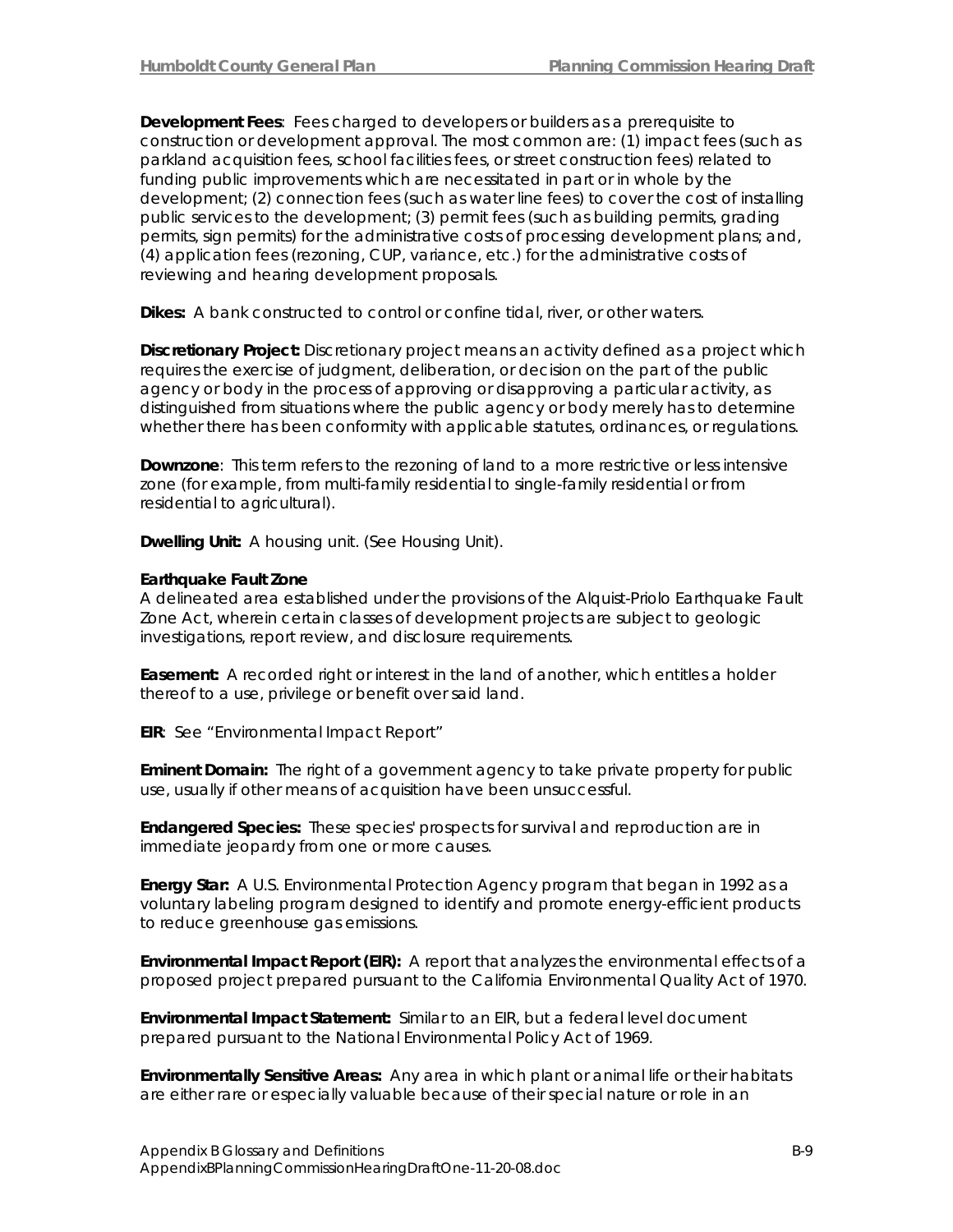ecosystem and which could be easily disturbed or degraded by human activities and developments (Coastal Act Section 30107.5), including: areas of special biological significance as identified by the State Water Resources Control Board; rare and endangered species habitat identified by the State Department of Fish and Game; all coastal wetlands and lagoons; all marine, wildlife and education and research reserves; nearshore reefs; tidepools; sea caves; islets and offshore rocks; kelp beds; indigenous dune plant habitats; and wilderness and primitive areas.

**Ephemeral Stream:** A watercourse whose waterflows occur less than year-round, in episodic events such as following a rainstorm.

**Fault:** A surface or zone of rock fracture along which there has been displacement from a few centimeters to a few kilometers.

**Feasible:** Capable of being accomplished in a successful manner within a reasonable period of time, taking into account economic, environmental, social and technological factors.

**Federal Emergency Management Agency (FEMA):** Federal agency responsible for management of natural hazards, including the flood plain zones.

**Fee.** A charge imposed on an applicant or property owner to defray the cost of providing public facilities or services. There are three types of fees: (1) fees for services (such as water or wastewater service) generally referred to as service charges; (2) fees for regulatory activities such as plan review fees; and (3) development fees, which include impact fees that are levied on a developer to off-set the cost of infrastructure to serve that development.

**Feed Lot:** A large yard with pens or stables, other than those part of a typical livestock ranch, where cattle, sheep, etc. are kept for finishing, shipment or slaughter.

**Fill:** Earth or other substance or material, including piling placed for the purpose of erecting structures thereon, placed in a submerged area.

**Final Map Subdivision**: Final map subdivisions (also called tract maps or major subdivisions) are land divisions which create five or more lots. They must be consistent with the general plan and are generally subject to stricter requirements than parcel maps. Such requirements may include installing road improvements, the construction of drainage and sewer facilities, parkland dedications, and more.

**Fire Protection District:** A special district, in most instances governed by an independently elected board of directors, formed to provide fire protection services (see California Health and Safety Code Section 13800 and following).

**Flood, 100-Year:** A flood having a one percent chance of occurring in any single year.

**Flood Hazard Areas, or Floodplain:** Typically refers to those areas subject to inundation by a 100-year flood; or, other defined flood event or flood risk area.

**Floor Area Ratio**: Abbreviated as FAR, this is a measure of development intensity. FAR is the ratio of the amount of floor area of a building to the amount of area of its site. For instance, a one-story building that covers an entire lot has an FAR of 1. Similarly, a one-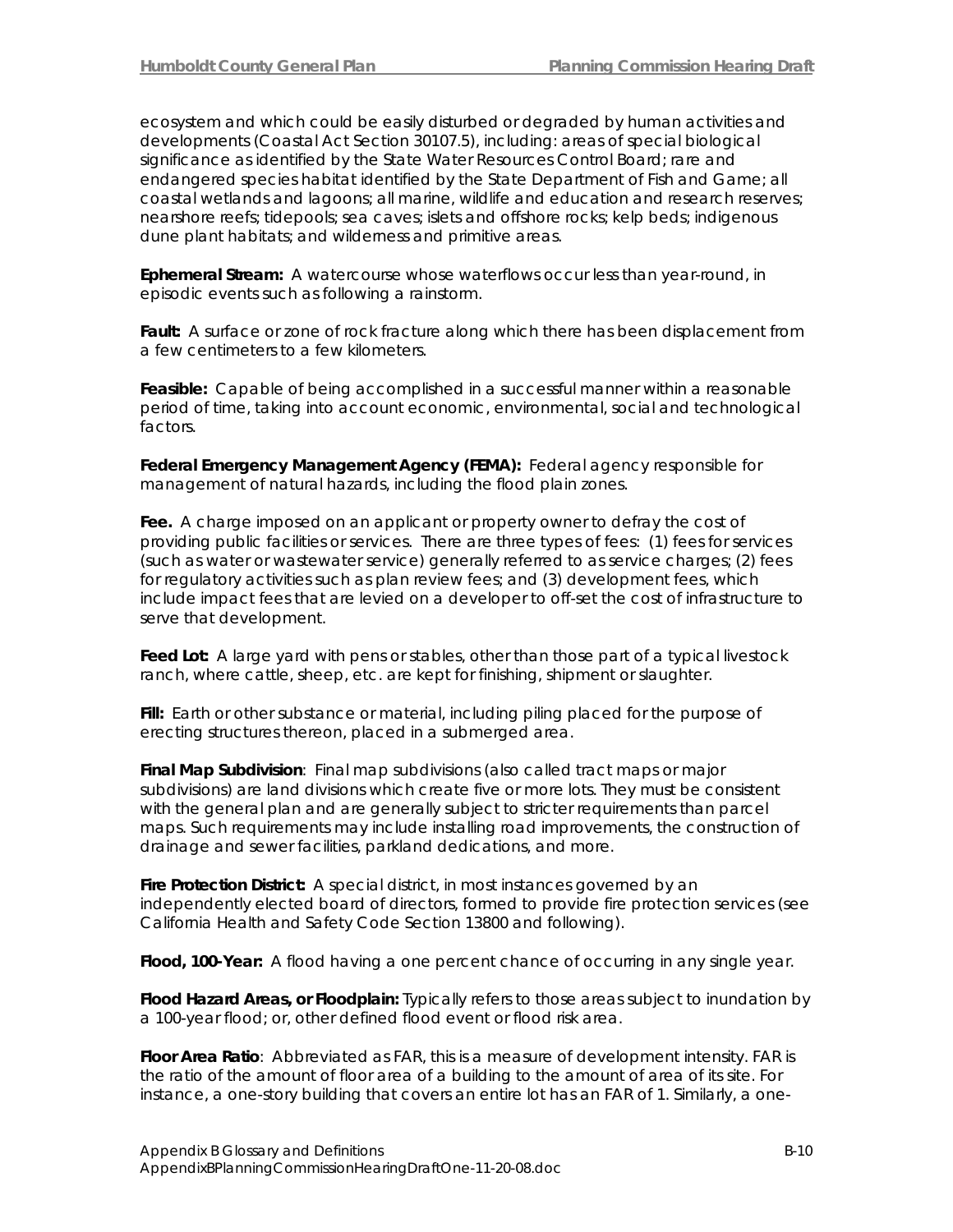story building that covers 1/2 of a lot has an FAR of 0.5. A FAR greater than 1 indicates allowance for multi-story buildings. A FAR of 3 indicates a three-story building covering the entire lot.

**Forestland:** Resource land which is currently producing (or, in some cases, capable of producing) a forest.

**Forest Practices Act:** See "California Forest Practices Act"

**Form-Based Code:** A regulatory document or type of zoning code that controls land use by placing primary emphasis on the physical form of the built environment with the end goal of producing a specific type of "place".

**Framework Plan:** Volume I of the Humboldt County General Plan adopted in 1984 establishing county-wide policies for land uses, hazard avoidance, resource protection, and public facilities and services. The Framework Plan is supplemented by the elements of Volume II, including the Housing Element, Hazardous Waste Plan, Integrated Solid Waste Plan, Airport Master Plan, and the Community Plans.

**General Law City**: A city incorporated under and administered in accordance with the general laws of the state. See also Charter law city.

**General Plan**: A statement of policies, including text and diagrams setting forth objectives, principles, standards, and plan proposals, for the future physical development of the city or county (see Government Code Sections 65300 et seq.).

**General Plan Amendment:** A revision to the text or maps of a general plan. Under California state law, the Legislative Body (Board of Supervisors or City Council) is the only recognized entity authorized to instigate and direct such changes.

**Geologic Hazards:** include the following:

1. seismic hazard areas delineated on fault maps as subject to potential surface rupture, on soil maps indicating materials particularly prone to shaking or liquefaction and in local and regional seismic safety plans;

2. tsunami runup areas identified on U.S. Army Corps of Engineers 100-year recurrence maps, by other scientific or historic studies and other known areas of tsunami risk;

3. landslide hazard areas delineated on slope stability maps and in local and regional geologic or safety plans;

4. beach areas subject to erosion; and

5. other geologic hazards such as expansive soils and subsidence areas.

**GHGs:** See "Greenhouse Gases"

**Goal:** The ultimate purpose of an effort stated in a way that is general in nature and immeasurable.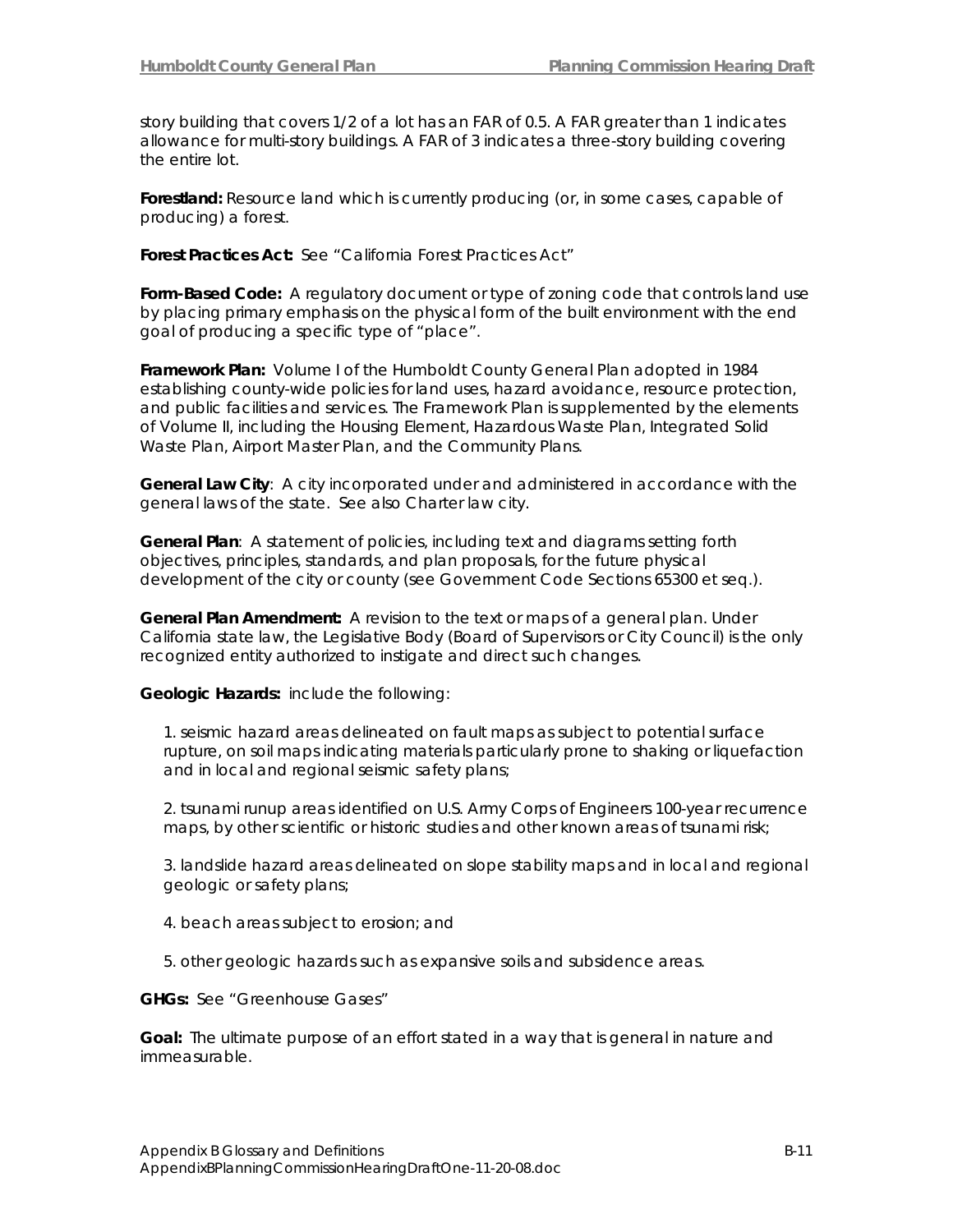**"Granny" Housing**: Typically, this refers to a second dwelling attached to or separate from the main residence that houses one or more elderly persons.

**Greater Eureka Area Travel Model (GEATM):** A county-wide travel demand forecasting model used to assess impacts of land use and transportation changes, and help determine the effectiveness of potential improvements to the road system.

**Greenbelt:** Areas of natural terrain, drainage, and vegetation located adjacent to undeveloped areas or between adjoining developed areas slated for open space uses (buffers between development and hazardous or environmentally sensitive areas and other adjoining development, for non-vehicular paths and trails, and other passive recreation uses as appropriate).

**Greenhouse Gases (GHGs):** Carbon dioxide and other gases that trap heat radiating from the Earth's surface much like a greenhouse's windows trap heat from radiating sunlight.

**Groundwater Basin:** A groundwater basin is the aboveground area from which water flows or seeps into a particular aquifer or series of linked aquifers.

**Groundwater Transfer.** Groundwater transfer refers to the mechanical or artificial relocation of groundwater resources to a location outside the source location.

**HCAOG**: See "Humboldt County Association of Governments"

#### **Highly Scenic Areas:** generally include:

1. landscape preservation projects designated by the State Department of Parks and Recreation in the California Coastline Preservation and Recreation Plan; 2. open areas of particular value in preserving natural land-forms and significant vegetation, or in providing attractive transitions between natural and urbanized areas; and

3. other scenic areas and historical districts designated by cities and counties.

**Home Occupation:** An accessory use of a non-residential nature which is performed within a dwelling unit, by an occupant of the living unit and which is clearly incidental and secondary to the residential use of the dwelling unit. Home Occupations are subject to the Home Occupation Regulations of the Humboldt County Zoning Ordinance.

**Homesite:** An area suitable for the placement of a dwelling.

**Household:** The person or persons occupying a housing unit.

**Housing Unit:** A house, apartment, mobilehome or trailer, group of rooms, or single room occupied as a separate living quarter or, if vacant, intended for occupancy as a separate living quarter. Separate living quarters are those in which the occupants live and eat separately from any other persons in the building or through a common hall.

**Humboldt Bay Municipal Water District (HBMWD):** A quasi-public agency providing treated domestic drinking water supplies to the cities, special districts (e.g., MCSD), and residents of the greater Humboldt Bay area.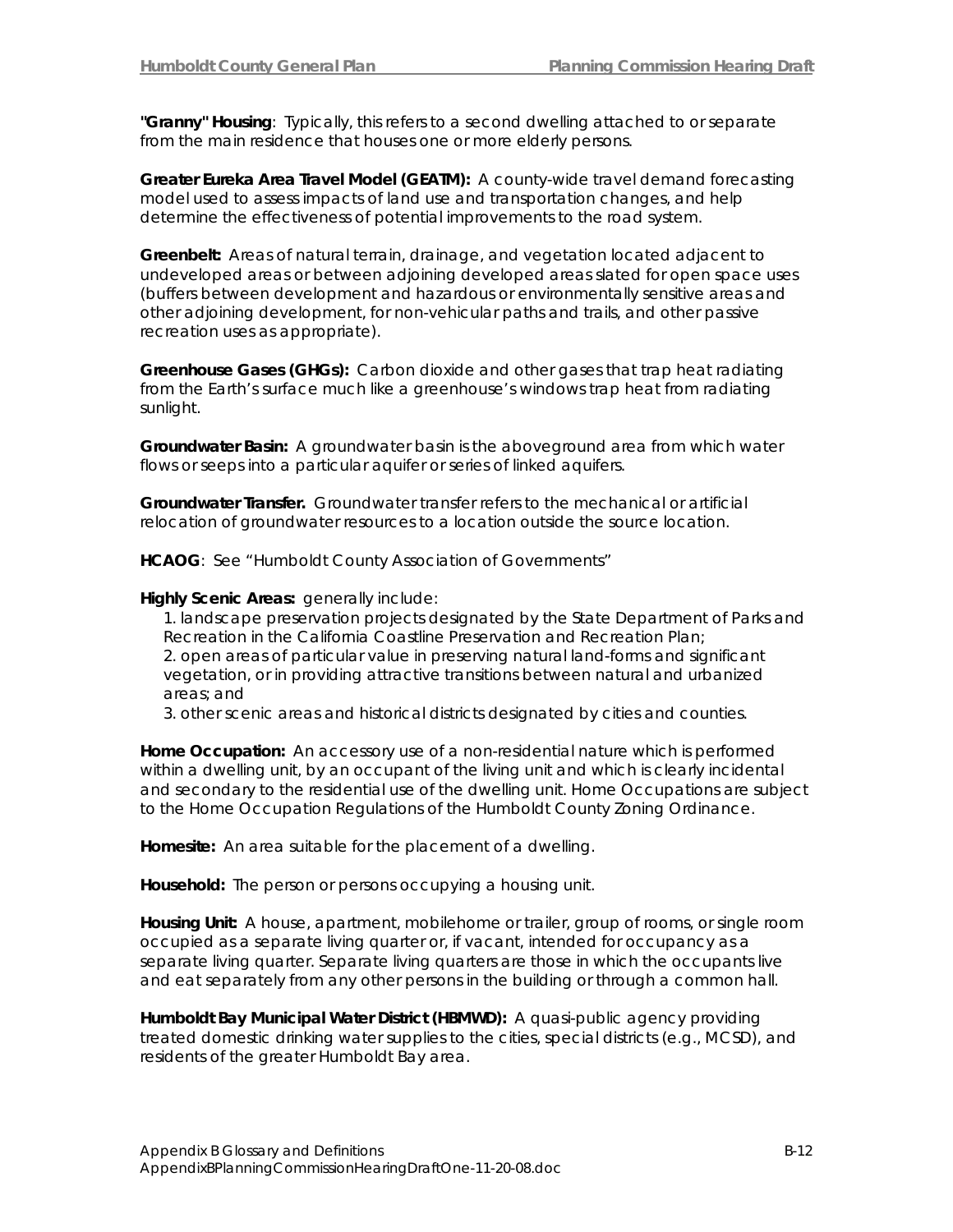**Humboldt County Association of Governments** (HCAOG): The Humboldt County Association of Governments is a Joint Powers Agency comprised of the seven incorporated cities (Arcata, Blue Lake, Eureka, Ferndale, Fortuna, Rio Dell, Trinidad), and the County of Humboldt and is the designated Regional Transportation Planning Agency (RTPA). HCOAG is largely responsible for programming State highway, local street and road improvements, public transportation resources, and the road side call box program and the preparation and implementation of the Regional Transportation Plan (RTP).

**Humboldt - Del Norte Public Health Department:** A department of the County of Humboldt responsible for administering federal, state and local regulations regarding certain domestic water supplies, sewage disposal systems, hazardous materials management, and other public health programs.

**Humboldt Local Agency Formation Commission:** The Humboldt Local Agency Formation Commission (LAFCO). Created by the State Legislature in 1963 to discourage urban sprawl and encourage the orderly formation and development of local government agencies. LAFCOs review proposals for the formation of new local governmental agencies and for changes in the organization of existing agencies. There is a LAFCO in each county in California except San Francisco. LAFCO is a seven-member Commission comprised of two city council members (chosen by the Council of Mayors), two county supervisor members (chosen by the Board of Supervisors), two special district members (chosen by Independent Special District election), and one public member (chosen by the members of the Commission).

**Hydrophytic Plant:** Any plant growing in water or on a substrate that is at least periodically deficient in oxygen as a result of excessive water content (i.e., plants typically found in wet habitats).

**Impact Fees**: *See "Development Fees".*

**Impervious Surface:** A land surface graded, covered, or constructed upon by pavement, structures, or other improvements such that the area has been rendered impenetrable by stormwater or surface runoff infiltration.

**Implementation Measure:** An action, procedure, program, or technique that carries out General Plan policy. Example: "Develop a geologic hazard overlay zoning classification and apply it to all geologic hazard areas identified in the General Plan".

**Implementation Program (Action Program):** A coordinated set measures to carry out the policies of the General Plan. Example: Open-space action program for implementing open-space policies.

**Incidental Public Service Purposes**: Projects, such as burying cables and pipes, inspection of piers, etc. which temporarily impact the resources of a habitat area.

**Industrial Noise Protection Standards:** A set of performance standards and identified mitigation measures to be abided by and undertaken to prevent adverse impacts of industrially process generated noise to adjacent persons and property.

**Infrastructure:** A general term describing public and quasi-public utilities and facilities such as roads, bridges, sewers and sewer plants, water lines, power lines, fire stations, etc.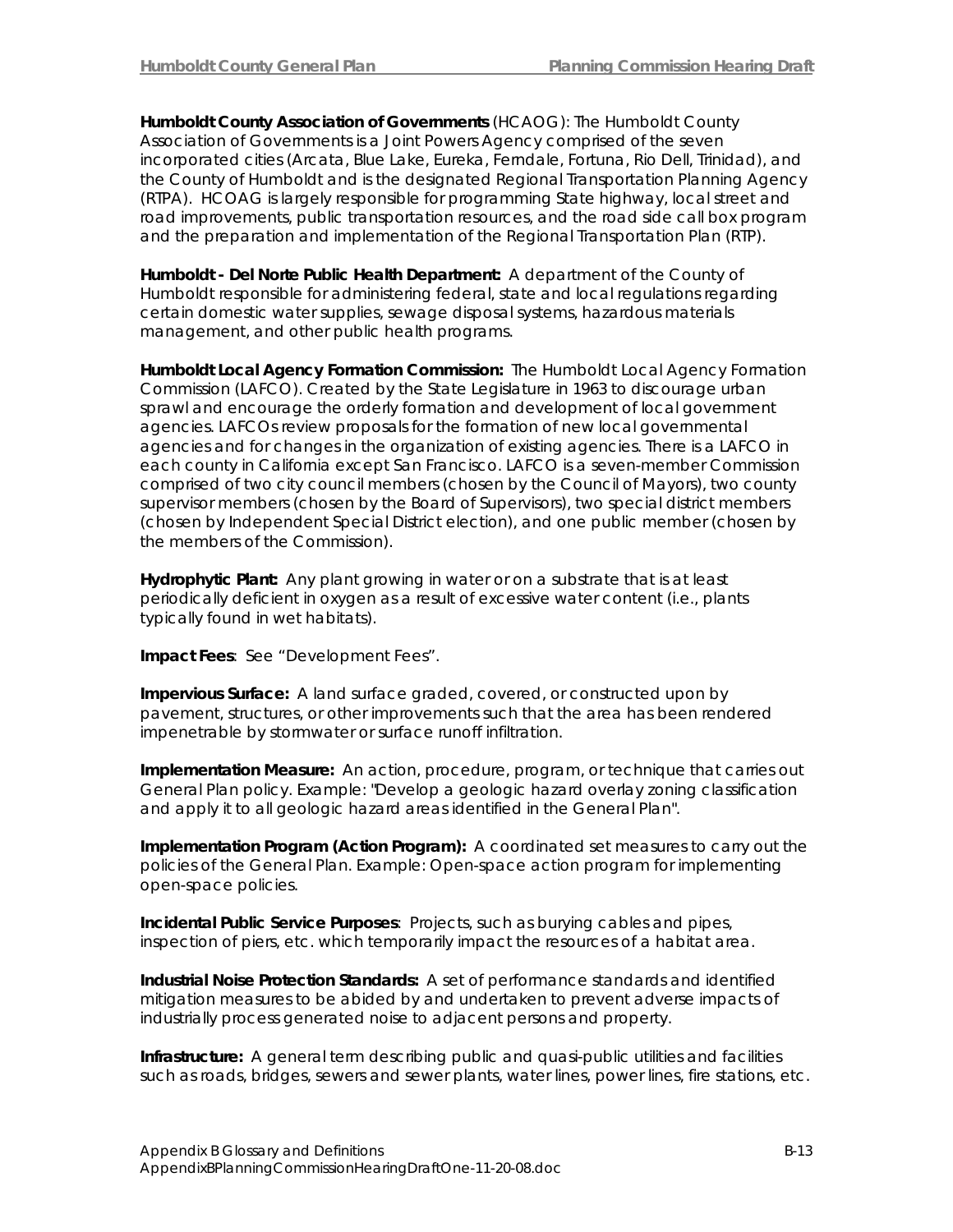**Initial Study**: Pursuant to CEQA, an analysis of a project's potential environmental effects and their relative significance. An initial study is preliminary to deciding whether to prepare a negative declaration or an EIR.

**Initiative**: A legislative measure which has been placed on the election ballot as a result of voter signatures. At the local level, initiatives usually propose changes or additions to the general plan and zoning ordinance. The right to initiative is guaranteed by the California Constitution.

**In-lieu Fee(s):** see "parkland dedication in-lieu fee(s)"

**Insurance Services Office (ISO):** Private organization that formulates fire safety ratings based on fire threat and responsible agency's ability to respond to the threat. ISO ratings from one (excellent) to ten (no fire protection). Many insurance companies use ISO ratings to set insurance premiums. ISO may establish multiple ratings within a community, such as a rating of 5 in the hydranted areas and one of 8 in the non-hydranted areas.

**Interested Parties of Record:** Those individual persons, groups or organizations registered with the Humboldt County Community Development Services, Planning & Building Divisions on a project-by-project, or area-specific basis, who have expressed an interest in receiving public notices and other information regarding development projects and other land use activities for the stated area or project.

**Intermittent Stream:** A watercourse whose waterflows occur less than year-round, but within a definable period, such as "October to August."

**ISO:** See "Insurance Services Office".

**Joint Timber Management Plan:** Provides for the management and harvesting of timber by the original and any subsequent owners, and recorded as a deed restriction on all newly created parcels smaller than 160 acres in the Timberland Production Zone.

**LAFCo:** See Humboldt Local Agency Formation Commission

**Landbanking:** The advance purchase of property which can be used in affordable housing and the holding (banking) of that property until such development is feasible.

**Landscape Maintenance Zone:** Areas of private property adjacent to a public street or right-of-way where landscaping and maintenance thereof have been required as a condition of development.

**Land Use:** 1) a description of the existing use of the land, according to categories, such as residential single family - vacant, heavy industrial – improved, etc. 2) shorthand for the planned land use designation of the general plan (see below).

**Land Use Designation:** A classification on a general plan planned land use map or diagram that indicates the kinds, intensities, and location of planned land uses, such as RL –Residential Low Density, Commercial General, etc.

**Lateral Access:** A recorded dedication or easement granting to the public use the right to pass and repass over dedicator's real property, generally parallel to, and inland from, the mean high tide line.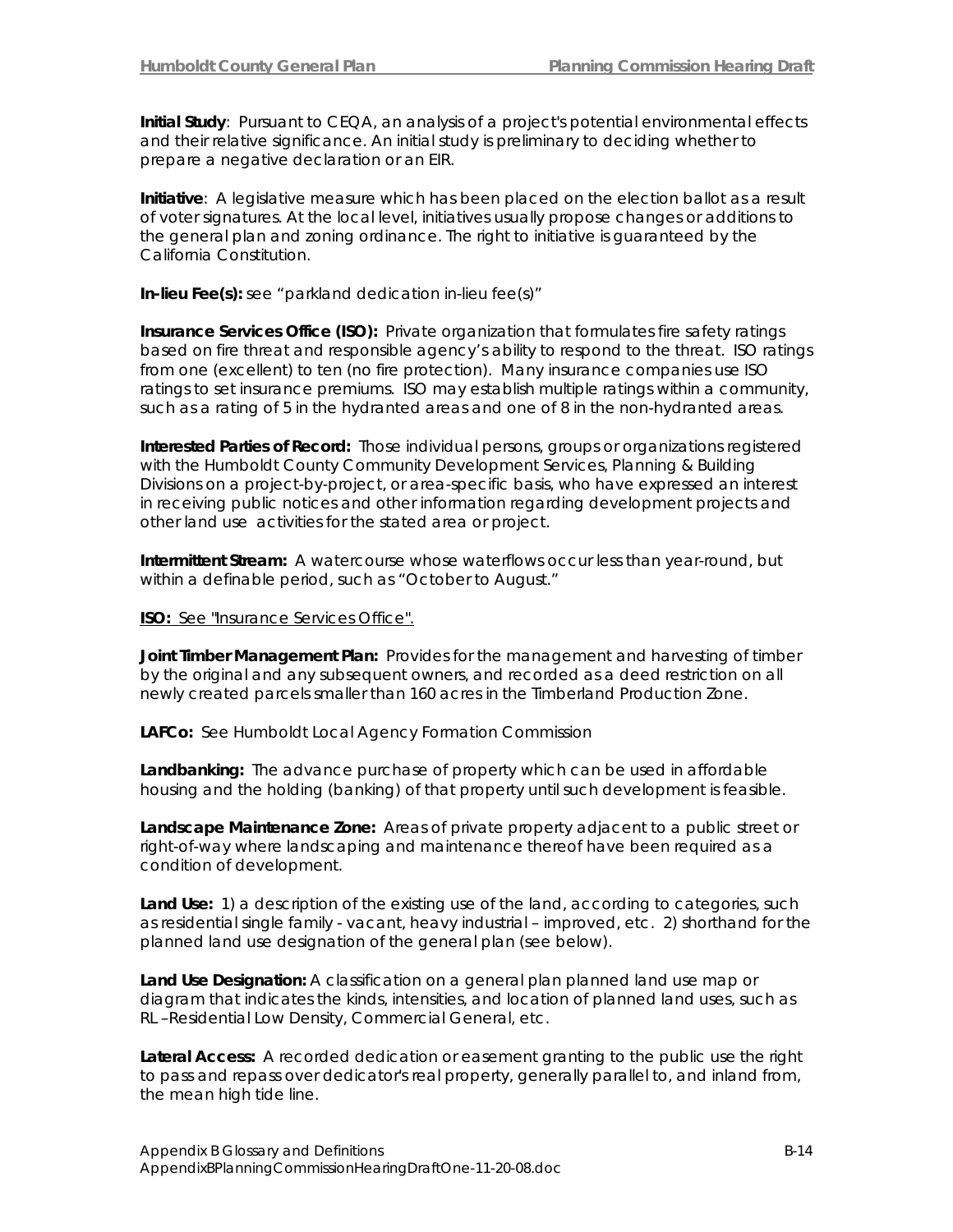**Ldn:** (Day-Night Average Sound Level): the A-weighted average sound level for a given area (measured in decibels) during a 24-hour period with a 10 dB weighting applied to night-time sound levels. The Ldn is approximately numerically equal to the CNEL for most environmental settings.

**Leadership in Energy and Environmental Design (LEED)**: This is a proprietary rating system

known as the Green Building Rating System® which is a voluntary standard for developing high-performance sustainable buildings.

**LEED:** See "Leadership in Energy and Environmental Design"

**Leq (Energy Equivalent Level):** defined as the average sound level on the basis of sound energy (or sound pressure squared). The Leq is a "dosage" type measure and is the basis for the descriptors used in current standards, such as the 24-hour CNEL used by the State of California.

**Letter of Permission (LOP):** A letter issued by the U. S. Army Corps of Engineers to authorize in-stream gravel extraction.

**Levee:** A bank constructed to control or confine flood waters.

Level of Service (LOS): 1) In traffic engineering, the performance rating ("A" through "F") for a segment of street or intersection. Level of Service ratings are based on generalized perceptions of the performance of the roadway or intersection in terms of length of transit time and the degree of stress and frustration to the driver. **2)** can also refer to other services such as fire response, police, bike trails, etc.

**Leverage:** 1) Use of borrowed funds to purchase property in anticipation of substantial increase in value of the property which then attaches to the equity; 2) Use of supplemental non- equity capital (as senior securities or borrowed money) to increase the returns on equity.

**Liquefaction:** The temporary transformation of soil into a fluid- acting mass, sometimes occurring when earthquakes affect water- saturated granular soil.

**Local Street:** In traffic engineering, a term that refers to a low order class of street designed to provide immediate low volume ingress and egress to individual properties. In the hierarchy of street type classification, traffic from local streets are channeled onto collectors leading to arterial streets who in turn connect to highways or other regional controlled-access road facilities.

**Long term:** More than ten years in the future.

LOP: See "Letter of Permission"

**Low Income:** Includes both "very low" and "low" income, meaning households whose income does not exceed 50% and 80%, respectively, of the median household income of the Standard Metropolitan Statistical Area (SMSA) the jurisdiction is located in, or the county where there is no SMSA, in accordance with Chapter 13339 of the California Health and Safety Code.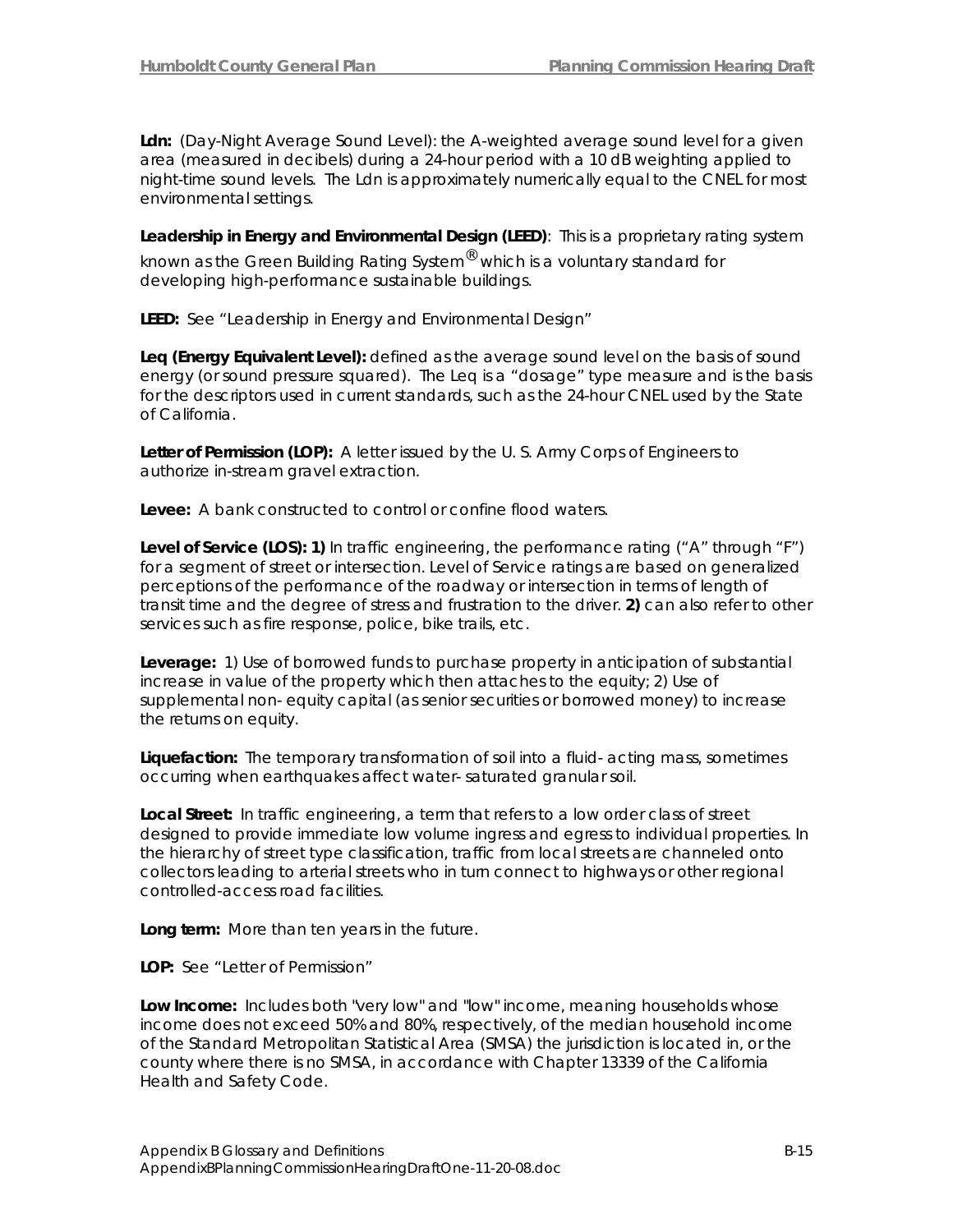**Major subdivision:** A division of land resulting in five or more lots for the purpose of sale, transfer, or financing as regulated by the Subdivision Map Act (CGC §65000 et seq.).

**Management Plans:** Plans that public land agencies prepare for use in managing agency lands.

**MAR:** Mean annual recruitment or mean amount of aggregate (gravel) replenished by natural processes over the previous year for a given river segment.

**Mello-Roos Community Facilities District:** Districts (not a "special district" as defined below) often referred to as either Mello-Roos Districts or Community Facilities Districts, established to finance public infrastructure and services through voter approved property taxation (see Mello-Roos Community Facilities Act of 1982, California Government Code Section 53311 and following).

**Memorandum of Agreement (MOA):** An executed agreement between two entities wherein an understanding has been formalized regarding specified actions and responsibilities each entity is to undertake.

**Mesophytic Plant:** Any plant growing where moisture and aeration conditions lie between extremes (i.e., plants typically found in habitats with average moisture conditions, not usually dry or wet).

**Mining Groundwater or Overdraft:** Overdraft is a condition of a groundwater basin or aquifer in which withdrawals exceed recharge (i.e., more water is taken out than is put back in).

**Minor subdivision:** A division of land resulting in four or less lots for the purpose of sale, transfer, or financing as regulated by the Subdivision Map Act (CGC §65000 et seq.).

**Mitigation Measure**: A measure that will eliminate, avoid, rectify, compensate for or reduce an adverse environmental effect.

**Mixed Use Areas:** Areas that allow a mix of uses, typically commercial and residential uses.

**Mobile Sources:** Sources of air pollution such as automobiles, motorcycles, trucks, offroad vehicles, boats, and airplanes (compare with Stationary Sources).

**Moderate Income:** A household whose income does not exceed 120% of the median household income of the SMSA (subject to adjustments in some areas) in accordance with Chapter 1339 of the California Health and Safety Code.

**Modified Overall Condition Index (MOCI)**: A measure developed by consultants to apply the OCI more broadly to all roads in the Urban Study Areas. Like the OCI, the MOCI is used to prioritize road maintenance projects.

**Multi-Modal Transportation:** A balanced multi-modal transportation system is one that accommodates public transit, bicycles, and pedestrians, as well as motorized vehicles.

**Multiple Use:** Management for a variety of uses, including resource production.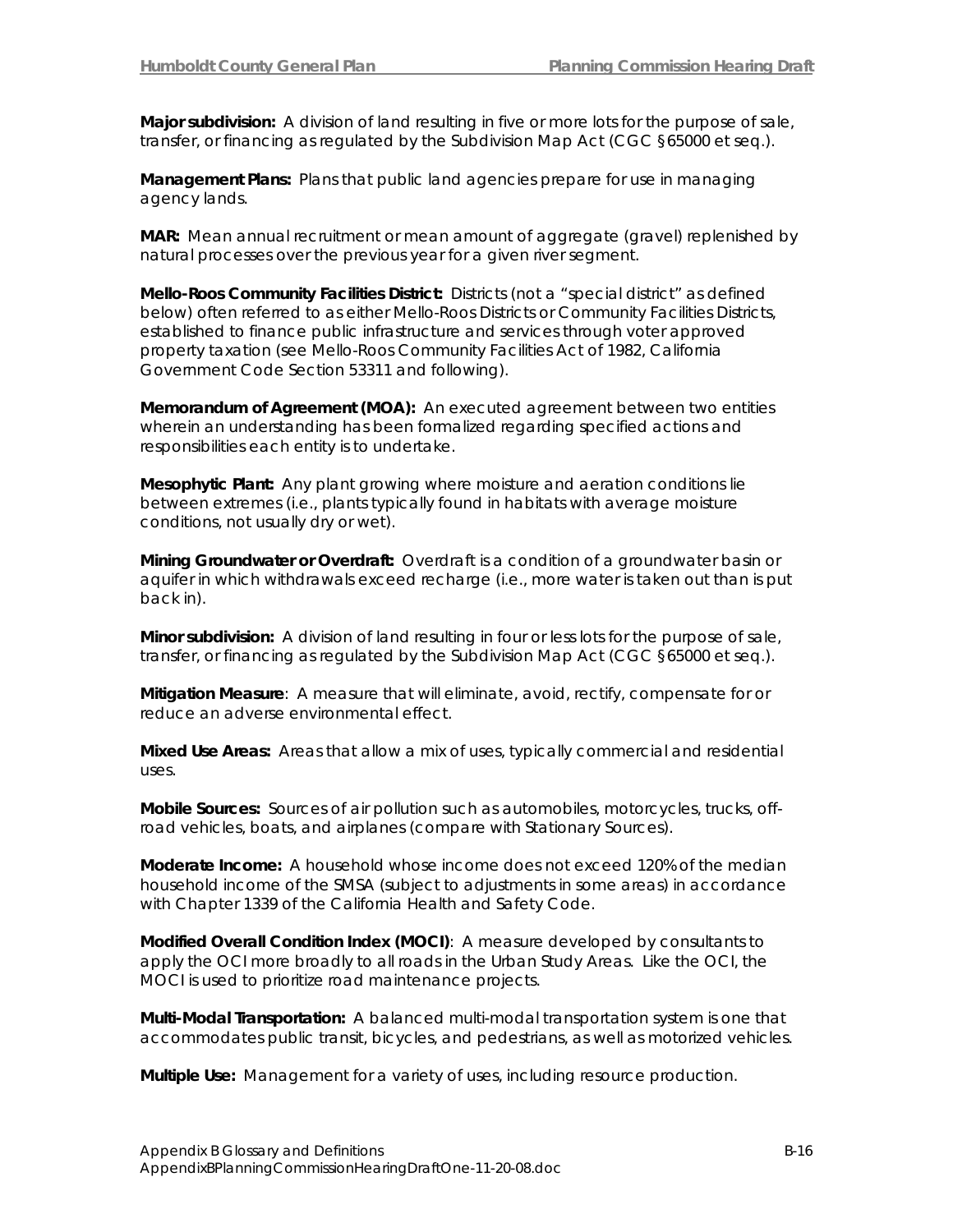**Municipal Advisory Committee (MAC):** A standing committee appointed by the Board of Supervisors for the purpose of advising the Board on community matters.

**Municipal Service Review:** LAFCo determination for each service provider and service type with respect to infrastructure needs or deficiencies; growth and population projections for the affected area; financing constraints and opportunities; cost avoidance opportunities; opportunities for rate restructuring and shared facilities; government structure options, including advantages and disadvantages of consolidation or reorganization of service providers; evaluation of management efficiencies; and local accountability and governance (see California Government Code Section 56430).

**Mutual Water System:** A mutual water system is a user owned service. Common users together pay the cost of providing service without legal authority to tax.

**Natural groundwater recharge:** Increasing groundwater quantity by natural percolation of rainfall or by surface irrigation so as not to have any significant impact on groundwater quality, and excludes intentional underground injection of treated wastewater or other contaminants that degrade aquifers.

**Natural Park(s) (area):** Areas within a park left in a natural state (i.e., not graded, cleared of vegetation, landscaped, or otherwise developed).

**Negative Declaration**: When a project is not exempt from CEQA and will not have a significant adverse effect upon the environment a negative declaration must be prepared. The negative declaration is an informational document that describes the reasons why the project will not have a significant effect and proposes measures to completely mitigate or avoid any possible effects.

**Neighborhood Associations:** An organization of residents of a certain defined area or neighborhood formed with the expressed intent of monitoring and participating in community issues affecting or involving the area or neighborhood.

**Neighborhood Commercial:** Retail services which provide convenient sales facilities to residential areas, such as coin operated laundries, food markets and variety stores.

**Neighborhood Watch Program:** An organization of residents of a certain defined area or neighborhood formed in coordination with local law enforcement agencies to provide supplemental public safety and security measures for the area or neighborhood. Typical neighborhood watch programs can include neighborhood citizen patrols, diligence in reporting suspicious activities or persons, and crime-prevention education outreach.

**Non-Agricultural Uses:** Land uses not directly or ancillary related to the production of food and fiber.

**Non-conforming Use:** A use which was lawfully conducted prior to the effective date of the use regulations for the area in which it is located and with which regulations it does not comply.

**Non-motorized transportation facilities**: Improvements for bicycles and pedestrians, and for the mobility-challenged, including sidewalks, crosswalks, and bicycle lanes associated with the road system.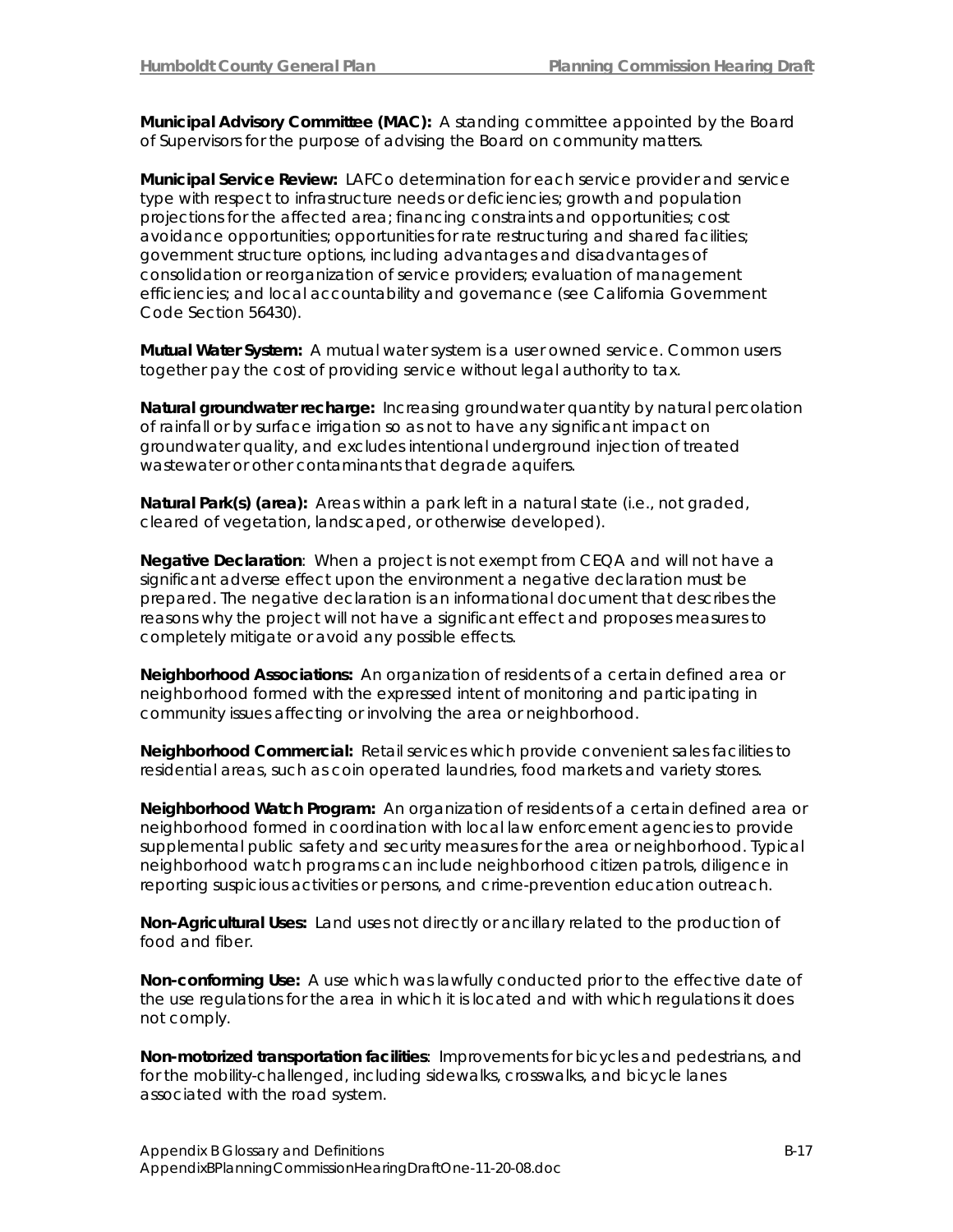**Non-Point Source Pollution:** As compared with "point-source pollution", substances introduced into the air, soil, and water from indistinct, multiple, non-specific sources or locations. Examples of non-point source pollution include automobile exhaust emissions, grease, oil and lubricants from parking lots, and stream sedimentation from graded areas.

**Non-Tidal Slough:** Any portion of a slough which is not inundated with sea water by the daily ebb and flow of the tides.

**Non-Traditional Recreation:** Novel, unique, and contemporary recreational activities departing from the more generally recognized and traditional, or organized sport pursuits. Examples of non-traditional recreation includes skateboard parks, "Frisbee® golf" courses, and mountaineering climb-walls.

**North Coast Unified Air Quality Management District:** The North Coast Unified Air Quality Management District is a local government agency formed to protect the air resources of Humboldt, Del Norte, and Trinity counties. The NCUAQMD is governed by five member Board comprised of elected officials that are appointed by the respective Board of Supervisors, and one member is a city representative who is selected by a committee comprised of mayors of the incorporated cities that are within the North Coast Unified Air District.

**Off Street Parking:** Parking areas outside the street right of way.

**On Street Parking:** Parking areas within the street right of way.

**Open Space:** An area of reserved land that does not include built-up residential, commercial, industrial or other urban land uses. Open spaces are designated and set aside for the purposes of avoiding hazardous conditions, protecting environmentally sensitive resources, to buffer and break-up contiguous developed areas, and to provide open areas for recreational uses. See Open Space Element.

**Open Space Implementation Standards:** The set of regulations administered by the Humboldt County Community Development Services, Planning & Building Divisions to ensure that the issuance of building permits and other grants of development authority are consistent with established policies for the protection of open space areas, especially watercourses, riparian corridors and wetlands.

**Overall Condition Index (OCI):** A measure used by Humboldt County to rate the condition of a sample of arterial and collector roadway surfaces on a scale from 0-100. This measure is used to prioritize road maintenance projects.

**Overcrowding:** A condition caused by insufficient living space. A housing unit is defined as overcrowded when there are more than 1.01 people per habitable room.

**Overlay Zone**: A set of zoning requirements that is superimposed upon a base zone. Overlay zones are generally used when a particular area requires special protection (as in a historic preservation district) or has a special problem (such as steep slopes, flooding or earthquake faults). Development of land subject to overlay zoning requires compliance with the regulations of both the base and overlay zones.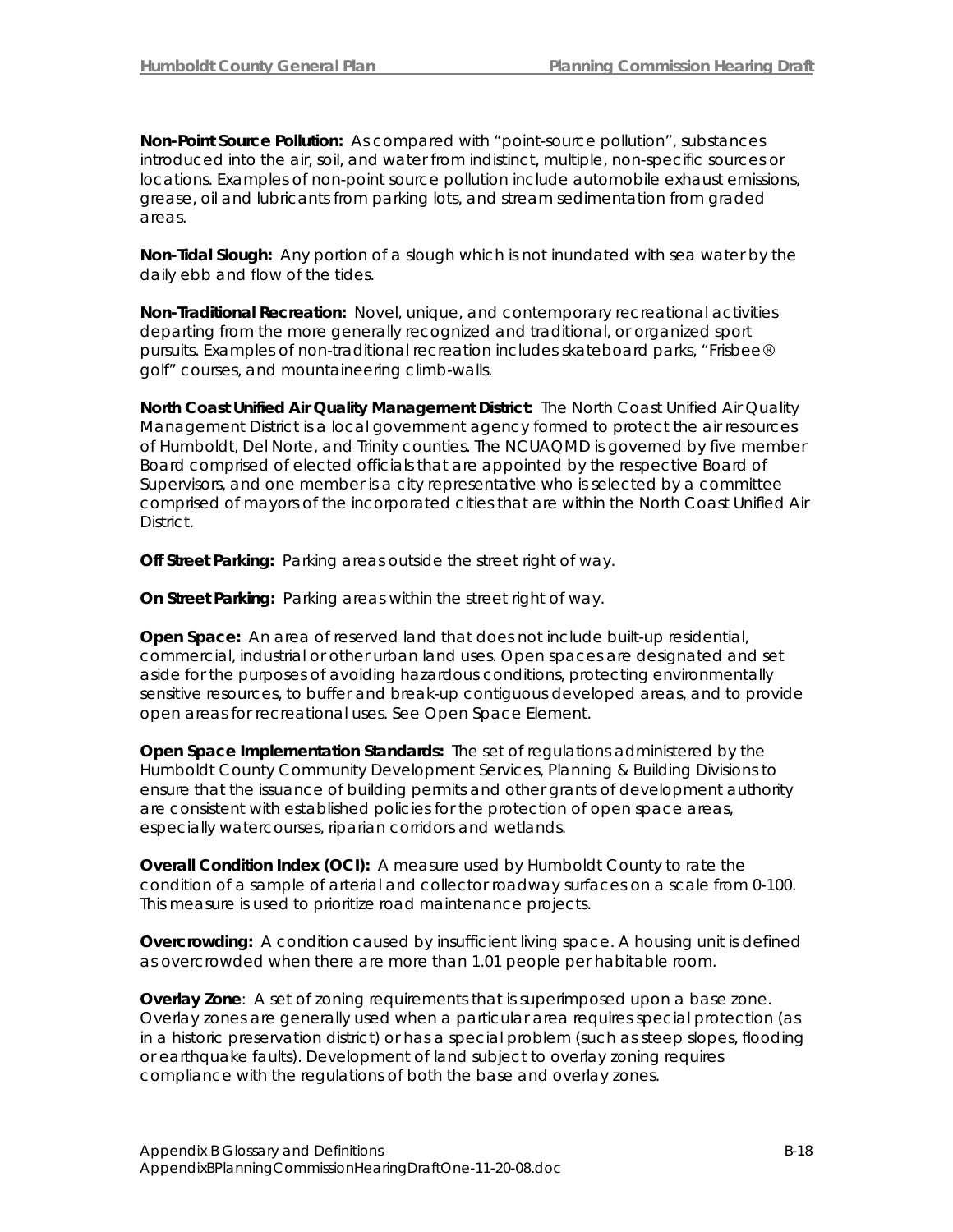**Ozone:** A pollutant resulting from the reaction between sunlight and smog.

**Parcel:** A legally recorded tract or plot of land.

**Parcel Map**: A minor subdivision resulting in fewer than five lots. The city or county may approve a parcel map when it meets the requirements of the general plan and all applicable ordinances. The regulations governing the filing and processing of parcel maps are found in the state Subdivision Map Act and the local subdivision ordinance.

**Parkland Dedication:** Pursuant to the Quimby Act, the requirements for dedication of land (or the payment of a fee) for the development of parkland to serve the recreational needs of new residents of the subdivision and the community at-large.

**Parkland Dedication In-lieu Fee(s):** Fees paid "in-lieu" of the dedication of land for park purposes required under the Quimby Act.

**Passive Recreation:** Non-consumptive recreational pursuits that do not involve activities or the use of equipment for which sanctioned areas or facilities (i.e., play fields, rinks, bowls, tracks etc.) are required. Examples of passive recreation include walking, hiking, or nature study.

**Pavement Management System (PMS)**: The system used by Humboldt County to generate pavement distress data for a representative sample of arterial and collector roadways in Humboldt County. This data forms the basis of an "Overall Condition Index" (OCI), which rates roadway surfaces on a scale from 0-100.

**Pedestrian and Bicycle Facilities:** Sidewalks, walking trails, bike paths, bike lanes, and other facilities for the mobility of pedestrians and bicyclists.

PEIR: See "Program environmental impact report".

Perennial Stream: A watercourse whose waterflows occur year-round.

**Performance Standards:** A set of operational constraints on a particular land use to limit the effects of noise, traffic, glare, dust, odors, emissions, vibration, and other impacts to adjacent properties.

**Plan Lines:** The schematic location of future road and street connections identified in the Circulation Plan to provide coherent pedestrian, bicycle, and vehicular transit throughout the community. Developments occurring on properties adjacent or crossed by plan lines are responsible for the establishment of the street right-of-way or physical improvements proportional to the effects of that development on overall community circulation.

**Planned Development Combining Zone (-P):** An "overlay zone" used in conjunction with an area's principal zoning to designate the area where a Planned Unit Development may be allowed.

**Planned Rural Development Program (PRD Program):** A program for lands designated AG, AGR and T that allows voluntary clustering of homesites at a density above what would otherwise be allowed when lands most suitable for resource production are retained for higher protection and/or permanent continued production.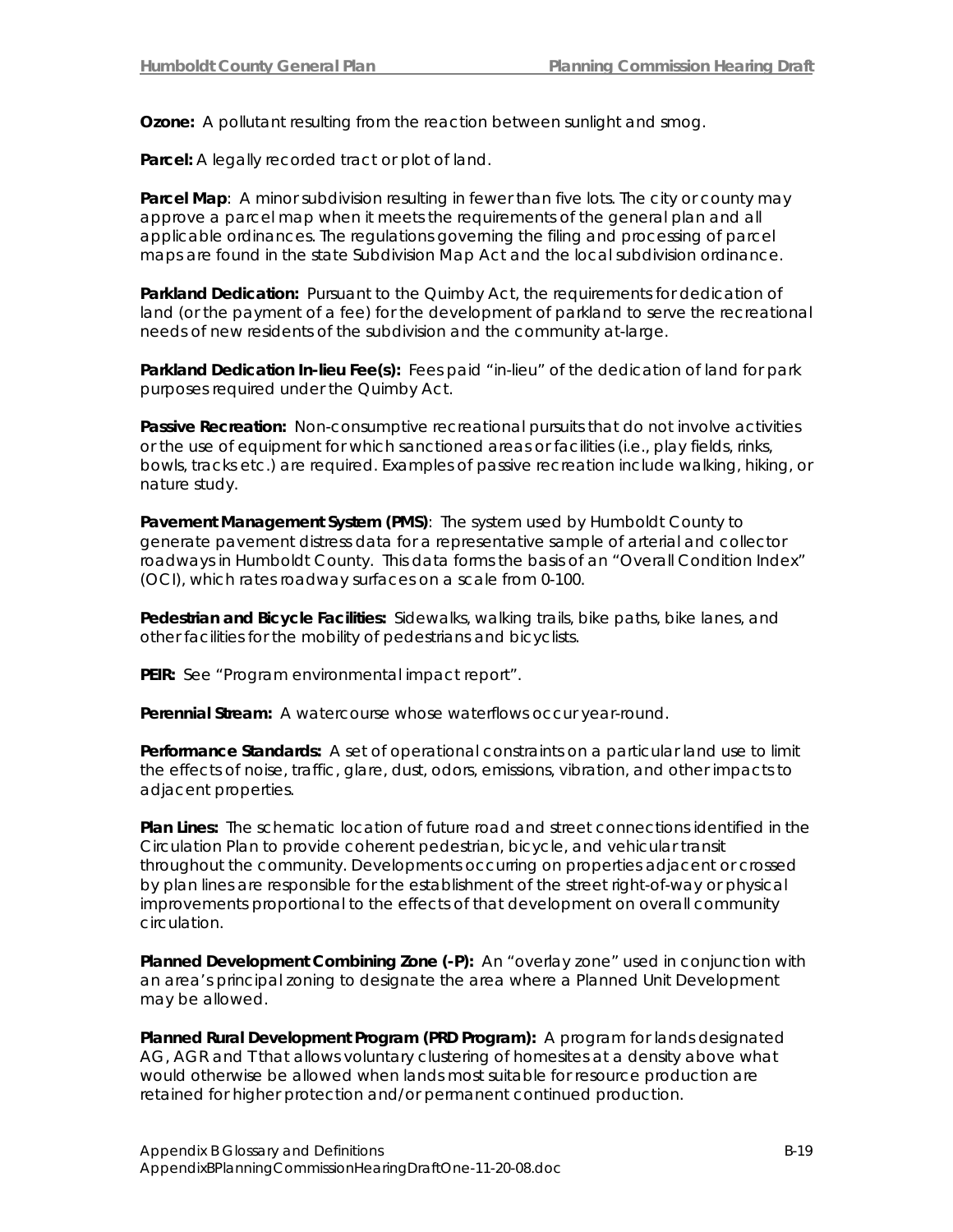**Planned Unit Development (PUD):** A class of development intended to be assessed in its unified entirety, not on a lot-by-lot, basis. Exceptions to base zone standards may be granted to Planned Unit Developments allow a more integrated development (i.e, mixed uses, clustering) compared to that which could be developed under standard established zoning standards.

**Planning Commission**: A group of residents appointed by the city council or board of supervisors to consider land use planning matters. The commission's duties and powers are established by the local legislative body and might include hearing proposals to amend the general plan or rezone land, initiating planning studies (road alignments, identification of seismic hazards, etc.), and taking action on proposed subdivisions.

**PM10:** Particulate matter less than 10 microns in diameter. A pollutant caused by airborne particles that are 10 microns in diameter and smaller.

**Policy:** a. A specific statement quiding action and implying clear commitment. b. A collective term describing those parts of a General Plan that guide action, including goals, policies, standards and implementation measures.

**Population Projection**: An estimate of future population based on current demographic trends.

**Prescriptive Easement:** An easement acquired through the use of the property without the owner's permission, also called an implied dedication.

**Prime Agricultural land:** (per California Government Code Section 51201 (c) means: 1. all land which qualifies for rating as Class I or Class II in the Soil Conservation Service land use capability classifications.

2. land which qualifies for rating 80 through 100 in the Storie Index Rating.

3. land which supports livestock used for the production of food and fiber and which has an annual carrying capacity equivalent to at least one animal unit per acre as defined by the U.S.D.A.

4. land planted with fruit or nut bearing trees, vines, bushes or crops which have a nonbearing period of less than five years and which will normally return during the commercial bearing period on an annual basis from the production of unprocessed agricultural plant production not less than \$200.00 per acre.

5. land which has returned from the production of unprocessed agricultural plant products on an annual gross value of not less than \$200.00 per acre for three of the five previous years.

**Public Services:** Public services include water supply and wastewater systems, fire protection, law enforcement, street lighting, and recreation.

**Public Water Systems**: Public water system means a system for the provision of water for human consumption through pipes or other constructed conveyances that has 15 or more service connections or regularly serves at least 25 individuals daily at least 60 days out of the year (Health and Safety Code §116275). Public water systems are regulated by the State Department of Public Health, Drinking Water Programs. The County Department of Health Services, Environmental Health regulates other water systems.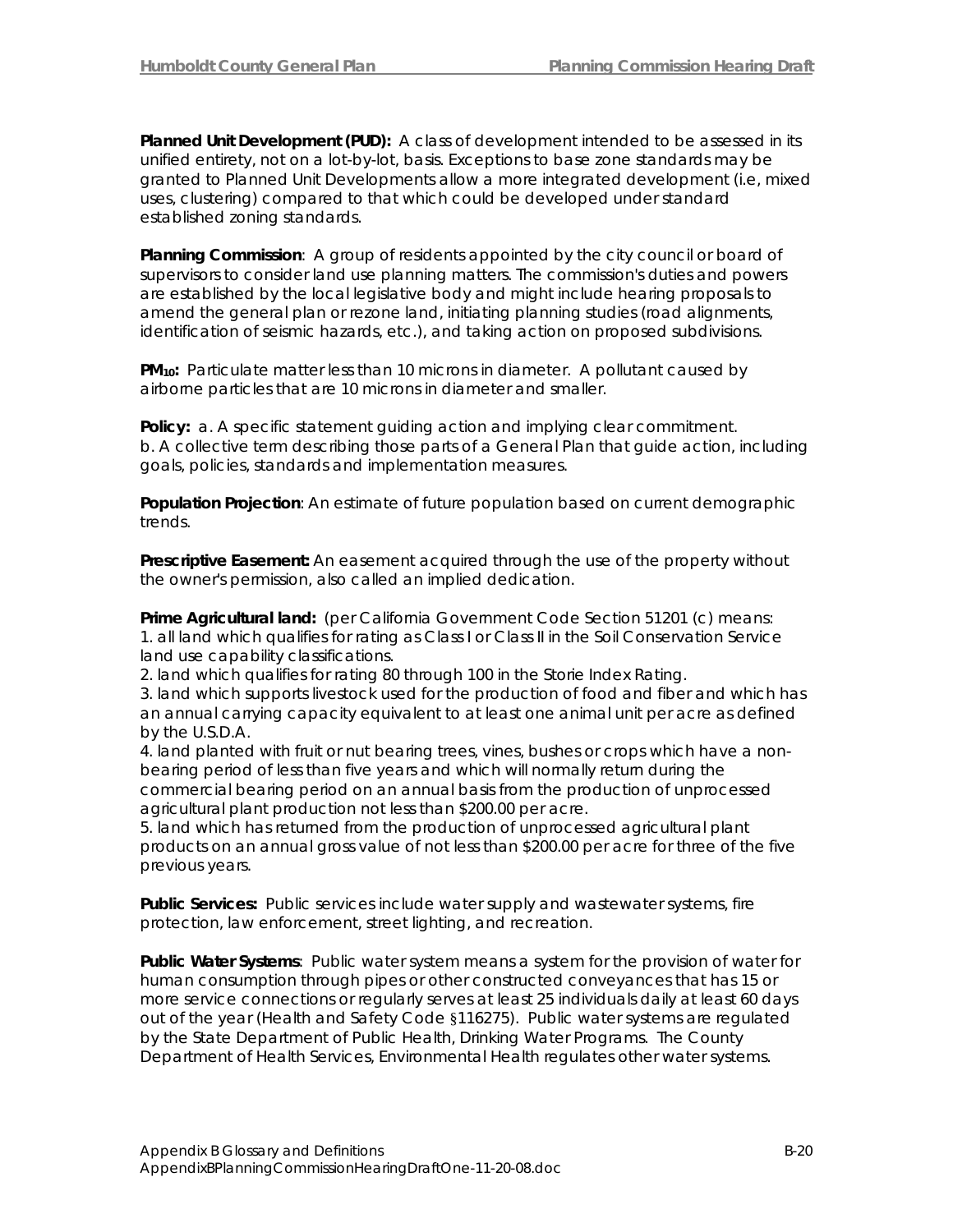**Quimby Act:** Pursuant to California Government Code Section 66477, legislation which authorizes local agencies to require parkland dedication or the payment of parkland dedication in-lieu fee(s) as a condition of subdivision.

**Rare Species:** These species may not presently be in danger of extinction, but are of such few number that survival is threatened if its habitat is degraded. (See also CRITICAL HABITAT, ENDANGERED SPECIES). (California Endangered Species Act of 1970, California Species Preservation Act of 1970, Federal Endangered Species Act of 1973, amended in 1978 to include plants, California Native Plant Protection Act of 1977).

**RCEA:** See "Redwood Coast Energy Authority".

**Reclamation Plan:** Prepared by mine operator pursuant to the Surface Mining and Reclamation Act detailing reclamation requirements for mined lands.

**Recreation Private and noncommercial:** Clubs or recreation facilities operated by a nonprofit organization and open only to bona fide members of such nonprofit organizations and their guests.

**Redwood Coast Energy Authority (RCEA):** RCEA was formed in 2003 as a Joint Powers Association (JPA), representing seven municipalities (the Cities of Arcata, Blue Lake, Eureka, Ferndale, Fortuna, Trinidad and Rio Dell) and Humboldt County. The Redwood Coast Energy Authority's (RCEA) purpose is to develop and implement sustainable energy initiatives that reduce energy demand, increase energy efficiency, and advance the use of clean, efficient and renewable resources available in the region.

**Redwood Community Action Agency (RCAA):** A not-for-profit quasi-public agency responsible for the administration of numerous federal, state and local grant and community service programs.

**Referendum**: A ballot measure challenging a legislative action by the city council or county board of supervisors. When sufficient voter signatures are filed before the council or board action becomes final, the council or board must either set aside its action or call an election on the matter. Use permits, variances, and subdivisions cannot be challenged by referendum.

**Regional Transportation Plan (RTP):** A regional transportation plan developed updated every two (2) years by the Humboldt County Association of Governments (HCAOG).

**Retention Basin:** A topographic feature, either naturally occurring or terra-formed where stormwater runoff is intercepted and retained for on-site percolation into the ground.

**Right(s)-Of-Way:** An area or strip of land, either public or private, on which an irrevocable right of passage has been recorded for the use of vehicles or pedestrians or both.

**Right to Farm Ordinance:** An ordinance within the Humboldt County Code which states the policy of the County to protect planned and zoned agricultural uses from untoward nuisance claims for adjacent properties in non-agricultural uses.

**Riparian Corridor:** The area containing and immediately adjoining streams, creeks, rivers and other waterways. These areas usually contain vegetation commonly occurring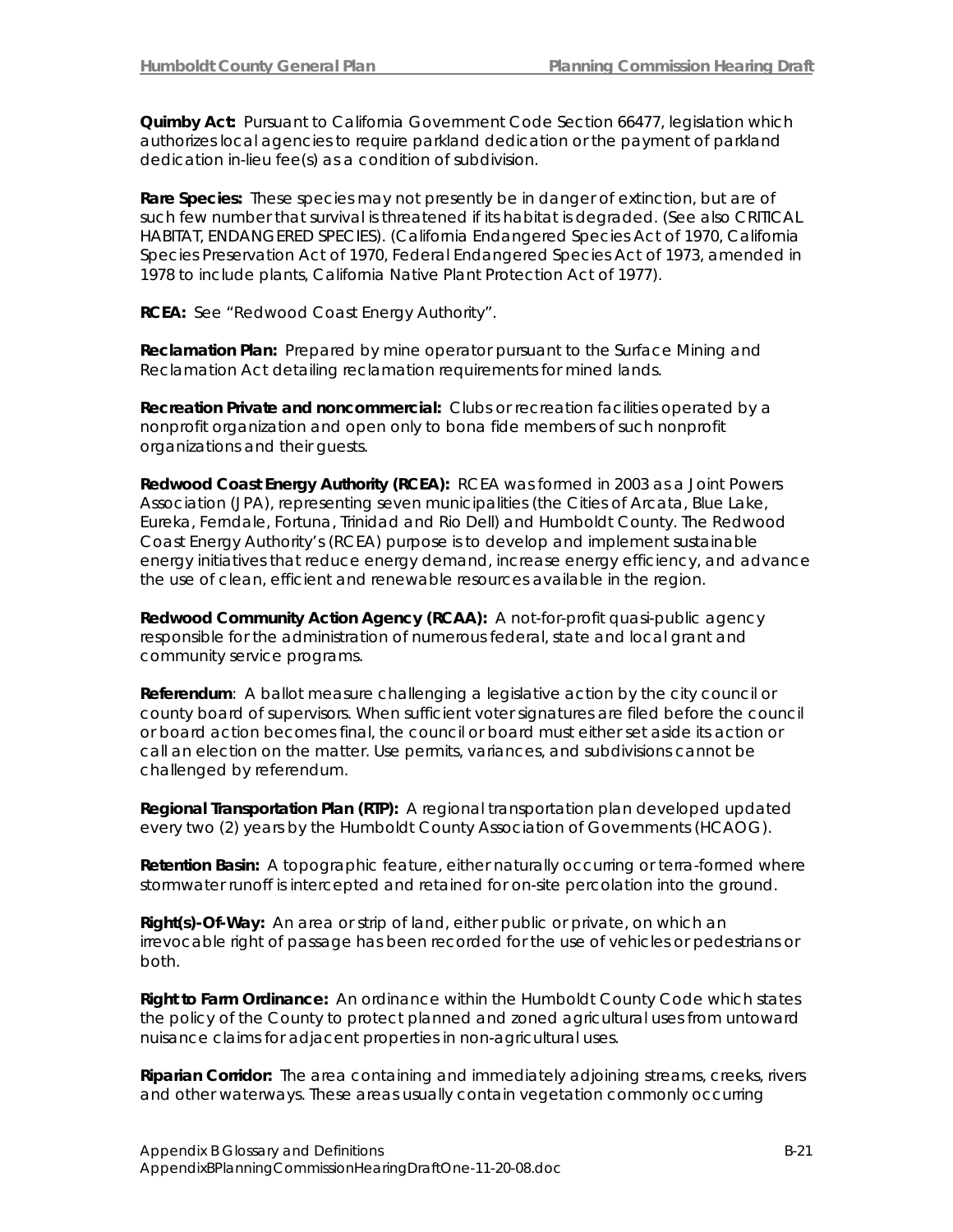adjacent to streambanks and including such plants as willows, alders, cottonwood, wax myrtle, big leaf maple, California laurel, red elderberry, etc. The width of a riparian corridor may vary depending upon the extent of this vegetation.

**Riparian Vegetation:** refers to vegetation commonly occurring adjacent to stream banks and includes such plants as willows, alders, cottonwood, wax myrtle, big leaf maple, California laurel, red elderberry, etc.

### **Road Standards:** (Appended by Res. No. 85-55)

1. The *"Rural Principal Arterial"* system consists of a connected rural network of continuous routes which have trip length and travel density characteristics indicative of substantial statewide or interstate travel.

2. The *"Rural Minor Arterial"* road system, in conjunction with the rural principal arterial system, links cities and towns above 5,000 in population and other major traffic generators, and forms an integrated network providing interstate and intercounty service.

3. *"Rural Connectors"* provide connections between the higher order system and have low volume/ long trip length characteristics.

4. The *"Rural Collector"* routes generally serve travel or primarily regional importance rather than statewide importance and constitute those routes on which (regardless of traffic volume)predominant travel distances are shorter than on arterial routes. The collector road system is subclassified into two categories:

a. "Major Collectors" are spaced at intervals, consistent with population density, to collect traffic from local roads and bring all developed areas within a reasonable distance of a collector road.

b. "Minor Collectors" are spaced at intervals, consistent with population density, to collect traffic from local roads and bring all developed areas within a reasonable distance of a collector road.

5. The *"Rural Local Road"* system serves primarily to provide access to adjacent land and accommodate travel over relatively short distances as compared to higher systems. (Not shown individually on circulation map.)

6. *"Urban Principal Arterials"* is conjunction with Rural Principal Arterials, provide the highest level of conventional street service to virtually all area traffic generators.

**Rural Lands:** For the purposes of administering the policies of this Plan, all lands beyond the Urban Development Area.

**Rural Character:** The prevailing qualities and characteristics of non-urban, non-suburban areas. At a minimum, rural character includes those distinct attributes such as low intensity development, a diverse landscape of open spaces and relatively small developed areas, and social and economic activities that stress a continuance of historical basic industry land uses of the area such as agriculture, forestry, and fishing. Rural character contrasts with urban or suburban characteristics in the absence of high intensity or sprawling development, limited natural areas, centralized commercial, industrial, or service sector based economy, and cultural pursuits more akin to metropolitan areas.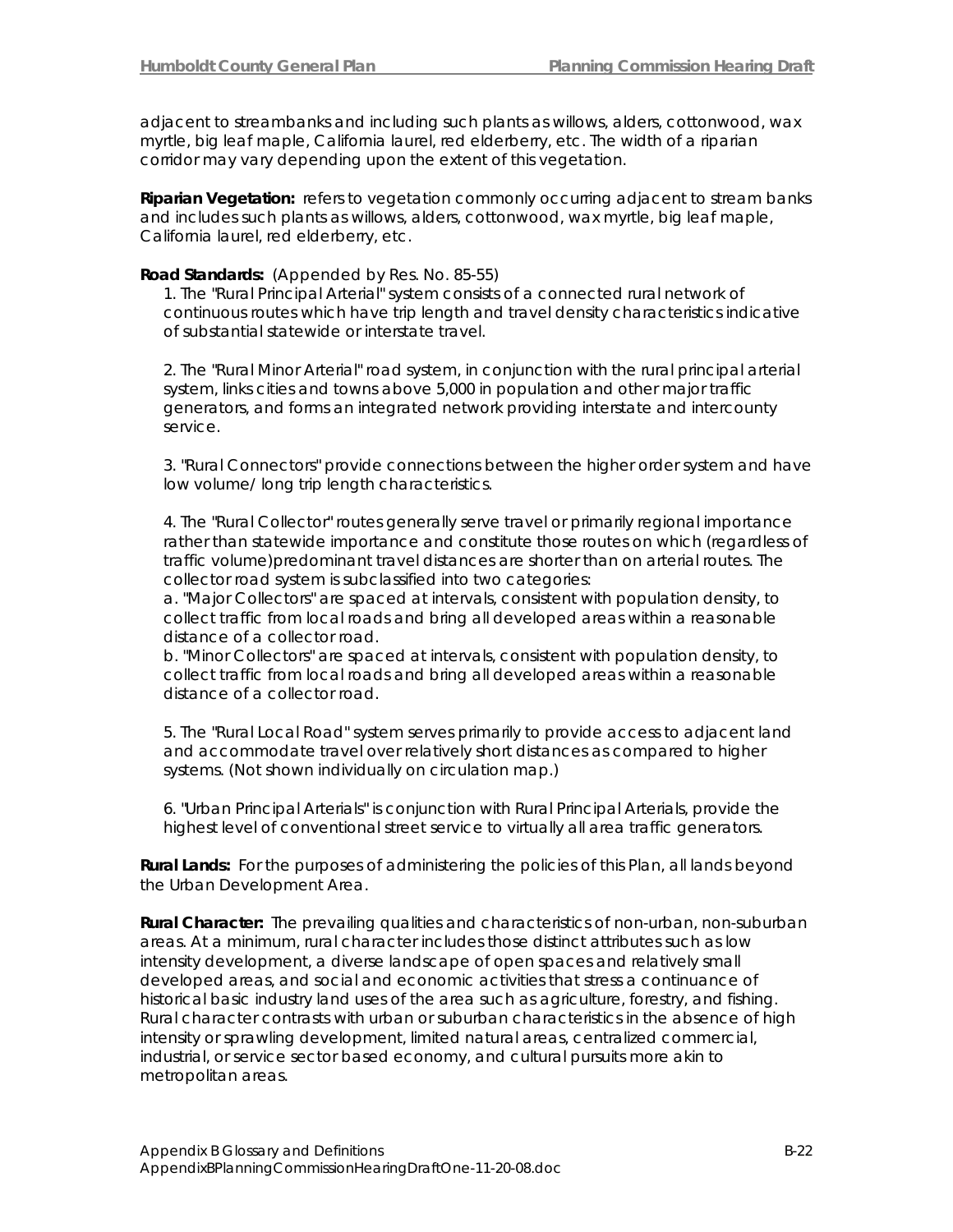**Sanitary District:** A special district, governed by an independently elected board of directors, formed to provide wastewater service, but can also provide a limited range of other services (see California Water Code Section 30000 and following).

**Scenic Highway:** Roads designated as part of the State or county scenic highway system pursuant to the policies contained in Chapter 3 of this plan.

**School Impact Fees**: Proposition 13 put a limit on property taxes and thereby limited the main source of funding for new school facilities. California law allows school districts to impose fees on new developments to offset their impacts on area schools.

Seismic: Of, subject to, or caused by an earthquake.

**SEL (Sound Exposure Level):** the total noise energy produced from a single noise event. It is computed from measured dBA sound levels, and is the integration of all the acoustic energy contained within the event.

**Self Help Housing Sponsor:** An existing entity that is willing and able to assist in applying for and carrying out a grant under the Self Help Housing Program of the Farmers House Administration as provided in Section 1933.403(k), Title 7, Code of Federal Regulations (Department of Agriculture).

**Sensitive and Critical Habitat:** Those natural resource areas providing habitat to plant and animal species limited or impacted in their range or numbers.

**Sensitive Habitats:** Unique, limited, or economically important habitat for a species whose habitat requirements, if significantly changed would cause a threatening change to the existence of that species. See Standard in Plan.

**Sensitive Species:** Plants or animals which are dependent on a sensitive habitat.

**Setback**: A minimum distance required by zoning to be maintained between two structures or between a structure and property lines.

**Short Term:** Ten years or less.

**Slope Instability:** Areas where soil and geologic conditions are such that earth movement is eminent to varying degrees of magnitude and frequency.

**Small Hydroelectric System:** Small scale electrical generating systems using run of the river type diversions and existing impoundments.

**SMARA:** See "Surface Mining and Reclamation Act of 1975".

**Soil Vegetation map:** Prepared by the California State Cooperative Soil Vegetation Survey, which classifies soil and vegetation types.

**Solis Waste Facility:** A facility that includes non-deposal facilities such as transfer stations and container sites, and deposal facilities such as land fills, incinerators, or wood waste disposal sites.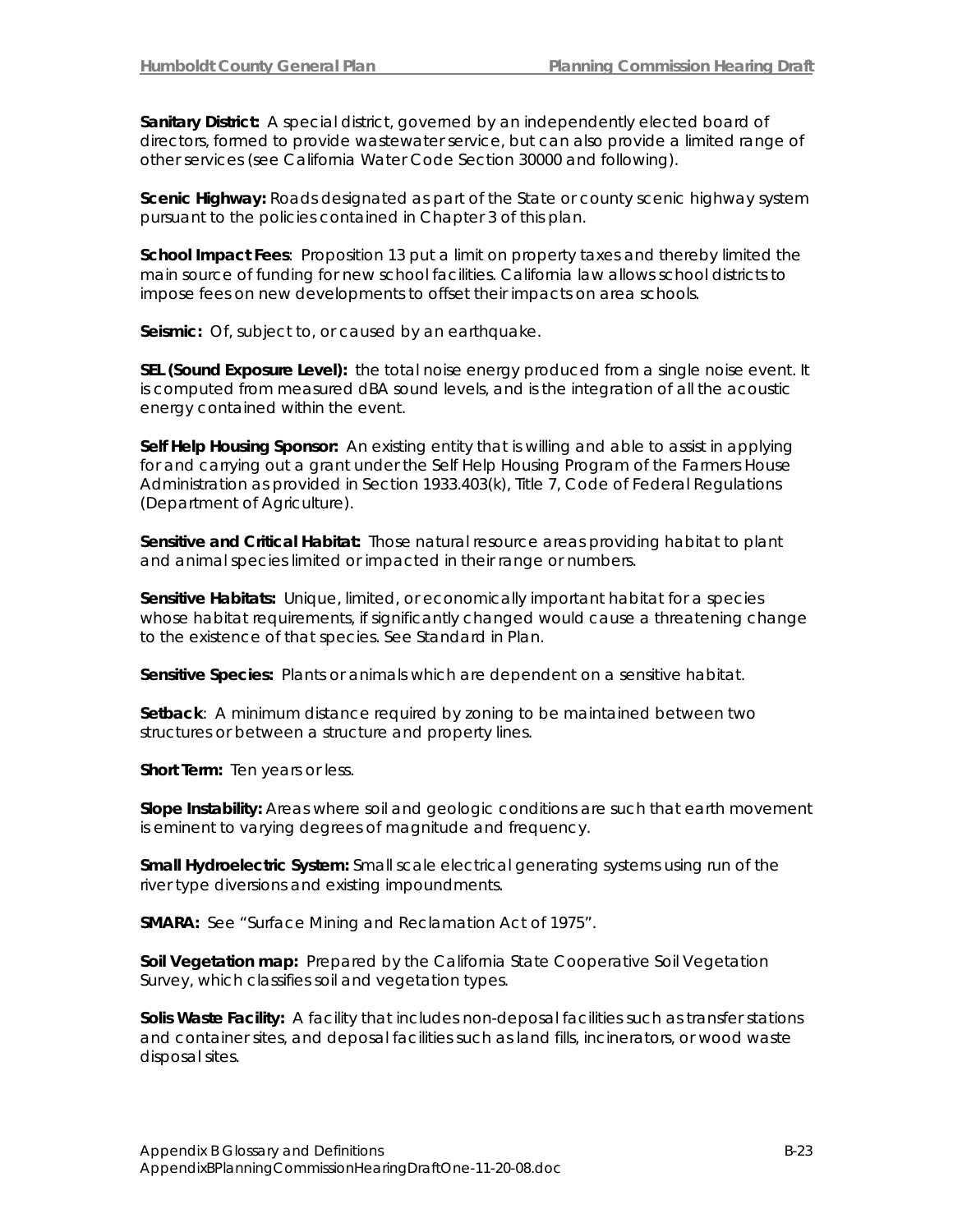**Special Assessment.** A charge imposed on a particular real property parcel for a public improvement or service of benefit to that parcel, where the parcel receives direct benefit over and above that received by the general public (see Article XIII D of the California Constitution).

**Special Communities and Neighborhoods:** include the following:

1. areas characterized by a particular cultural, historical or architectural heritage that is distinctive in the coastal zone;

2. areas presently recognized as important visitor destination centers on the coastline;

3. areas with limited automobile traffic that provide opportunities for pedestrian and bicycle access for visitors to the coast;

4. areas that add to the visual attractiveness of the coast.

**Special District**: A local governmental agency formed pursuant to general law of the state or special act (for a list of special districts subject to LAFCo authority see California Government Code Section 56436), such as a community services district or fire protection district, that delivers specific public services within defined boundaries. The Cortese-Knox-Hertzberg Local Government Reorganization Act of 2000 (the state law that governs the activities of LAFCO) more narrowly defines a special district and excludes school related districts, financing districts and numerous other districts.

**Special Tax:** A tax, the proceeds of which are dedicated to a specific purpose. Because it is a tax, not a fee or assessment, the amount of the special tax is not limited to the relative benefit it provides to taxpayers. Special taxes cannot be imposed on an ad valorem (property value) basis (see Article XIII C of the California Constitution).

**Specific Plan**: A plan addressing land use distribution, open space availability, infrastructure, and infrastructure financing for a portion of the community. Specific plans put the provisions of the local general plan into action (see Government Code Sections 65450 et seq.).

**Sphere of Influence:** A Sphere of Influence is a plan for the probable physical boundaries and service area of a local agency, as determined by the Local Agency Formation Commission (see California Government Code Section 56076).

**Spillways:** An alteration of a dike or levee above the level of mean higher high water for the purpose of drainage of flood waters.

**Sprawl:** A form of development that makes large amounts of land available for low density development, encouraging automobile use, and discouraging other forms of travel, such as walking or biking.

**Special Permit:** A type of discretionary permit issued by either the Planning Director or Planning Commission for any of the numerous uses or developments indicated within the Humboldt County Zoning Ordinance as requiring such a permit. Findings to allow the granting of a Special Permit involve an affirmative determination on the project's conformance with the general plan, consistency with zoning regulations, satisfying all related development standards, and that the proposed use and improvements may be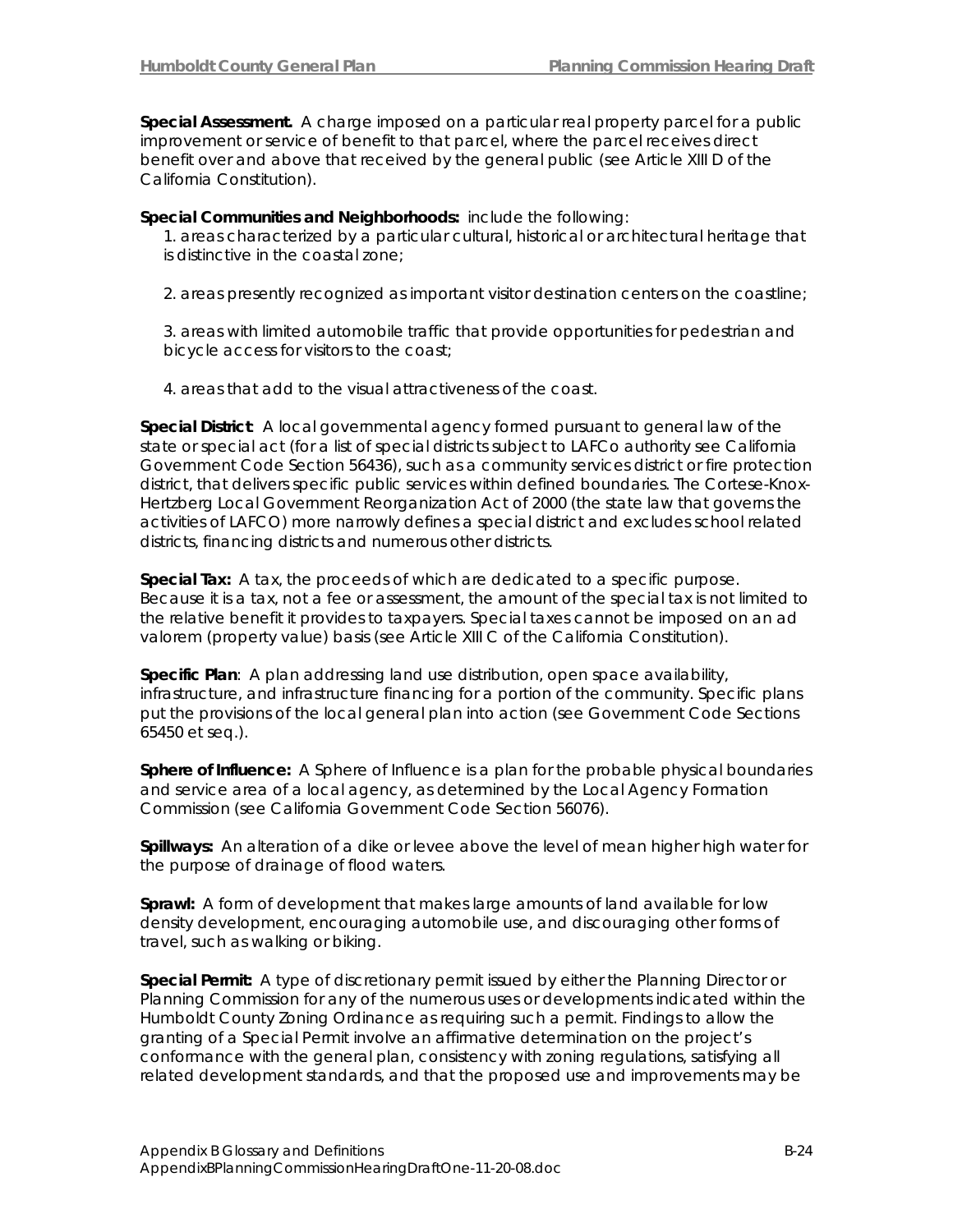operated or maintained in such a manner as to not be detrimental to the public health, safety, or welfare, or materially injurious to properties or improvements in the vicinity.

**Special Treatment Area Standards:** Those criteria and requirements found in Title 14, Chapter 4 of the California Code of Regulations, regarding the harvesting of timber in designated environmentally sensitive habitat areas. As intended in this Plan, only those performance standards for the protection of Streamside Management Areas associated with non-commercial, personal-use firewood cutting apply (i.e., retention of snags and live trees with visible evidence of nesting by eagles, osprey, herons, egrets or any endangered species, as identified by the Department of Fish and Game; minimized ground disturbance and erosion; avoidance of watercourse siltation and sedimentation). Standards regarding timber re-stocking, silvicultural practices, ground preparation, slash treatment, pre-harvest inspection and monitoring by a registered professional forester do not apply.

**Standards:** A specific, often quantified, guideline defining the relationship between two or more variables. Standards can often translate directly into regulatory controls.

**State small water system:** A State Small Water System is a system for the provision of piped water to the public for human consumption that serves at least five, but not more than 14, service connections and does not regularly serve drinking water to more than an average of 25 individuals daily for more than 60 days out of the year. State small water systems are regulated by the Humboldt County Department of Health Services, Environmental Health.

**State Subdivision Map Act:** Enabling legislation establishing statewide uniformity in local subdivision procedures, generally leaving the standards for regulating the design and improvement of subdivisions to local government.

**Stationary Sources – Air Quality:** Non-mobile sources such as power plants, refineries, and manufacturing facilities that emit air pollutants (compare with Mobile Sources).

**Storie Index:** A system for rating soils according to its quality based on four soil factors including: soil profile, soil texture, slope, and a set of soil limitations.

**Streamside Management Area:** An area containing lands within and adjacent to a perennial stream, creek, river or other waterway for protecting sensitive fish and wildlife habitats and minimizing erosion, runoff and interference with surface water flows.

**Stream Transition Line:** That line closest to a stream where riparian vegetation is permanently established.

**Streetscape:** View of the street

**Structure:** includes, but is not limited to, any building, road, pipe, flume, conduit, siphon, aqueduct, telephone line, and electrical power transmission and distribution line. (Public Resources Code Section 30106).

**Surface Mining and Reclamation Act of 1975 (SMARA):** Requires the State Mining and Geology Board to adopt State Policy for the reclamation of mined lands, mandates local governments to require reclamation plans for surface mining operations.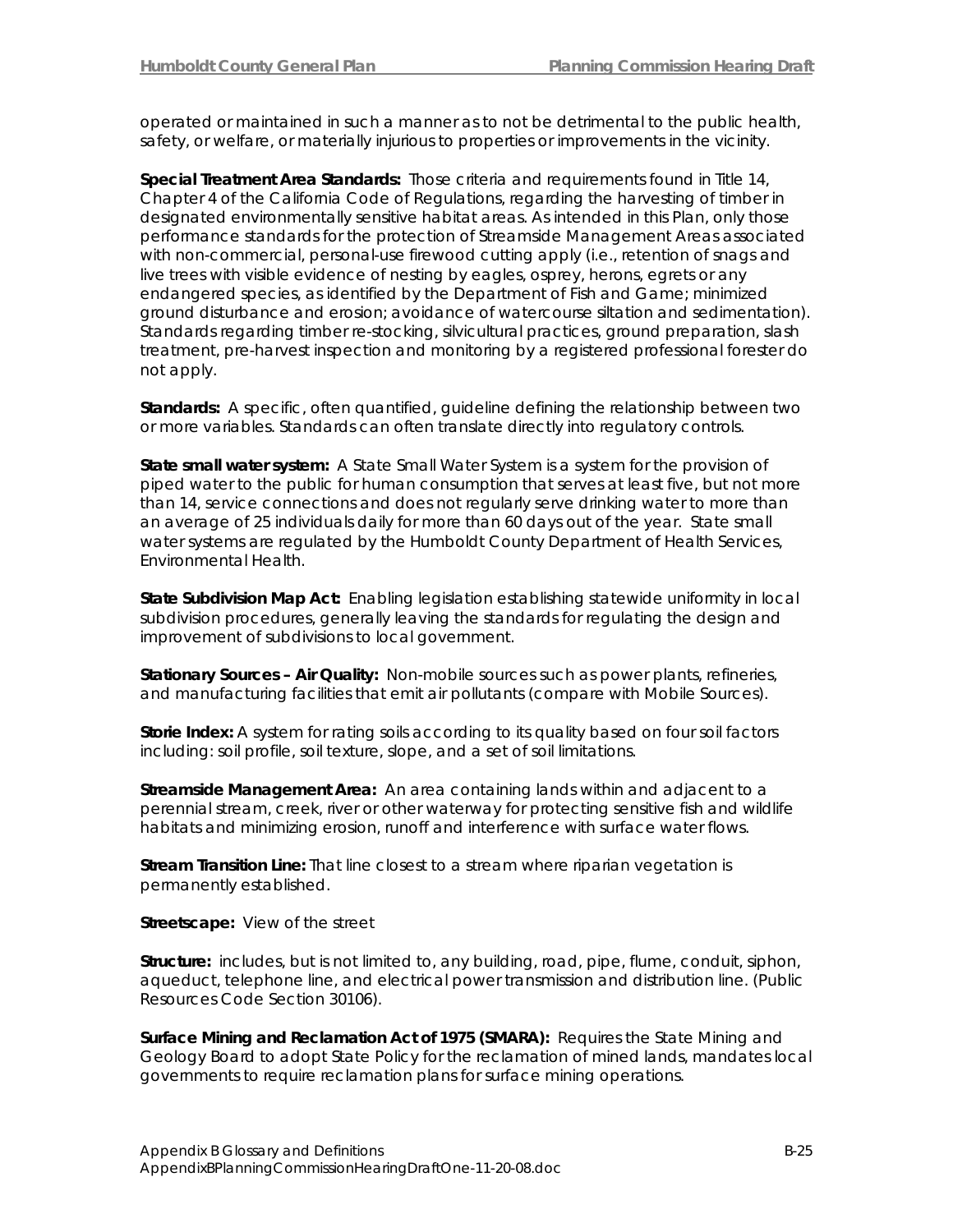**Sustainable yield:** Is defined as the amount of water (or other resource) that can be used over the long term without exceeding the replenishment rates over time or causing long term declines in the resources.

**Tentative Map**: The map or drawing illustrating a subdivision proposal. The city or county will approve or deny the proposed subdivision based upon the design depicted by the tentative map. A subdivision is not complete until the conditions of approval imposed upon the tentative map have been satisfied and a final map has been certified by the city or county and recorded with the county recorder.

**Terrace Mining:** The excavation of pits on the adjacent floodplain or river terraces for purposes of gravel extraction.

**Timber harvest:** The cutting and removal of timber or other solid wood forest products from timberlands for commercial purposes, together with all of the work incidental to the harvest including, but not limited to: construction and maintenance of roads, fuel breaks, fire breaks, stream crossings, landings, skid trails, beds for the falling of trees, and fire hazard abatement.

**Timberland:** Privately owned land, or land acquired for state forest purposes, which is devoted to and used for growing and harvesting timber, or for growing and harvesting timber and compatible uses, and which is capable of growing and average annual volume of wood fiber of at least 15 cubic feet per acre (per 51104(f) of the California Timberland Productivity Act of 1982).

**Timberland Conversion Permit:** A permit issued by the California Department of Forestry and Fire Protection to authorize the conversion of an area presently recognized as timberland to non-timberland uses. Timberland Conversion Permits are routinely sought for land clearance and grading associated with building sites, the development of access and utility facilities, or to establish fields for cultivation.

**Timber Management:** The cutting and/or removal of timber, other solid forest wood products, or other vegetation from timberlands for the purpose of improving the productivity of commercial species on the site together with all of the work incidental to this activity, such as construction and maintenance of roads, fuel breaks, fire breaks, stream crossings, and fire hazard abatement. Timber management activities include, but are not limited to: pre-commercial thinning, removal of non-preferred species (release), pruning, site preparation, protection practices, and incidental follow-up treatments. Pruning, protection practices (including such activities as placement of protective devices around trees and trapping), and incidental follow up treatments do not constitute development as defined by the 1976 Coastal Act. (See definition of "Development").

**Timber Products Processing:** Commercial processing of raw wood and wood products, including sawmills, lumber mills and plywood mills, but not including pulpmills.

**Timber Site Classes:** In California, a classification system of timberland valuation and treegrowing potential describing five general site classes (I – V) within three general forest types: redwoods, whitewoods (Douglas fir), and ponderosa pine. Site I denotes areas having the highest timber productivity while Site V denotes areas as having the lowest timber productivity.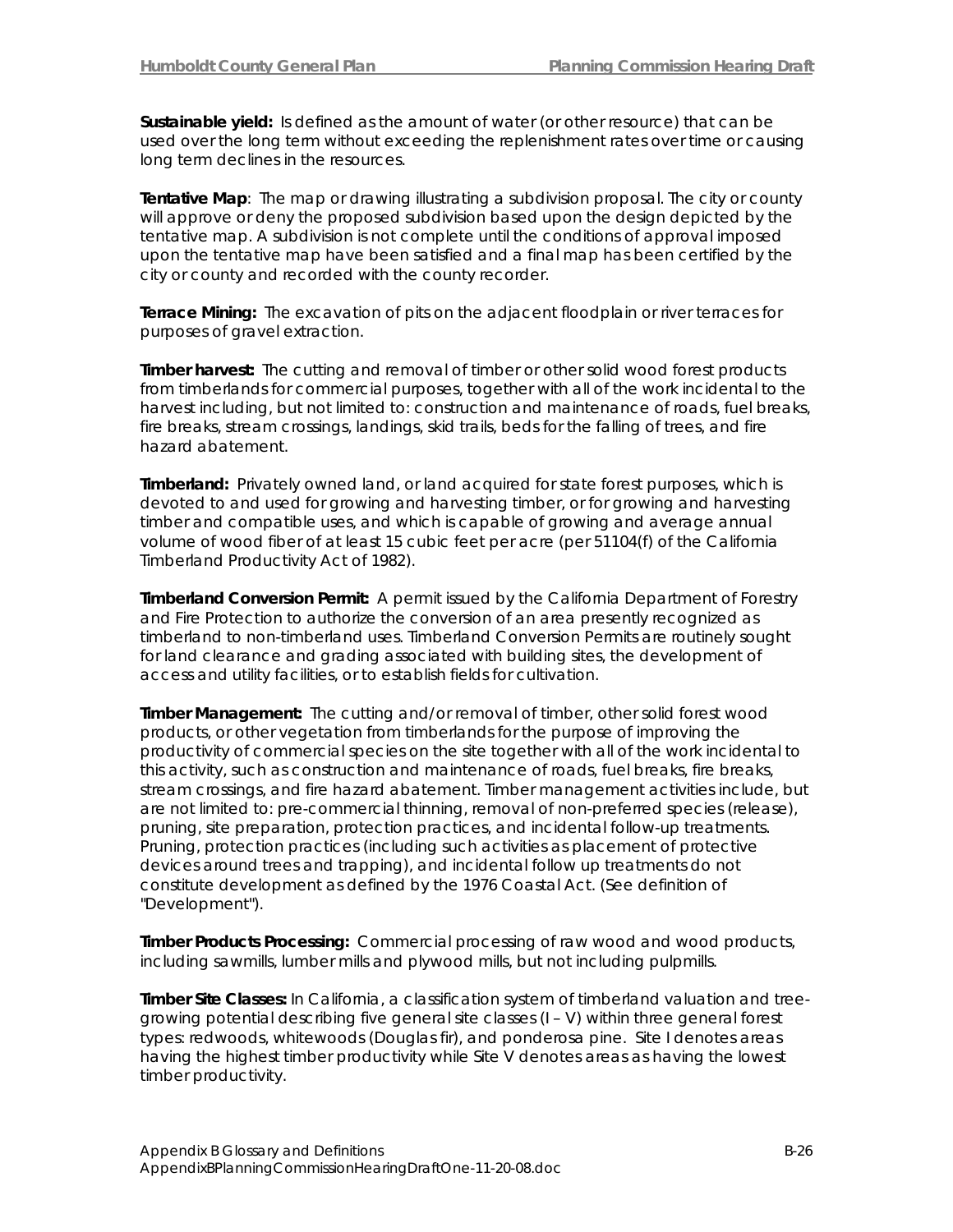**Timber Site III (Good): "**Good" Site III land is Timber Site Class III (either redwood or whitewood) land that has not been physically damaged to a point where it is unlikely that a commercial crop of timber can reasonably be expected to be grown on the area. Site III refers to areas designated by California Department of Forestry Soil Vegetation Maps.

**Timber Production Zone (TPZ):** As established under the Timberlands Preservation Act (CGC §51113), a zoning district to designate and set standards in areas so designated for the growth, harvesting, and production of timber, timber products, and other compatible uses.

**TMDLs – See** Total Maximum Daily Load

**Topsoil:** The uppermost portion of the soil profile, known as the "A horizon", characterized by a high concentration of humus and suitable for the rooting of plants and providing habitat for soil organisms. Topsoil varies in depth, but terminates at the "B horizon", where the presence of sand, silt, clay, gravel, and altered parent materials having a lack of organic material are encountered.

**Total Maximum Daily Load (TMDL):** A TMDL is a pollution budget for a specific waterbody (river, stream, lake, etc) that identifies the maximum amount of a pollutant (sum of allowable pollutant loads from point and nonpoint sources) that can be released without causing the waterbody to become impaired. A TMDL also must include a margin of safety to allow for any uncertainties in the scientific methods used to derive the TMDL (water quality modeling assumptions, etc.)

**Tract Map**: See "final map subdivision".

**Traditional Recreation:** Those recreational pursuits historically established, commonly recognized and familiar to the general public. Examples of traditional recreation include softball, baseball, basketball, hockey, and soccer. Many traditional recreational activities can be considered active recreation.

**Traffic Calming:** A comprehensive traffic planning approach that seeks to maximize mobility while reducing the undesirable effects of that mobility. Traffic calming measures strive to develop a "streetscape" that serves the needs of all modes of transportation – pedestrians, bicyclists, and motorists – while incorporating traffic control devices, landscaping, and other techniques to integrate the street with uses on adjacent properties.

**Trail**: A surfaced pedestrian walkway, bicycle path, semi-improved recreational trail for walkers, bicyclists, and equestrians, an unimproved rural trail for hikers, mountain biking, and horse-riding.

**Transitional Agricultural land:** A wetland which has been altered for production of crops, including pasture, hay, or other forage, but where hydrophytes typical of non-farmed wetlands will predominate if farming is discontinued. In Humboldt County, these areas are typically diked former tidelands or clearly defined non-tidal sloughs used for hay or pasture.

**Urban Development/Expansion Area:** "Urban development area" means land generally developed to a density of one or more dwelling units per acre where adequate public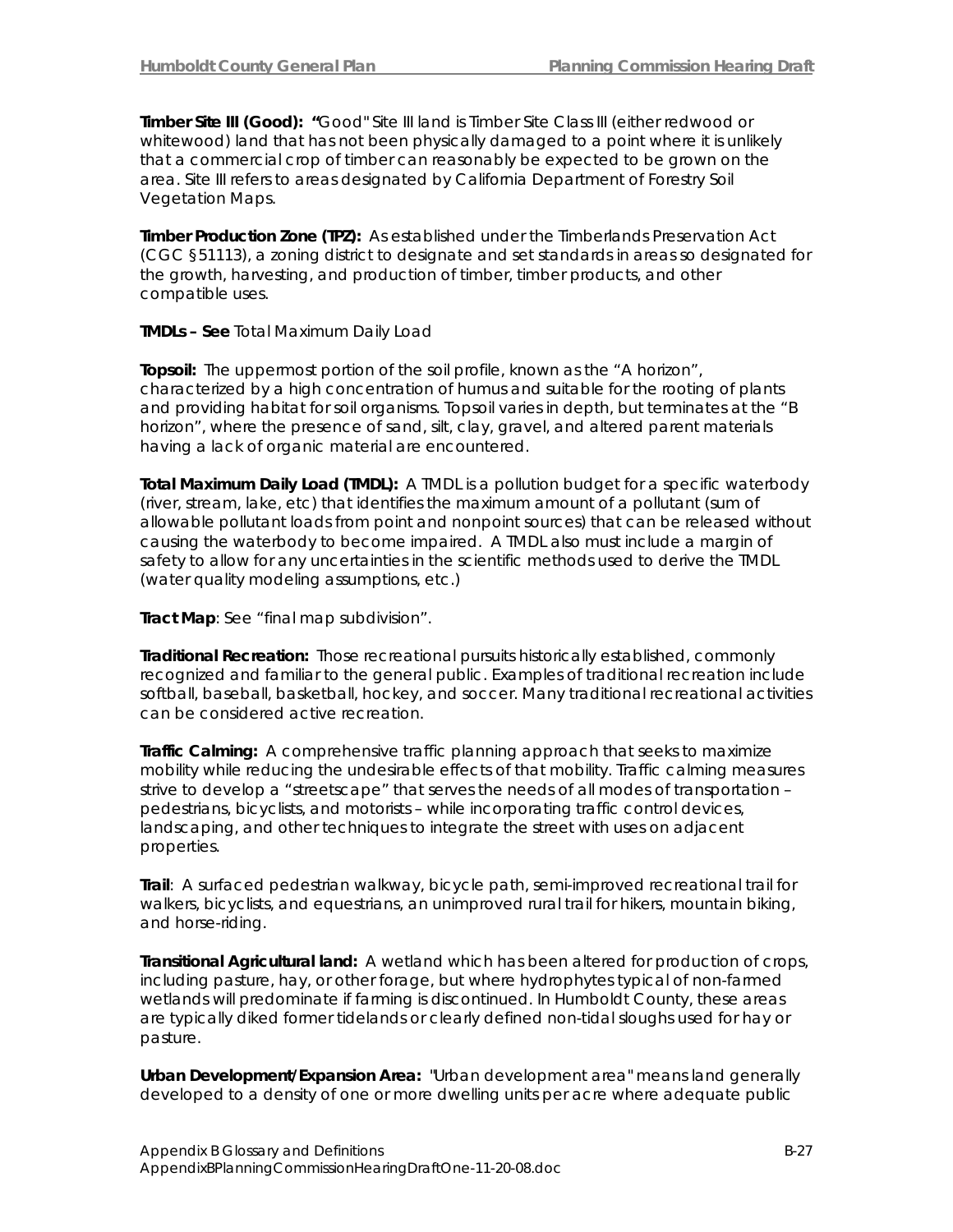water and/or sewer services are provided. The urban development area constitutes an identifiable community that is substantially more developed than surrounding lands. "Urban expansion area" means land outside the urban development boundary that is expected to receive public water and/or sewer services when further development in the urban development area is not "possible or economically feasible." The urban expansion area contains an adequate supply of land as determined in the community planning areas.

**Urban Service Area:** Urban Service Area means areas within Urban Development Areas currently served with public water and sewer. For sewer service purposes, this area also includes all parcels adjacent to the Urban Services Area that can be served with a service line extension no longer than 300 feet from an existing public sewer system lateral or main line located within the Urban Service Area.

**Usable Parcel:** A parcel that can be developed for the principle use permitted under its land use designation and other policies of the applicable area plan.

**USDA CLASS I & II SOILS:** An interpretive soils classification for agricultural purposes which use soil and climatic data to place delineated lands into groups requiring similar management practices. Class I soils have virtually no limitations that restrict their use; Class II have some limitations that reduce the choice of crops or require moderate conservation practices.

**Variance:** A discretionary permit issued by the Planning Commission or Board of Supervisors to construct a structure or carry on an activity not otherwise permitted under zoning regulations. The statutory justification for a variance is that the owner would otherwise suffer unique hardships under the general zoning regulations because their particular parcel is different from others to which the regulation applies due to size, shape, topography or location. Variance may not be granted to authorize a land use or activity that is not otherwise authorized by the zoning regulations.

**Vehicle Miles Traveled (VMT):** The miles traveled by motor vehicles over a specified length of time (e.g., daily, monthly, or yearly) or over a specified road or transportation corridor.

**Viable:** Capable of working, functioning, or developing adequately.

**Visitor Serving Facilities:** means public and private developments that provide accommodations, food and services, including hotels, motels, campgrounds, restaurants, and commercial recreation developments such as shopping, eating and amusement areas for tourists.

**Volume to Capacity Ratio (V/C Ratio):** A measure of the volume of traffic on a road and its capacity to move traffic efficiently.

**Watershed:** Drainage area of a river, stream, lake or groundwater recharge area.

**Water Table:** The upper surface of an aquifer (zone of saturation).

**Water user:** A person or entity whose diversion, appropriation, extraction, acquisition, storage usage of water meets all applicable legal requirements.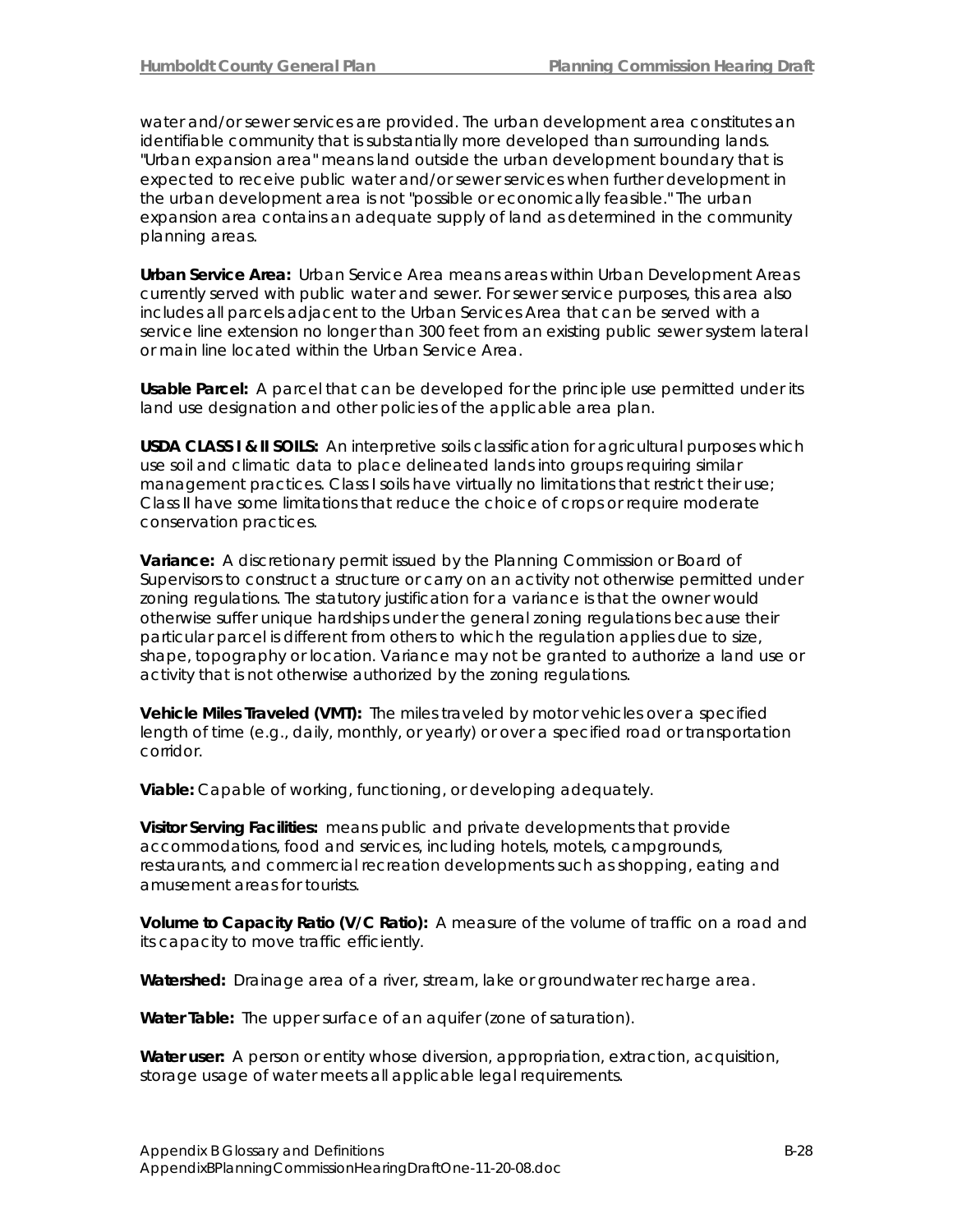**Water Service Areas:** Water Service Areas are areas where sewer service is not expected but community water service is available or expected to be available.

**Wetland(s):** Lands which may be covered periodically or permanently with shallow surface or ground waters at frequency and duration sufficient to support, and that under normal circumstances do support a prevalence of vegetation typically adapted for life in saturated soils under anaerobic conditions. Wetlands generally include swamps, marshes, bogs, and similar areas. Depending upon the agency involved (i.e., US Army Corps of Engineers, US Fish and Wildlife Service, California Department of Fish and Game, California Coastal Commission), the precise definition or the areal extent of the wetlands may vary.

**Wetland(s) Buffer:** An area adjoining a wetland where development constraints have been applied to reduce adverse effects to the wetland from adjacent development and human activities. The width and extent of wetland buffers may vary depending upon the environmental significance or sensitivity of the wetlands, or the amount or degree of adjacent development and activity.

**Wetland Combining Zone (-WR):** An "overlay zone" used in conjunction with an area's principal zoning to designate the area subject to wetland protection polices and or the creation of wetland(s) buffers.

**Wetland Restoration:** Those activities undertaken within a wetland or wetland(s) buffers to reconstruct and revitalize an area that has been filled or otherwise degraded. Wetland restoration includes the extractive grading of overburden down to or near the water table, supplementing water in-flow, replanting of plants suited for permanent or periodic inundation or anaerobic soils, and other measures to establish fish and wildlife habitat.

**Williamson Act:** California Land Conservation Act of 1965 (Gov. Code Sec. 51201). Combines preferential taxation and restrictive agreement in a program through which cities and counties can offer tax incentives to qualifying landowners based on use value assessments.

**Working lands:** Resource production lands, that is, timber and agricultural lands being used to produce timber and agricultural products.

**Xerophytic Plant:** Any plant growing in a habitat in which an appreciable portion of the rooting medium dries to the wilting coefficient at frequent intervals (i.e., plants typically found in very dry habitats).

**Zone:** A discrete delineated area in which land use activities are subject to affirmative, conditional, or prohibitive regulations and prescriptions in the interest of promoting and protecting human health, safety, and welfare.

**Zoning:** 1)(verb): The division of a community into districts and the prescription of allowable uses and development standards for each. 2)(noun): Local codes regulating the use and development of property. The zoning ordinance divides the city or county into land use districts or "zones", represented on zoning maps, and specifies the allowable uses within each of those zones. It establishes development standards for each zone, such as minimum lot size, maximum height of structures, building setbacks, and yard size.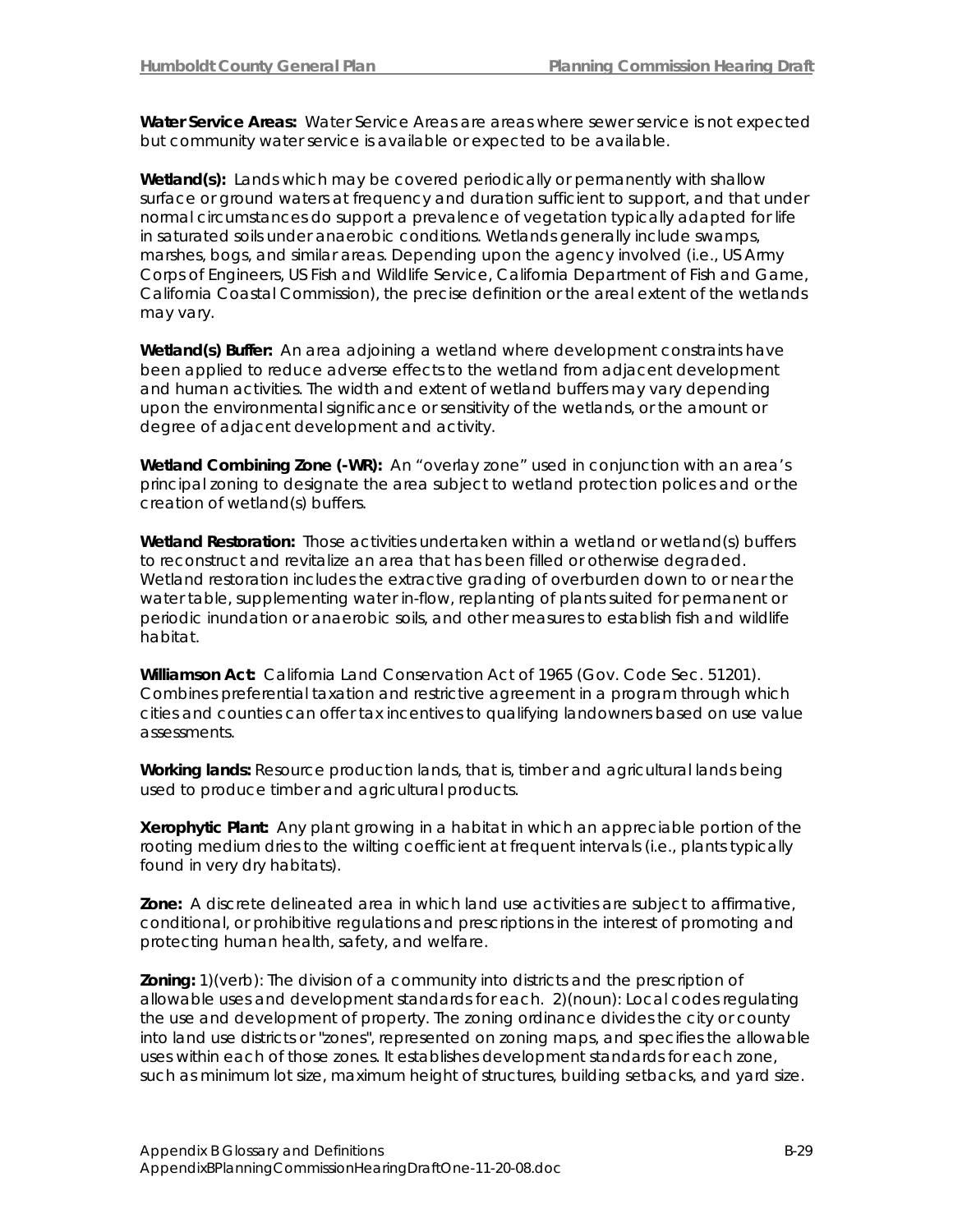**Zoning Administrator**: A planning department staff member or other individual who serves as a hearing officer responsible for hearing minor zoning permits. Typically, the zoning administrator considers variances and conditional use permits and may interpret the provisions of the zoning ordinance when questions arise. His/her decision may be appealed to the local planning commission and/or legislative body.

**Zoning Consistency:** The state in which the location, design, improvements, and effects of a development project proposal have been determined to be in harmony with established standards for the zone in which it is located.

**Zoning Reclassification:** A local legislative action to change the zoning district classification of an area from its existing classification to another. Such an action must be consistent with the general plan.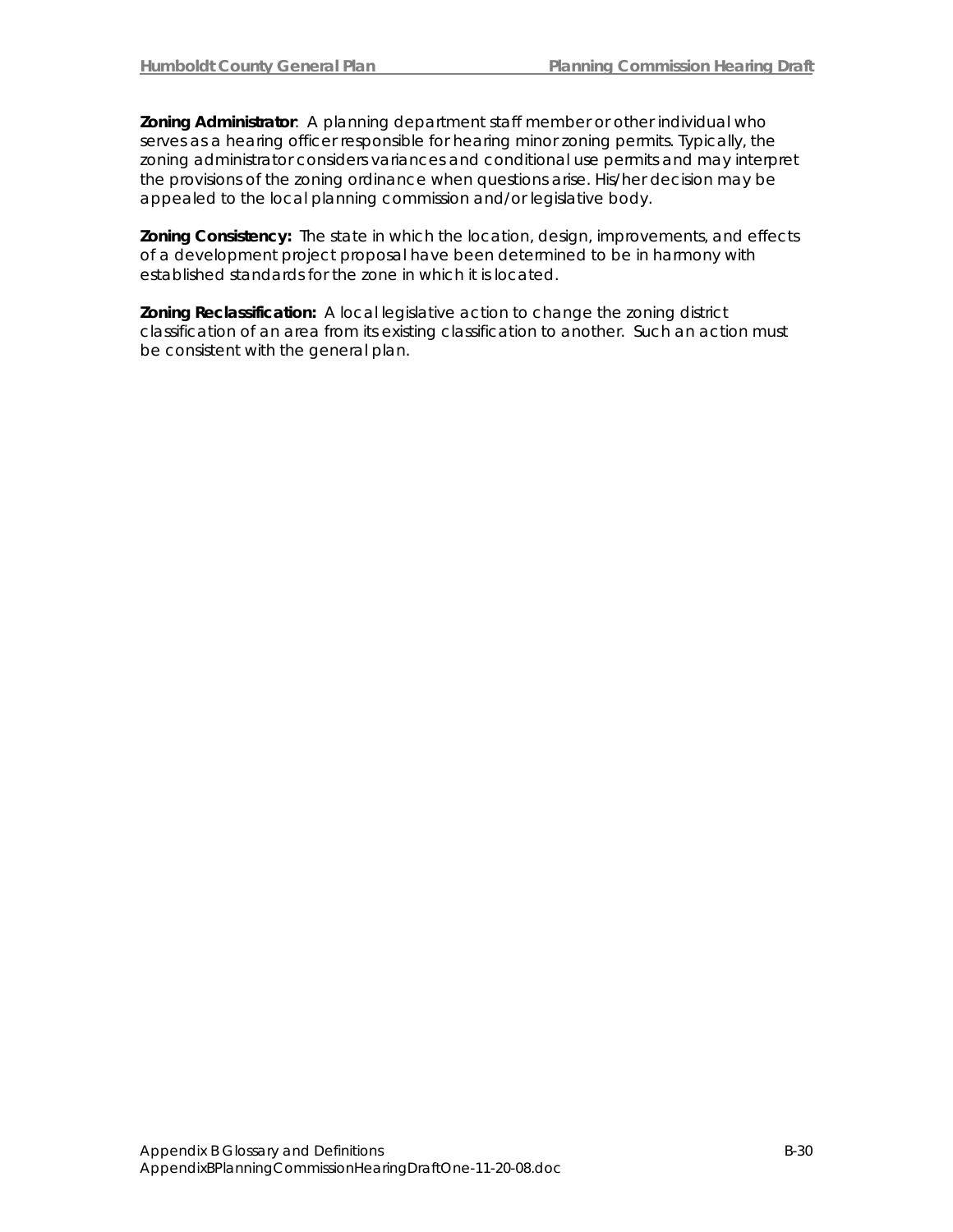# **Glossary Use Types:**

*(This glossary of use types is excerpted from the Humboldt County Zoning Regulations to provide a complete listing of the Allowable Use Types used in the Land Use Classification Tables found in Chapter 4 – Land Use Element.)* 

# 313-170 AGRICULTURAL USE TYPES

Agricultural use types include the on site production of plant and animal products by agricultural methods. The following are agricultural use types:

- 170.1 **Agriculture-Related Recreational**. The Agriculture-Related Recreation Use Type includes recreational facilities developed in conjunction with agriculture, including hunting and duck camps, skiing and dude ranches, but not including such recreational activities as golf courses which require non-agricultural development.
- 170.2 **Feed Lot/Slaughter House**. The Feed Lot/Slaughter House Use Type includes large onsite yard(s) with pens or stables and other structures, other than those which are a part of a typical livestock ranch, where cattle, sheep, and similar animals are kept for finishing, shipment or slaughter.
- 170.3 **General Agriculture**. The General Agriculture Use Type includes cultivation of food and fiber such as field and tree crops, dairying, pasturage, tree farming, horticulture, floriculture, viticulture, apiaries, and animal and poultry husbandry, but not including feed lots, stock yards, slaughter houses, hog farms, fur farms, turkey farms, frog farms, fertilizer works or plants for the reduction of animal matter.
- 170.4 **Hog Farming**. The Hog Farming Use Type refers to any premises used solely or primarily for the raising or keeping of three (3) or more hogs, when raised, fed or fattened for the purposes of sale and consumption by other than the owner or resident of the site.
- 170.5 **Intensive Agriculture**. Any premises used solely or primarily for the raising or keeping of animals such as furbearers, frogs, or turkeys, when raised, fed or fattened for the purpose of sale and/or consumption by other than the owner of the site.
- 170.6 **Stables and Kennels**. The Stables and Kennels Use Type refers to raising and keeping of dogs or horses (or similar hoofed animals) for hire or animals boarded and fed for compensation. (See "Stable" and "Kennel" in Section C: "Index of Definitions of Language and Legal Terms.")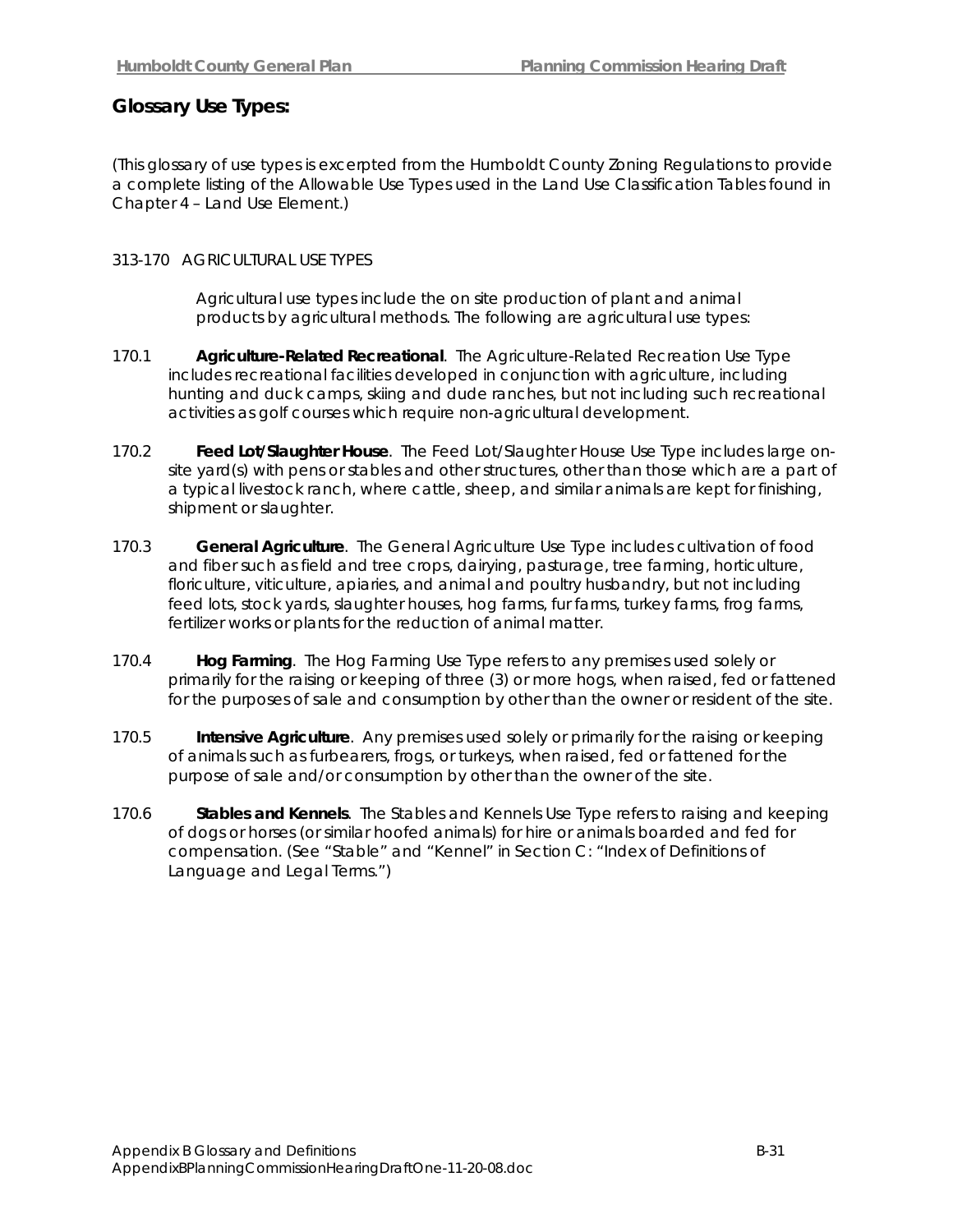#### 313-171 CIVIC USE TYPES

Civic Use Types include the performance of utility, educational, recreational, cultural, medical, Protective, governmental, and similar uses of importance to the public. The following are Civic Use Types:

- 171.1 **Administrative**. The Administrative Use Type includes the uses performed by public, public non-profit, parochial, and public utility administrative offices.
- 171.2 **Community Assembly**. The Community Assembly Use Type includes the activities typically performed by, or at, the following institutions or installations:
	- 171.2.1 Churches, temples, synagogues, and other places of worship;
	- 171.2.2 Public parochial, and private non-profit clubs, lodges, meeting halls, and recreation centers;
	- 171.2.3 Public swimming pools.
- 171.3 **Cultural, Non-Assembly**. The Non-Assembly Cultural Use Type includes the activities typically performed by the following institutions:
	- 171.3.1 Public, parochial, and private non-profit museums and art galleries and similar organizations;
	- 171.3.2 Public, parochial, and private non-profit libraries and observatories and similar institutions.

#### 171.4 **Electrical Distribution Lines, Major**.

- 171.4.1 This use type includes electrical utility wires, 60 kilovolt or larger, either above ground or underground, including supporting towers, poles and appurtenances, which are used for distributing, conveying or transmitting electrical energy.
- 171.4.2 This use type does not include the installation, testing, and placement in service or the replacement of any necessary utility connection between an existing service facility and any development approved pursuant to this ordinance.
- 171.5 **Essential Services**. The Essential Services Use Type includes uses which are necessary to support principal development. Typical Essential Services uses include:
	- 171.5.1 Fire and police stations;
	- 171.5.2 Ambulance services;
	- 171.5.3 Post offices, excluding major processing centers;
	- 171.5.4 Dumpster sites, solid waste transfer stations, and road maintenance yards;
	- 171.5.5 Community wells, water storage tanks, and associated water treatment facilities.
	- 171.5.6 Public, parochial and private day-care centers, family day care centers, nursery schools, elementary, junior high, and high schools. (Amended by Ord. 1842, Sec. 18, 8/16/88)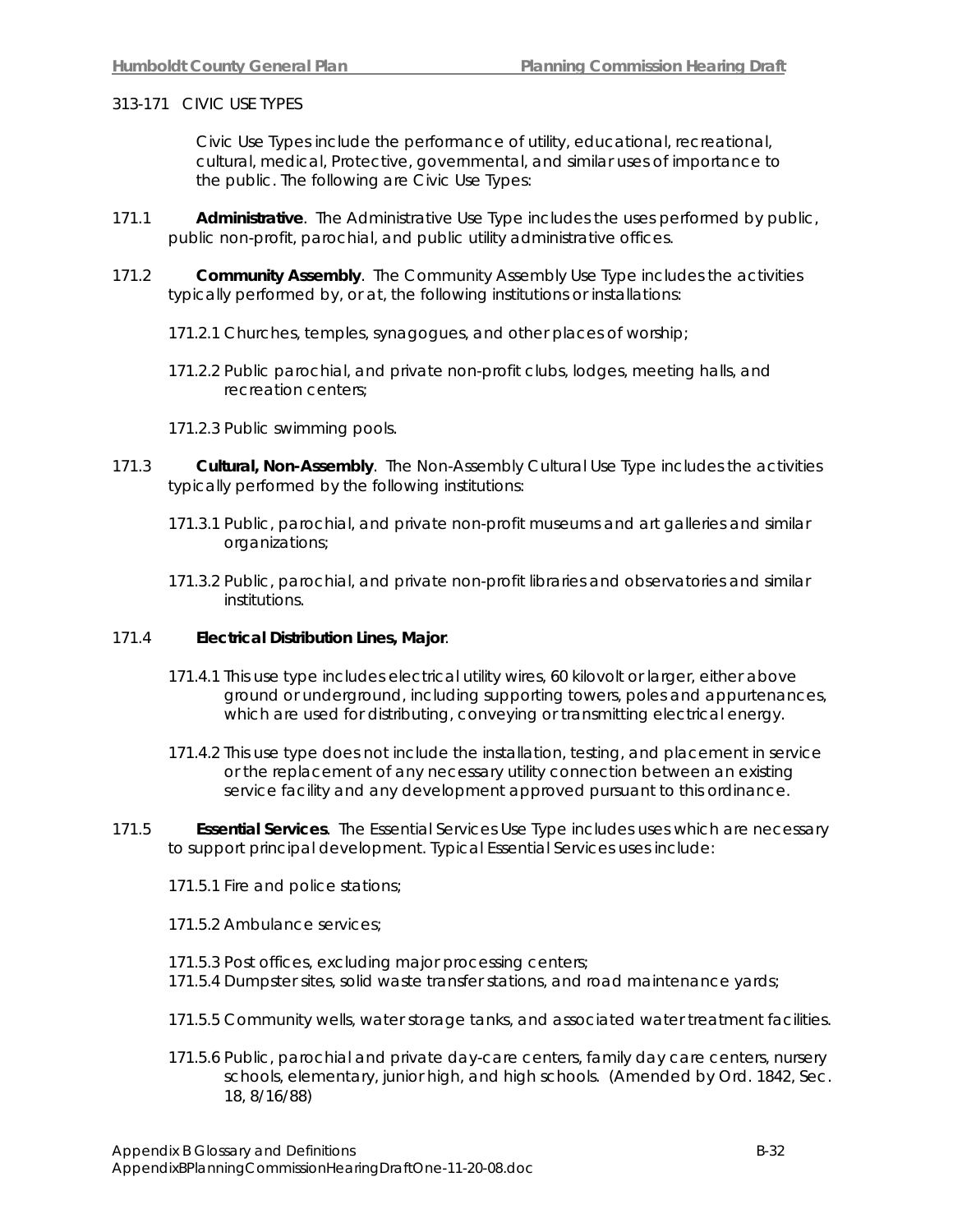- 171.5.7 Public and parochial parks, playgrounds and playing fields.
- 171.6 **Extensive Impact Civic Use**. The Extensive Impact Civic Use Type includes the uses typically performed by, or the maintenance and operation of, the following institutions and installations:
	- 171.6.1 Airports, heliports, and helistops;
	- 171.6.2 Railroad stations;
	- 171.6.3 Bus Depots;
	- 171.6.4 Publicly operated parking garages;
	- 171.6.5 Water and wastewater treatment plants;
	- 171.6.6 Cemeteries, mausoleums, crematoriums and columbariums;
	- 171.6.7 Sites for storage, repair and processing of materials and equipment and vehicles operated by governmental entities;
	- 171.6.8 Military installations;
	- 171.6.9 Electrical power plants operated by a government entity or public utility;
	- 171.6.10 Gas and oil storage facilities for power plants operated by a government entity or public utility.

#### 171.7 **Generation and Distribution Facilities, Minor**.

- 171.7.1 The Minor Generation and Distribution Facilities Use Type includes wind generators and accessory structures; small hydroelectric generators (less than 5 megawatt) and accessory structures and utility lines; and communication transmission facilities, including radio and television transmission antennae, communication equipment installations and exchanges, and substations.
- 171.7.2 The Minor Generation and Distribution Facilities Use Type does not include broadcasting and offices or sites for the storage or processing of materials or equipment.

#### 171.8 **Health Care Services**.

- 171.8.1 The Health Care Services Use Type includes the uses typically performed by the following institutions:
	- 171.8.1.1 Health and medical clinics;
	- 171.8.1.2 Hospitals;
	- 171.8.1.3 Nursing homes, convalescent hospitals, rest homes, and homes for the aged with seven or more patients, or with mental, drug addict, or alcohol addict cases;
	- 171.8.1.4 Medical centers for observation or rehabilitation, with full-time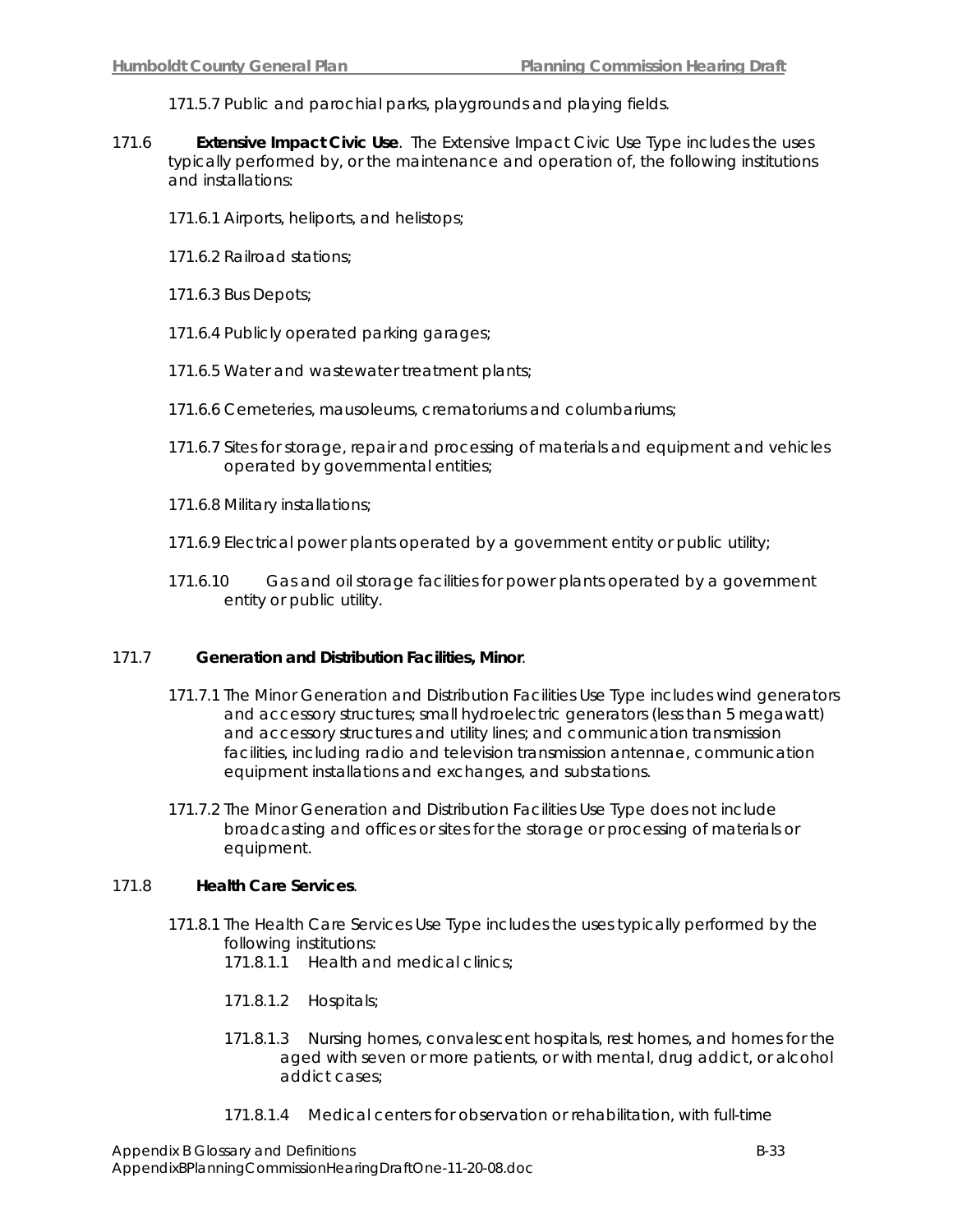supervision or care.

171.8.2 This use type does not include Community Care Facilities, which are a residential use (See, Community Care Facilities.)

#### 171.9 **Oil and Gas Pipelines**.

- 171.9.1 The Oil and Gas Pipelines Use Type includes any gas pipeline, carrying 60 PSI pressure or above, distribution line, above or below ground, used to transport, convey, or distribute oil, petroleum, petroleum products, natural gas, or other flammable or hazardous substances.
- 171.9.2 This use type does not include the installation, testing, and placement in service or the replacement of any necessary utility connection between an existing service facility and any development approved pursuant to this ordinance.
- 171.10. **Public Recreation and Open Space**. The Public Recreation and Open Space Use Type refers to a publicly-owned and maintained parkland and low intensity uses attendant thereto, such as tent camps and picnic areas and food service and other concessions.

#### 171.11 **Solid Waste Disposal**.

- 171.11.1 The Solid Waste Disposal Use Type includes:
	- 171.11.1.1 The disposal of all putrescible and non-putrescible solid and semisolid wastes, such as refuse, garbage, rubbish, paper, ashes, industrial wastes, demolition and construction wastes, abandoned vehicles and parts thereof, discarded home and industrial appliances, manure, vegetable or animal solid and semi-solid wastes, and other discarded solid and semi-solid wastes; and
	- 171.11.1.2 Liquid wastes disposed of in conjunction with solid wastes at solid waste transfer stations, processing facilities or disposal sites.
- 171.11.2 The Solid Waste Disposal Use Type excludes:
	- 171.11.2.1 Sewage collected and treated in a sewerage system; or
	- 171.11.2.2 Materials or substances having commercial value that have been salvaged for reuse, recycling or resale.
- 171.12 **Utilities, Minor**. The Minor Utilities Use Type includes the erection, construction, alteration or maintenance of private wells and on-site sewage disposal system, gas, electric and water.

#### 313-172 COMMERCIAL USE TYPES

Commercial Uses include the distribution and sale or rental of goods; the provision of services other than those classified as Civic Uses; and the administrative and research operations of private, profit-oriented firms. The following are Commercial Use Types:

172.1 **Automotive Sales, Service and Repair**. The Automotive Sales, Service and Repair Use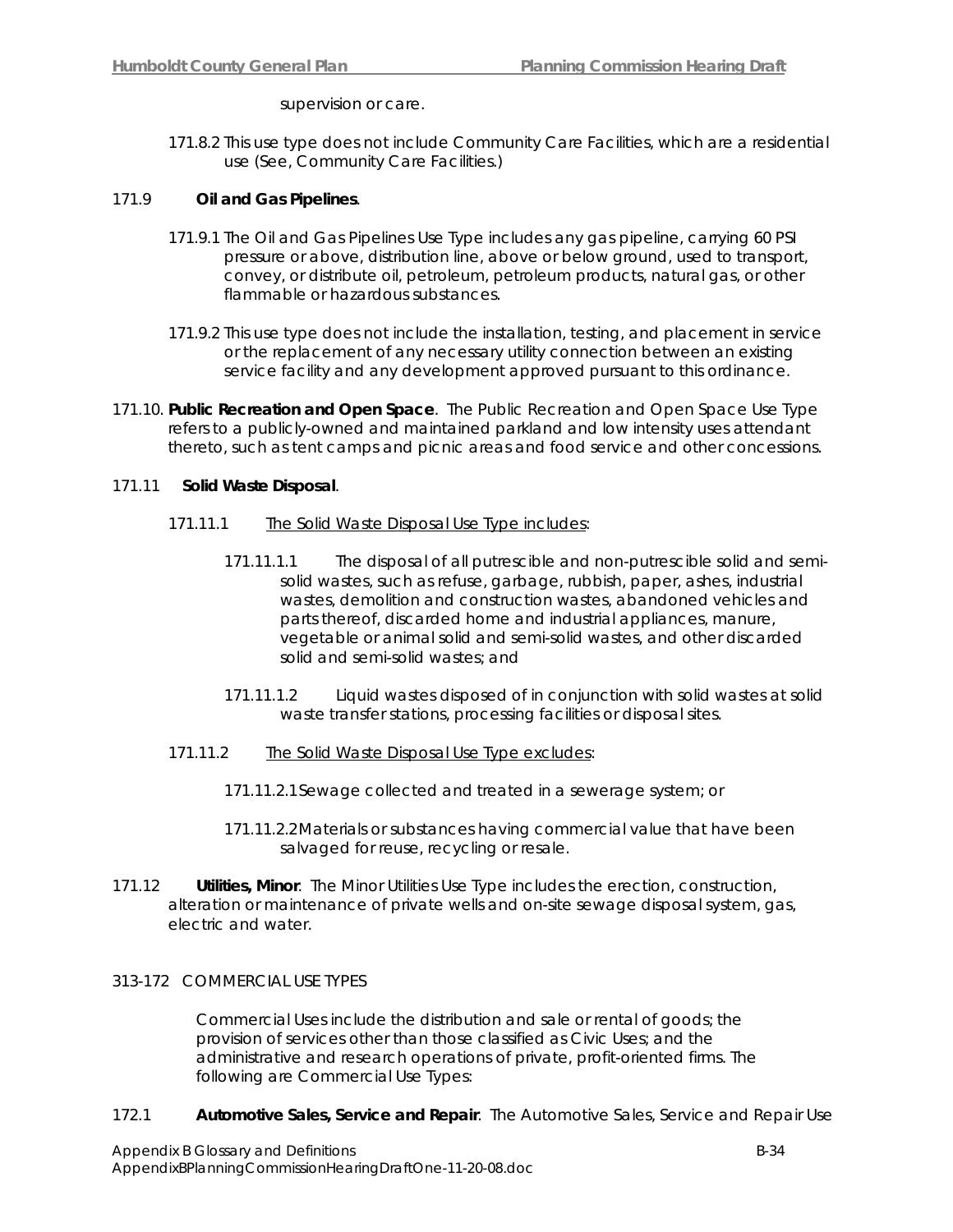Type includes the sales from the premises of motor vehicles, accessory parts and supplies, and the provision of services generally required in the operation and maintenance of motor vehicles; the major repair or painting of motor vehicles, including body work and installation of major accessories, as well as the washing and polishing of motor vehicles. Auto sales from the premises are also included.

### 172.2 **Bed and Breakfast Establishment**.

- 172.2.1 The Bed and Breakfast Establishment Use Type refers to a residential structure with one family in permanent residence where a maximum of four (4) bedrooms without individual cooking facilities are rented for overnight lodging, and where at least one meal daily is provided.
- 172.2.2 This use type does not include "hotels and motels" which are included in the Transient Habitation Use Type; nor does this use type include rooming and boarding houses which are included under the Group Residential Use Type.
- 172.3 **Coastal-Dependent Commercial Recreation**. The Coastal-Dependent Recreation Use Type includes visitor serving recreational facilities which require channel access, such as marinas serving other than solely commercial vessels, fishing piers, boat launching facilities, bait shops, and marine hardware.
- 172.4. **Commercial Recreation**. The Commercial Recreation Use Type refers to facilities serving recreational needs but operated for private profit, including, for example, riding stables, chartered fishing boats, tourist attractions and amusement or marine parks, including special occupancy parks and tent camps.
- 172.5 **Heavy Commercial**. The Heavy Commercial Use Type includes activities such as transfer, storage or processing of used, scrap or waste materials, including automobile wrecking, the sales, storage of building materials, construction and agricultural equipment, kennels, and animal hospitals.
- 172.6. **Incidental Camping Area**. "Incidental Camping Area" as used in this ordinance has the same meaning as stated in Sec. 18208 of the California Health and Safety Code (Incidental camping area), which is any area or tract of land where camping is incidental to the primary use of the land for agriculture, timber management, or water or power development purposes, and where two (2) or more campsites used for camping are rented or leased or held out for rent or lease. The density of usage shall not exceed twenty-five (25) camping parties within a radius of 265 feet from any campsite within the incidental camping area. (Added by Ord. 2167, Sec. 12, 4/7/98)
- 172.7 **Neighborhood Commercial**. The Neighborhood Commercial Use Type includes retail sales and services which provide convenient facilities to residential areas, such as coin operated laundries, food markets, variety stores, and automobile gas or filling stations.
- 172.8 **Office and Professional Services**. The Office and Professional Services Use Type includes administrative activities of private, profit-oriented administrative firms; radio and television broadcasting stations and offices; medical, dental and related services; professional, consultative, and financial services.

#### 172.9 **Private Institution**.

172.9.1 The Private Institution Use Type includes sanitariums, rest homes and convalescent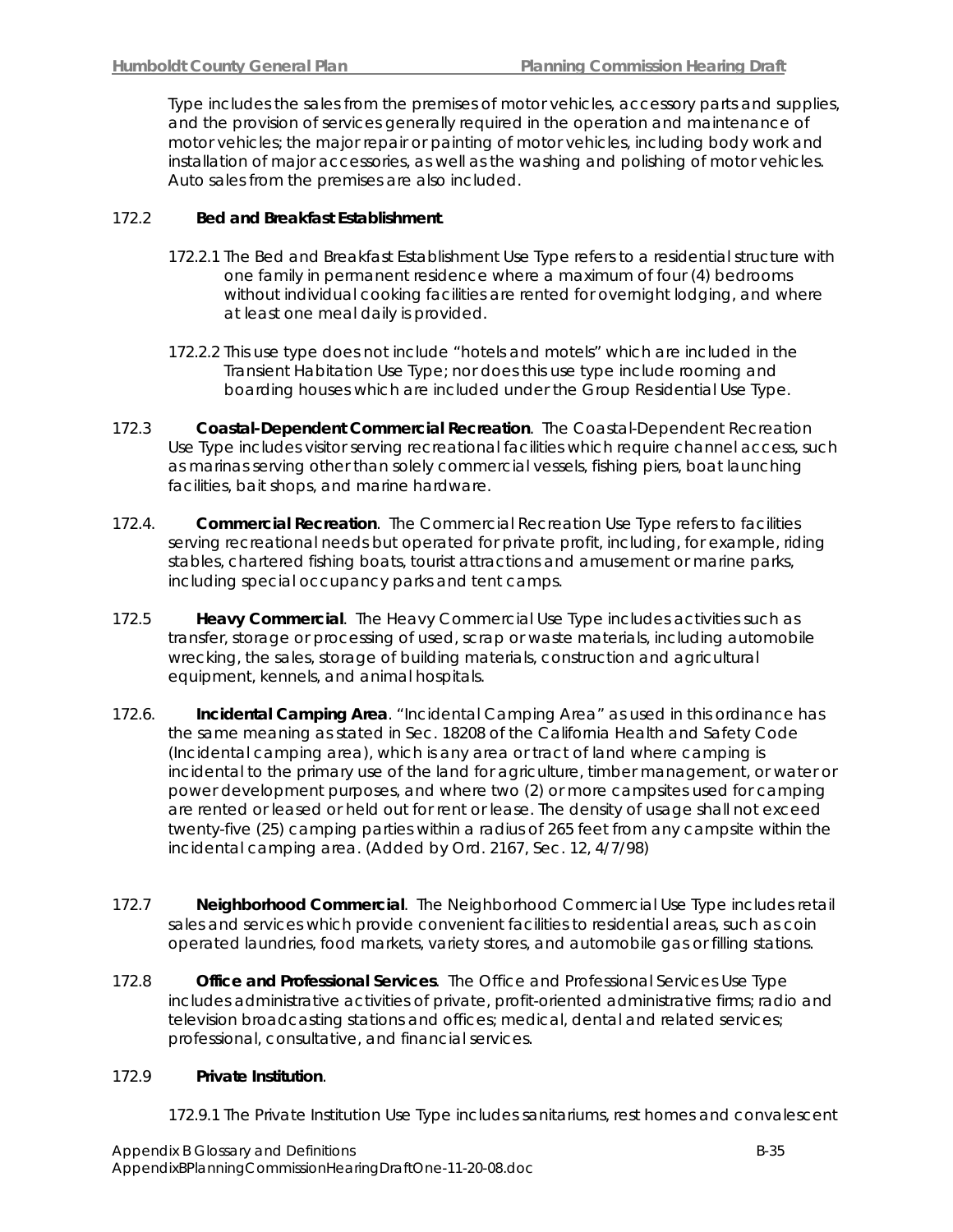homes providing for the rooming or boarding of any aged or convalescent person, whether ambulatory or nonambulatory, for which a license has been acquired from county, state or federal agencies.

- 172.9.2 This use type does not include accessory residential uses.
- 172.10 **Private Recreation**. The Private Recreation Use Type includes clubs or recreation facilities operated by a nonprofit organization and open only to members of such nonprofit organizations and their guests.
- 172.11. **Recreational Vehicle Parks**. "Recreational Vehicle Park" as used in this ordinance has the same meaning as stated in Sec. 18215 of the California Health and Safety Code (Recreational Vehicle Park), which is any area or tract of land, or a separate designated section within a manufactured home park where one or more lots are rented or leased or held out for rent, or lease to owners or users of recreational vehicles or tents and which are occupied for temporary purposes subject to the Special Occupancy Park Regulations in this Chapter (Section 313-113.1).
- 172.12 **Retail Sales**. The Retail Sales Use Type includes the rental or sale, from the premises, of various consumer goods including food, household goods, business supplies, small equipment, agricultural supplies, and parts and accessories, and incidental storage activities.
- 172.13 **Retail Service**. The Retail Service Use Type includes the provision of services other than those classified as Civic Uses, including personal service, business service, eating and drinking establishments, automobile gas or filling station, minor automotive repair, group assembly for entertainment or athletic events, animal care and treatment, and undertaking services.
- 172.15. **Temporary Recreational Vehicle Park**. "Temporary Recreational Vehicle Park" as used in this ordinance has the same meaning as stated in Section 18217 of the California Health and Safety Code (Temporary Recreational Vehicle Park), which is any area or tract of land or a separate designated section within a manufactured home park where one or more lots are rented or leased, or held out for rent or lease to owners or users of recreational vehicles, and which is established for one occupancy not to exceed eleven (11) consecutive days, and is then removed.
- 172.16. **Tent Camp**. "Tent Camp" as used in this ordinance has the same meaning as stated in Title 25, California Code of Regulations, Section 2208 (Definitions - Tent Camp). "Tent Camps" are any area or tract of land where one or more lots are rented or leased or held out for rent or for the exclusive use of camping parties.
- 172.17. **Transient Habitation**. The Transient Habitation Use Type includes motels, hotels, resorts and other facilities other than special occupancy parks providing lodging services to guests on a less-than-weekly basis.
- 172.18. **Visitor Serving Facilities**. The Visitor Serving Facilities Use Type includes public and private developments that provide accommodations, food and services for tourists, including, for example, hotels, motels, tent camps, restaurants, vacation home rentals, and commercialrecreation developments such as art galleries, antique shops, curio shops, eating and amusement areas.
- 172.19 **Warehousing, Storage and Distribution**. The Warehousing, Storage and Distribution Use Type refers to establishments or places of business primarily engaged in enclosed or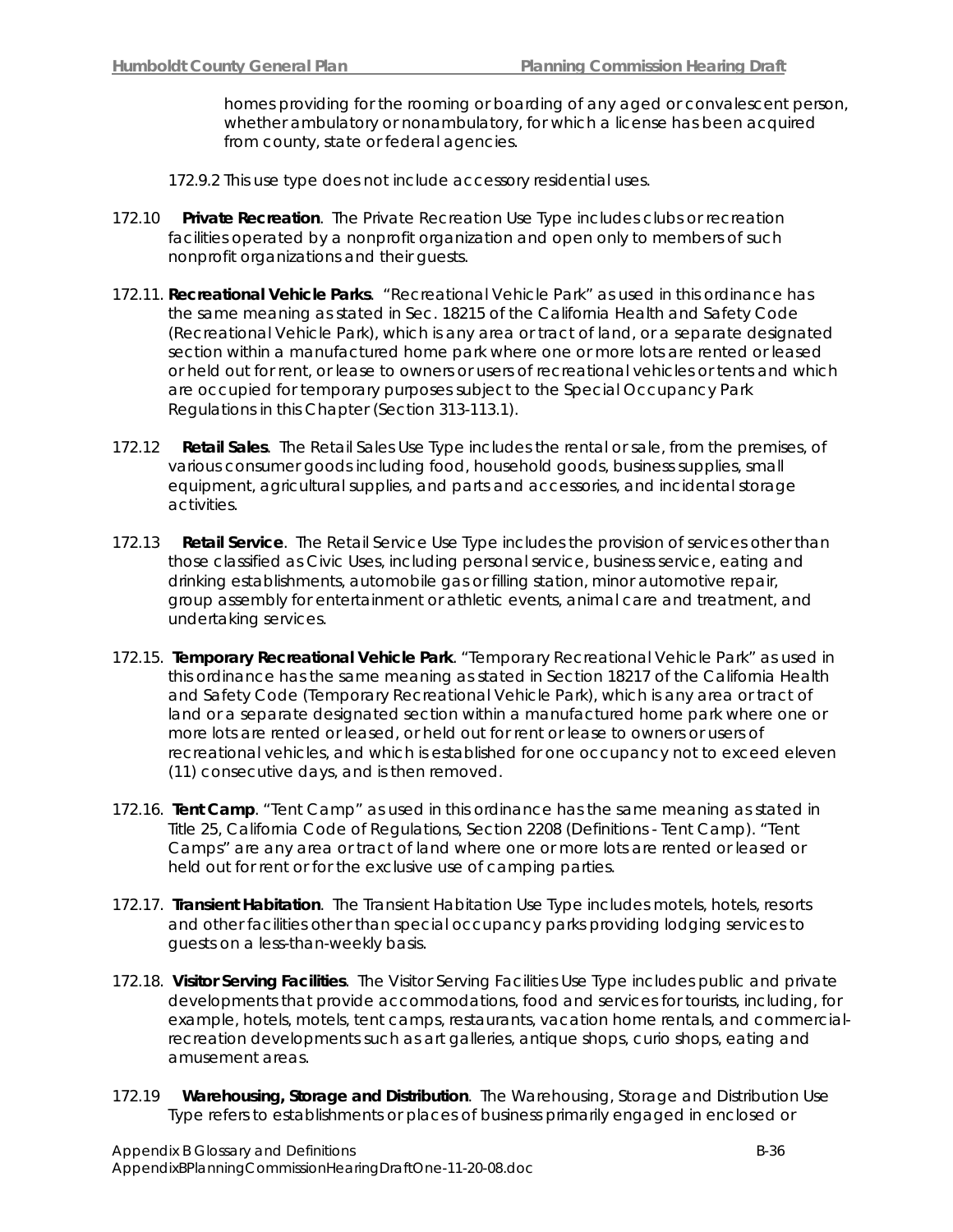open-air wholesaling, storage, distribution and handling of materials and equipment other than live animals and plants.

#### 313-173 COMMERCIAL TIMBER USE TYPES

The Commercial Timber Use Type includes the on-site production of commercial timber products. The following are Commercial Timber Use Types:

173.1 **Timber Production**. The Timber Production Use Type refers to the growing, management, and harvesting of trees of any commercial species used to produce timber and other forest products including Christmas trees, and may include any use which is integrally related to the growing, harvesting and processing of forest products, including but not limited to roads, log landings, and log storage areas, portable chippers and portable sawmills. (See also, definitions for "Timber Harvest" and "Timber Management.")

# 173.2 **Timber-Related Recreation**.

- 173.1.1 The Timber-Related Recreation Use Type includes recreational facilities developed in conjunction with timber production, including hunting and duck camps, skiing, and dude ranches.
- 173.1.2 The Timber-Related Recreation Use Type does not include such recreational activities as golf courses which require non-timber related development.

#### 313-174 EXTRACTIVE USE TYPES

Extractive Use Types include the on-site production of mineral products by extractive methods. The following are Extractive Use Types:

- 174.1 **Metallic Mineral Extraction**. The Metallic Mineral Extraction Use Type refers to the surface or subsurface extraction of metallic minerals such as gold, copper, chromium, and zinc, and not including stationary on-site processing facilities of any type; subject to Surface Mining and Reclamation Regulations in this Chapter (see Section 313-61.2).
- 174.2 **Oil and Gas Drilling and Processing**. The Oil and Gas Drilling and Processing Use Type refers to the operation and maintenance of oil and gas drilling including essential on-site processing, subject to the Oil and Gas Drilling and Processing Regulations in this Chapter (see Section 313-57.1).
- 174.3 **Surface Mining 1**. The Surface Mining 1 Use Type refers to surface extraction of nonmetallic minerals, such as sand, gravel and rock, and including fixed on-site processing facilities such as stationary crushers, separators, kilns, and transfer stations; or similar fixed facilities subject to the Surface Mining and Reclamation Regulations in this Chapter (see Section 313-61.2).
- 174.4 **Surface Mining 2**. The Surface Mining 2 Use Type refers to surface extraction of nonmetallic minerals such as sand and gravel, but not including stationary on-site processing facilities of any type, subject to the Surface Mining and Reclamation Regulations in this Chapter (see Section 313-61.2).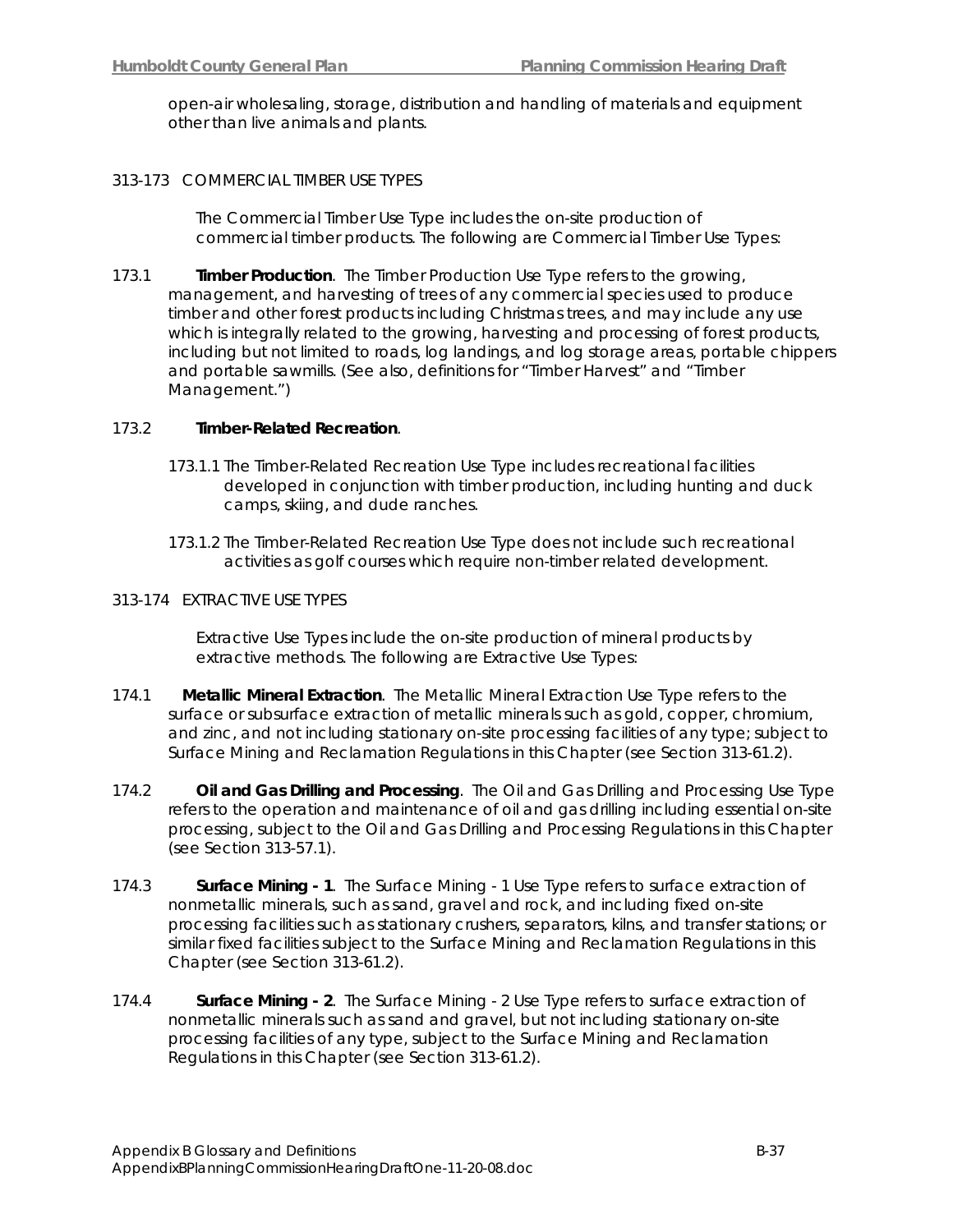174.5 **Surface Mining - 3**. The Surface Mining - 3 Use Type refers to surface extraction on nonmetallic minerals such as sand and gravel, confined only to rivers and areas of wind-blown sands, and not including stationary on-site processing facilities of any type; subject to the Surface Mining and Reclamation Regulations in this Chapter (see Section 313-61.2).

### 313-175 INDUSTRIAL USE TYPES

Industrial and Manufacturing Uses include the on-site production of goods by methods not agricultural or extractive in nature. The following are Industrial Use Types:

- 175.1 **Aquaculture**. The Aquaculture Use Type refers to aquaculture operations, including but not limited to oyster and mussel culturing, crab holding facilities and including support facilities such as earthen impoundments, steel or concrete holding tanks and raceways.
- 175.2 **Coastal-Dependent**. The Coastal-Dependent Use Type includes any coastaldependent industrial use which requires a maintained navigable channel to function, including, for example: public docks, water-borne carrier import and export operations, ship building and boat repair, commercial fishing facilities, including berthing and fish receiving, and fish processing when product is for human consumption (fish waste processing and fish processing of products for other than human consumption are permitted under the Coastal-Related Use Type), marine oil terminals, Outer Continental Shelf (OCS) service or supply bases, ocean intake, outfall or discharge pipelines and pipelines serving offshore facilities, aquaculture and aquaculture support facilities.
- 175.3 **Coastal-Related**. The Coastal-Related Use Type includes coastal-related industrial uses, including but not limited to fish waste processing and fish processing of products for other than human consumption, gas or oil processing and treatment facilities, electrical generating facilities or other facilities which require an ocean intake, outfall, or pipeline. Within the MC Zone, this use type includes alterations, improvements, and relocations of existing general industrial uses.
- 175.4 **Cottage Industry**. The Cottage Industry Use Type refers to establishments primarily engaged in the on-site production of goods by hand manufacturing which involves only the use of hand tools or domestic mechanical equipment or a single kiln, and the incidental direct sale to consumers of only those goods produced on-site. Typical uses include ceramic studios, custom jewelry or small furniture and cabinet manufacturers.
- 175.5 **Hazardous Industrial**. The Hazardous Industrial Use Type includes any industrial activity which involves the handling of toxic, highly flammable, explosive or radioactive materials in such quantities that would, if released or ignited, constitute a significant risk to adjacent human populations or development.
- 175.6 **Heavy Industrial**. The Heavy Industrial Use Type refers to industrial plants engaged in manufacturing, compounding, processing, assembling, packaging, treatment or fabrication of materials and products, wrecking and salvage yards,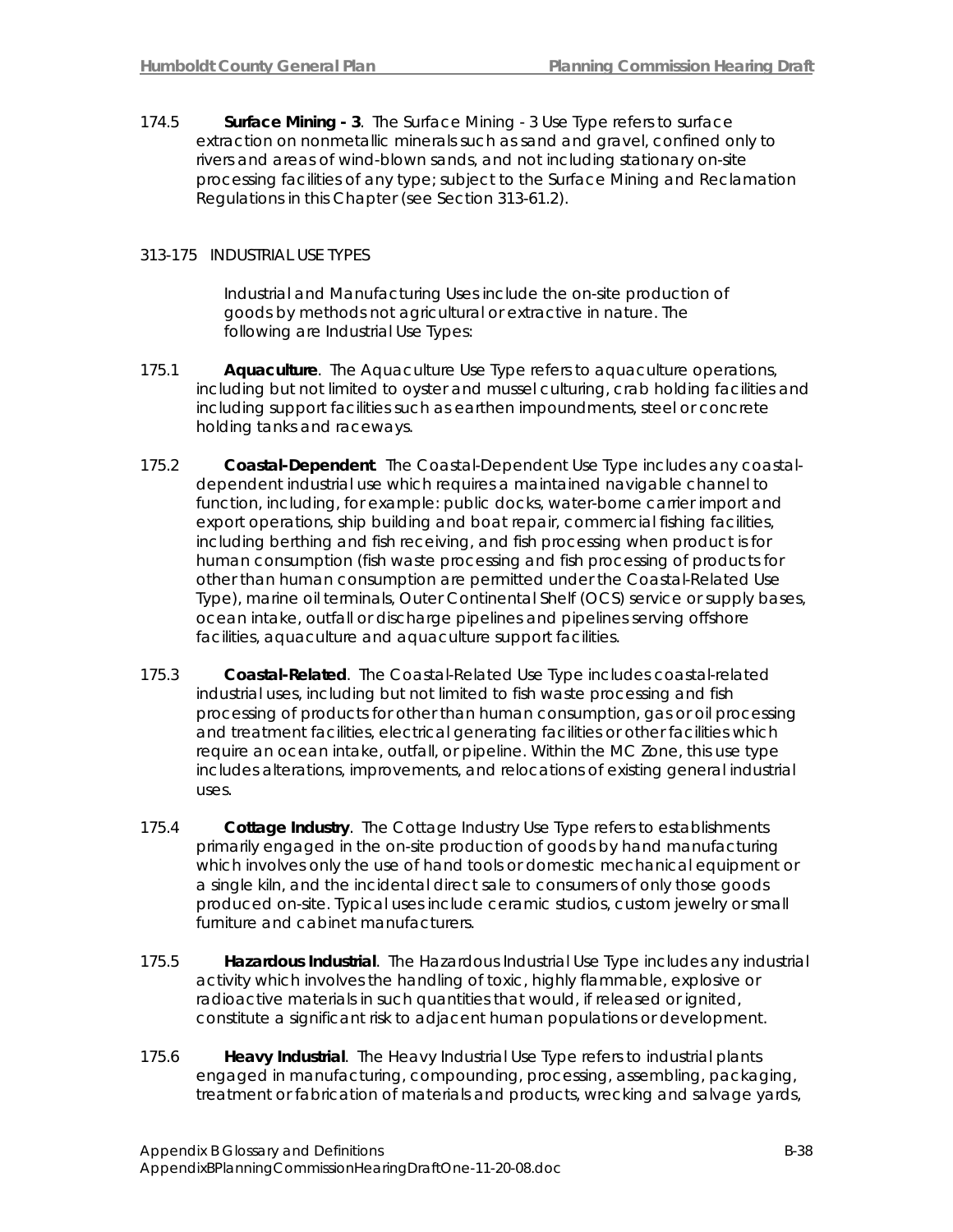petroleum refining, animal and fish products processing, electrical generation and distribution, and pulp mills, but excludes activities included within the Hazardous Industrial Use Type.

- 175.7 **Research/Light Industrial**. The Research/Light Industrial Use Type includes nonnuisance, industrial, low-impact manufacturing, and development activities which do not create objectionable levels of noise, vibration, air pollution, odor, humidity, heat, cold or glare on nearby residential or commercial uses, such as the manufacture of electrical and electronic equipment, industrial and scientific research, medical testing and analysis and product testing, carpentry and cabinetmaking shops, clothing manufacture, contractor's yards, dry cleaning and laundry plants, lumber yards, metal-working shops, wholesale outlet stores, painter's and decorators' yards, plumbing shops, printing and lithographing, and associated administrative offices.
- 175.8 **Timber Products Processing**. The Timber Products Processing Use Type refers to the commercial processing of raw wood and wood products, including saw mills, lumber mills and plywood mills, but not including pulp mills.

#### 313-176 NATURAL RESOURCE USE TYPES

Natural Resource Use Types include the on-site structures and activities which are compatible with the protection and enhancement of sensitive coastal resources. The following are Natural Resource Use Types:

- 176.1 **Boating Facilities**. The Boating Facilities Use Type includes the maintenance, improvement, and minor alteration of existing boating facilities in estuaries, consistent with Public Resources Code Section 30233.
- 176.2 **Fish and Wildlife Habitat Management**. The Fish and Wildlife Habitat Management Use Type refers to the manipulation or maintenance of vegetation or streams, or construction of minor structures to yield desired results in terms of habitat suitable for designated wildlife or fishery species or groups of species.
- 176.3 **Coastal Public Access Facilities**. The Coastal Public Access Facilities Use Type includes the development of coastal access facilities consistent with the Coastal Access Development Requirements.
- 176.4 **Resource-Related Recreational**. The Resource-Related Recreational Use Type includes activities such as nature study, hunting and fishing, and includes the development of hunting blinds and similar minor facilities.
- 176.5 **Watershed Management**. The Watershed Management Use Type includes manipulation or maintenance of a total area or portion of an area draining into a given waterway or reservoir for purposes of wildlife or fishery enhancement, water quality or quantity enhancement, siltation and erosion control and for flood plain management.
- 176.6 **Wetland Restoration**. The Wetland Restoration Use Type includes manipulation or management of an area to create or enhance wetland resource values such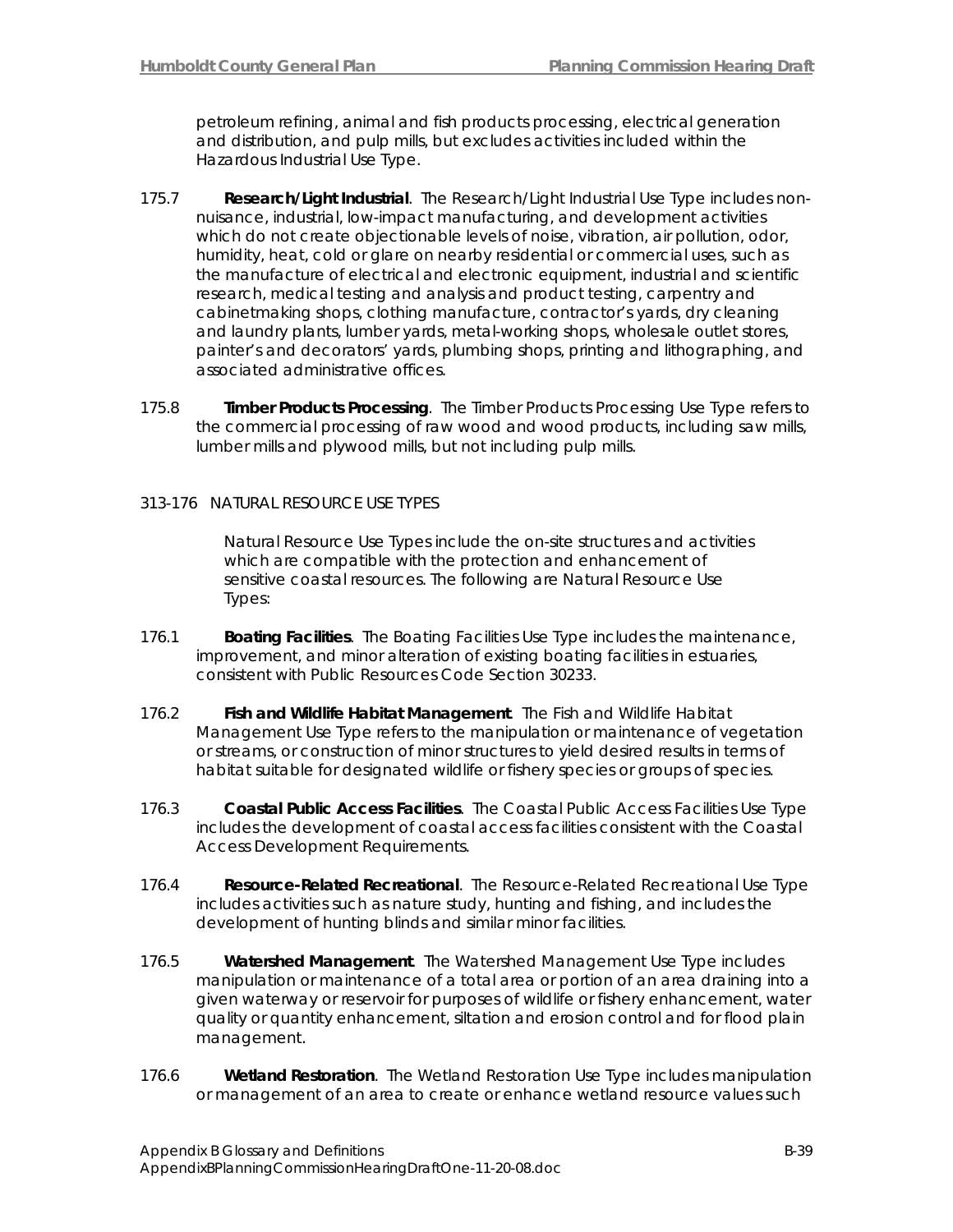as fish and wildlife habitat, siltation and erosion control, and flood storage.

### 313-177 RESIDENTIAL USE TYPES

Residential Use Types include the occupancy of dwelling units on a wholly or principally non-transient basis. Residential uses do not include institutional living arrangements involving the provision of a special kind of care or forced residence, such as in nursing homes, orphanages, asylum, and prisons, except as otherwise provided for various community care facilities.

- 177.1 **Caretaker's Residence**. The Caretaker's Residence Use Type refers to living quarters which are incidental to and under the same ownership as the principal use.
- 177.2 **Community Care Facility**. This term includes all the use types defined in State Law as Community Care Facilities (currently at Chapter 3 of the Health and Safety Code, commencing with Section 1500) and refers to any facility, place, or building which is maintained and operated to provide non-medical residential care, day care, or home finding agency services for children, adults, or children and adults, including but not limited to the physically handicapped, mentally impaired, incompetent persons and abused or neglected children. Community Care Facilities providing these services for six or fewer individuals shall be considered a residential use of the property for the purposes of zoning. (See also, "Family Day Care Homes" and "Family Day Care Centers.")
- 177.3 **Family Day Care Center**. Any facility which provides, to more than twelve persons, non-medical care, or personal services, supervision, or assistance essential for sustaining the activities of daily living or for the protection of the individual on a less than twenty-four hour basis. Such Day Care Centers are a residential use of property. A Use Permit shall be required for the establishment of such a center. (See also, "Community Care Facilities" and "Family Day Care Homes.")
- 177.4 **Family Day Care Home**. Any facility which provides, to twelve or fewer children (including children of the owner or operator of the facility who reside at the home), non-medical care, or personal services, supervision, or assistance essential for sustaining the activities of daily living or for the protection of the individual on a less than twenty-four hour basis. (See also, "Community Care Facility" and "Family Day Care Center.")
- 177.5 **Farm Employee Housing**. The Farm Employee Housing Use Type refers to the occupancy by four or fewer farm employees and their families of any living accommodations, without regard to duration, which occurs exclusively in association with the performance of agricultural labor. (See also, "Farm Employee" in Section C: Index of Definitions of Language and Legal Terms.)
- 177.6 **Group Residential**. The Group Residential Use Type refers to the residential occupancy, for compensation, by groups of persons or individuals by prearrangement for definite periods. Typical uses include occupancy of sorority houses, retirement homes, and boarding houses.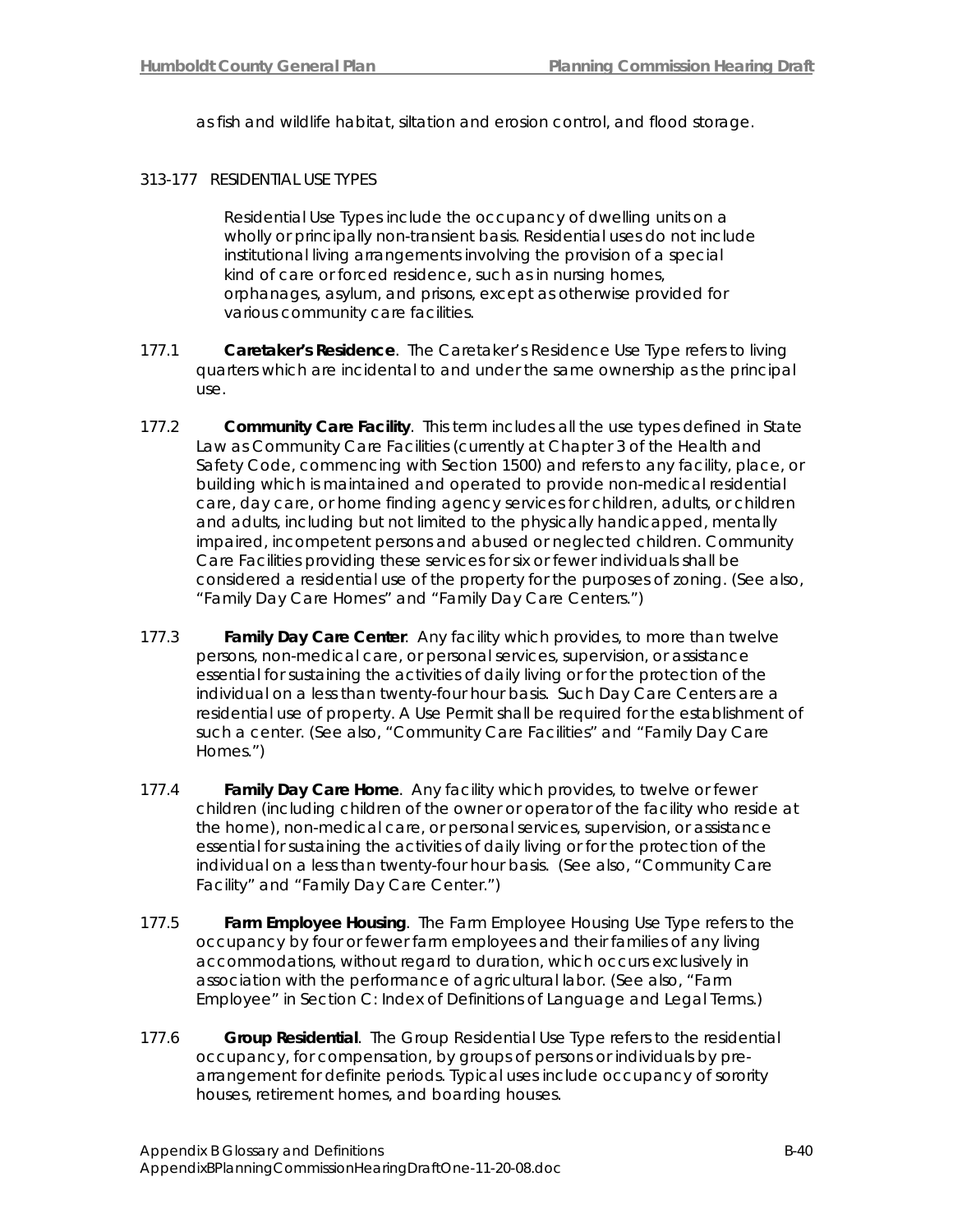- 177.7 **Guest House**. The Guest House Use Type refers to living quarters within a detached accessory building for the sole use of persons employed on the premises or for temporary use by guests of the occupants of the premises, which living quarters have no kitchen facilities and are not otherwise used as a separate dwelling.
- 177.8 **Labor Camp**. The Labor Camp Use Type refers to the occupancy of five or more farm or timber production employees and their families of any living quarters in association with the performance of agricultural or timber production labor. Labor camps shall be located on the premises where the work is performed and shall have a maximum continuous permitted duration of one year (1yr) from the effective date of the required Use Permit.
- 177.9. **Manufactured Home Park Development**. The Manufactured Home Park Development Use Type refers to a tract of land where two or more manufactured home lots are rented or leased or held out for rent or lease to accommodate manufactured homes or recreational vehicles used for human habitation. The Home Park Development Use Type includes manufactured home development constructed according to the requirements of Part 2.1 (commencing with Section 18200) of Division 13 of the Health and Safety Code. (Reference: Section 65852.7, Government Code.)
- 177.10 **Multi Family Residential**. The Multi Family Residential Use Type includes the residential occupancy of a duplex, or multiple main building or buildings by individuals or families on a non-transient basis. The specific types of multi-family uses allowed on a lot are specified in the Zoning Designations contained in this Chapter 3, Section A: Regulations for Zoning Districts.
- 177.11 **Residence Incidental to Agriculture or Commercial Timber Production**. (See Agriculture or Commercial Zoning Designations, Principal Permitted Uses.)
- 177.12 **Second Agriculture or Commercial Timber Production Residence**. (See Agriculture or Commercial Zoning Designations, Principal Permitted Uses.)
- 177.13 **Second Residential Unit (Second/Secondary Dwelling Unit)**. The Second Residential Unit Use Type refers to a fully equipped dwelling unit which is ancillary and subordinate to a principal dwelling unit located on the same lot for occupancy by individuals or a family. (See Section 313-87.1, Second Residential Unit for regulations governing second residential units.)
- 177.14 **Single Family Residential**. The Single Family Residential Use Type includes the residential occupancy of a single detached main building by one family on a non-transient basis, except for rental of single family dwellings as vacation homes, where the use would not be otherwise different than the uses allowed to be made of single family dwellings. (See also, Residential Use Types, Vacation Home Rental.)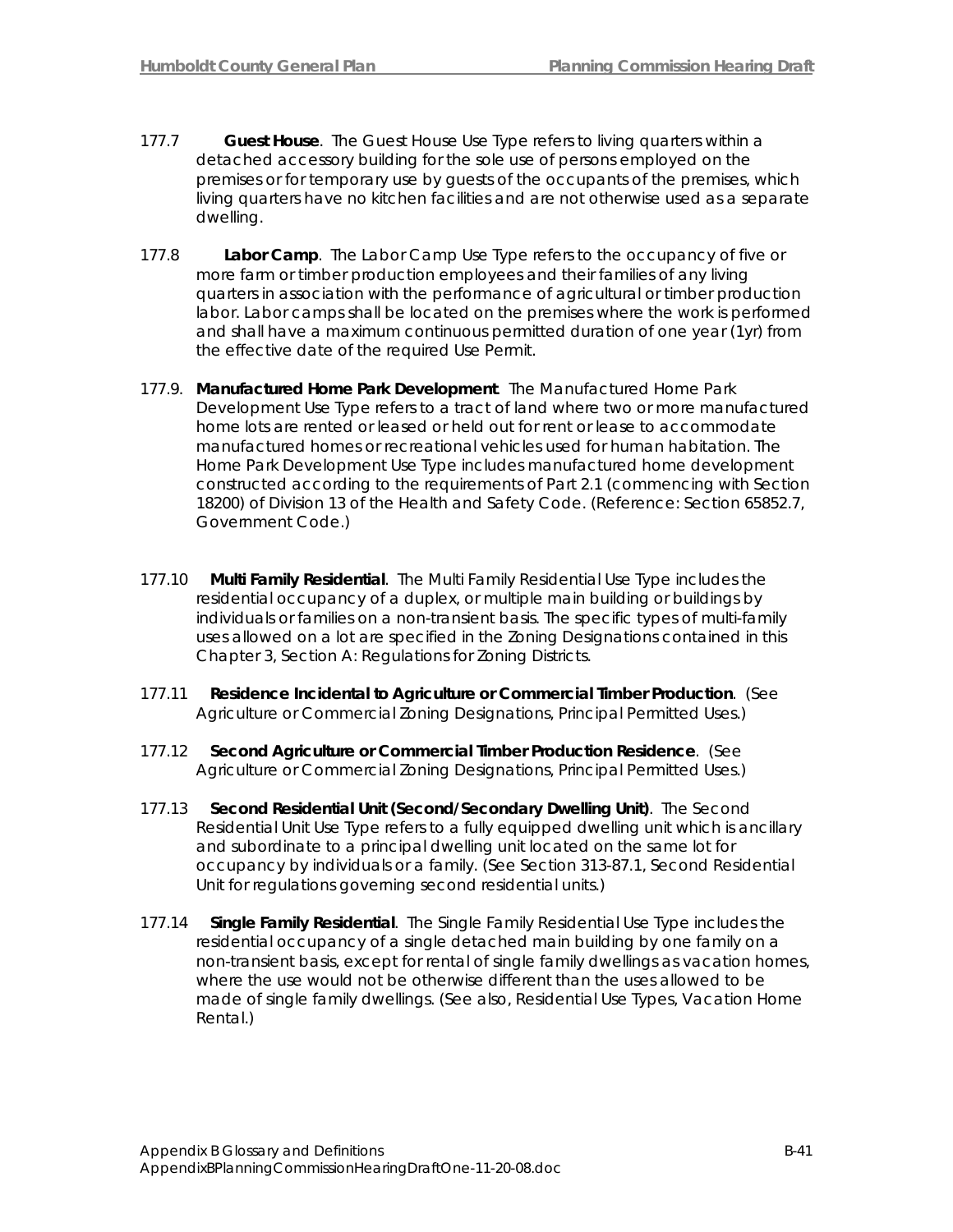| <b>AASHTO</b>   | American Assoc of State and Highway Transportation Officials |
|-----------------|--------------------------------------------------------------|
| <b>ALUCP</b>    | Airport Land Use Compatibility Plans                         |
| <b>ATCM</b>     | <b>Airborne Toxic Control Measures</b>                       |
| <b>BCF</b>      | <b>Billion Cubic Feet</b>                                    |
| <b>BLM</b>      | <b>Bureau of Land Management</b>                             |
| <b>CAL FIRE</b> | California Department of Forestry and Fire Protection        |
| CAL-OSHA        | California Occupational Health and Safety Administration     |
| Caltrans        | California Department of Transportation                      |
| CCI             | Committee for Citizen Involvement                            |
| CC&Rs           | Covenants, codes and restrictions                            |
| <b>CDFG</b>     | California Department of Fish and Game                       |
| <b>CEDS</b>     | Comprehensive Economic Development Strategy                  |
| <b>CEQA</b>     | California Environmental Quality Act                         |
| <b>CHERT</b>    | County of Humboldt Extraction Review Team.                   |
| <b>CIP</b>      | Capital Improvement Plan                                     |
| <b>CNEL</b>     | <b>Community Noise Equivalent Level</b>                      |
| COG             | <b>Council of Governments</b>                                |
| <b>CPA</b>      | Community Planning Area                                      |
| CPUC            | California Public Utilities Commission.                      |
| <b>CSA</b>      | County Service Area                                          |
| <b>CSD</b>      | <b>Community Service District</b>                            |
| <b>CWA</b>      | Clean Water Act                                              |
| <b>DEIR</b>     | Draft Environmental Impact Report                            |
| <b>DSC</b>      | Design Standards Committee                                   |
| EIR:            | <b>Environmental Impact Report</b>                           |
| EOC             | <b>Emergency Operations Center</b>                           |
| <b>FAA</b>      | <b>Federal Aviation Agency</b>                               |
| <b>FAR</b>      | Floor to Area Ratio                                          |
| <b>FCC</b>      | <b>Federal Communications Commission</b>                     |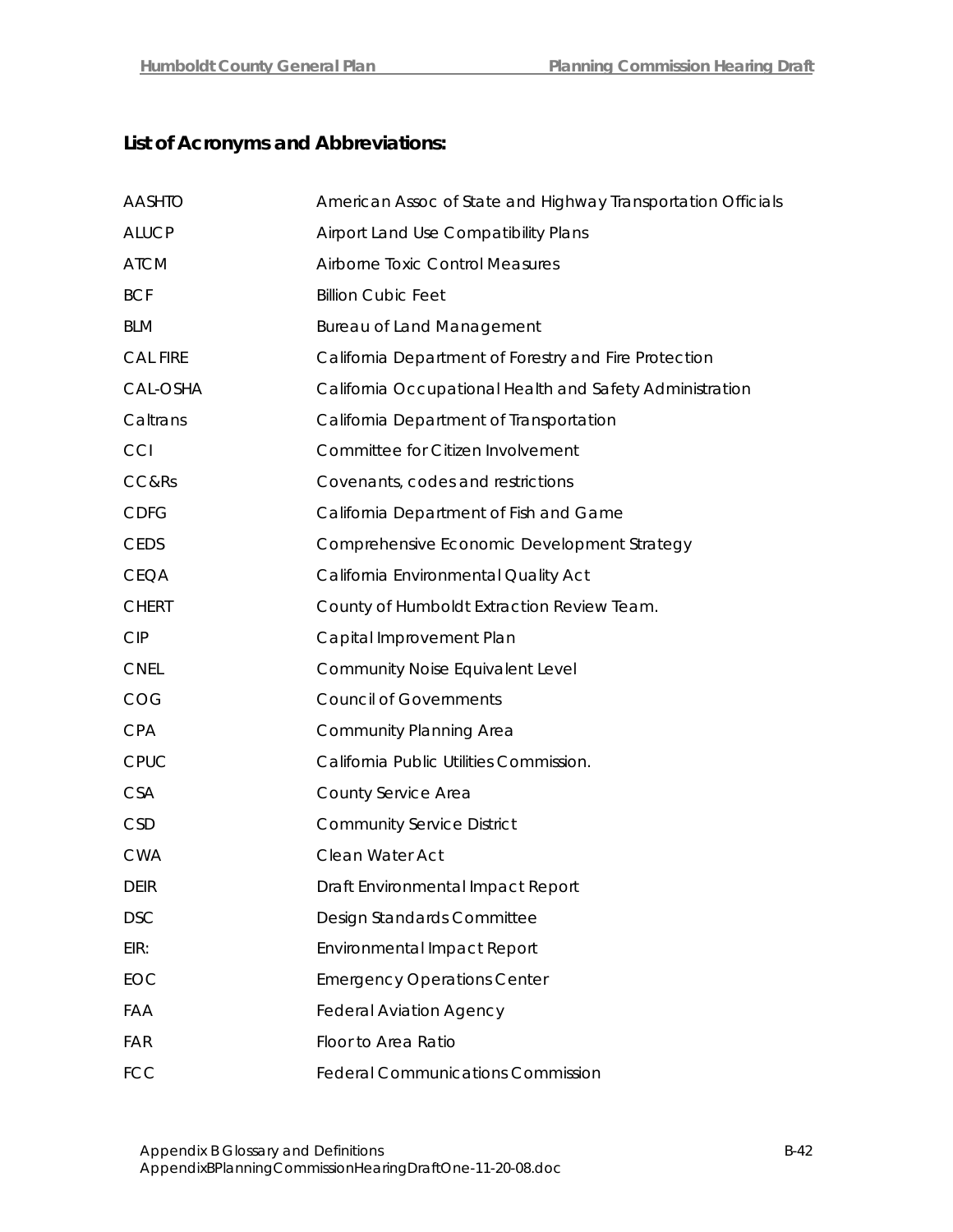| <b>FEMA</b>    | Federal Emergency Management Agency                                                                |
|----------------|----------------------------------------------------------------------------------------------------|
| 5-C's Program  | Five Counties Salmonid Conservation Program                                                        |
| <b>FPD</b>     | <b>Fire Protection District</b>                                                                    |
| <b>FRAP</b>    | Fire and Resource Assessment Program                                                               |
| FRI            | <b>Forest Residential Interface</b>                                                                |
| <b>GEATM</b>   | Greater Eureka Area Travel Model                                                                   |
| GHGs:          | <b>Greenhouse Gases</b>                                                                            |
| <b>GIS</b>     | Geographic Information System                                                                      |
| <b>HBMWD</b>   | Humboldt Bay Municipal Water District                                                              |
| <b>HBPP</b>    | Humboldt Bay Power Plant                                                                           |
| <b>HCAOG</b>   | Humboldt County Association of Governments                                                         |
| <b>HWMA</b>    | Humboldt Waste Management Authority                                                                |
| <b>ISO</b>     | Insurance Services Office                                                                          |
| <b>IWMP</b>    | Integrated Waste Management Plan                                                                   |
| <b>JPA</b>     | joint powers authority                                                                             |
| <b>JTMP</b>    | Joint Timber Management Plan                                                                       |
| K/T Net        | Klamath/Trinity Non Emergency Transportation                                                       |
| LAFCo          | Local Agency Formation Commissions                                                                 |
| <b>LCP</b>     | Local Coastal Plan                                                                                 |
| <b>LEED</b>    | Leadership in Energy and Environmental Design                                                      |
| Ldn            | Day-Night Average Sound Level                                                                      |
| Lmax           | Maximum Noise Level                                                                                |
| <b>LOP</b>     | Letter of permission issued by the U.S. Army Corps of Engineers to<br>authorize gravel extraction. |
| LOS            | Level of Service                                                                                   |
| <b>MAC</b>     | Municipal Advisory Committee                                                                       |
| <b>MOA</b>     | Memorandum of Agreement                                                                            |
| <b>MOCI</b>    | Modified Overall Condition Index                                                                   |
| <b>MFPP</b>    | Master Fire Protection Plan                                                                        |
| <b>NCIRWMP</b> | North Coast Integrated Regional Waste Management Plan                                              |
| <b>NCLIA</b>   | North Counties Logging Interpretive Association                                                    |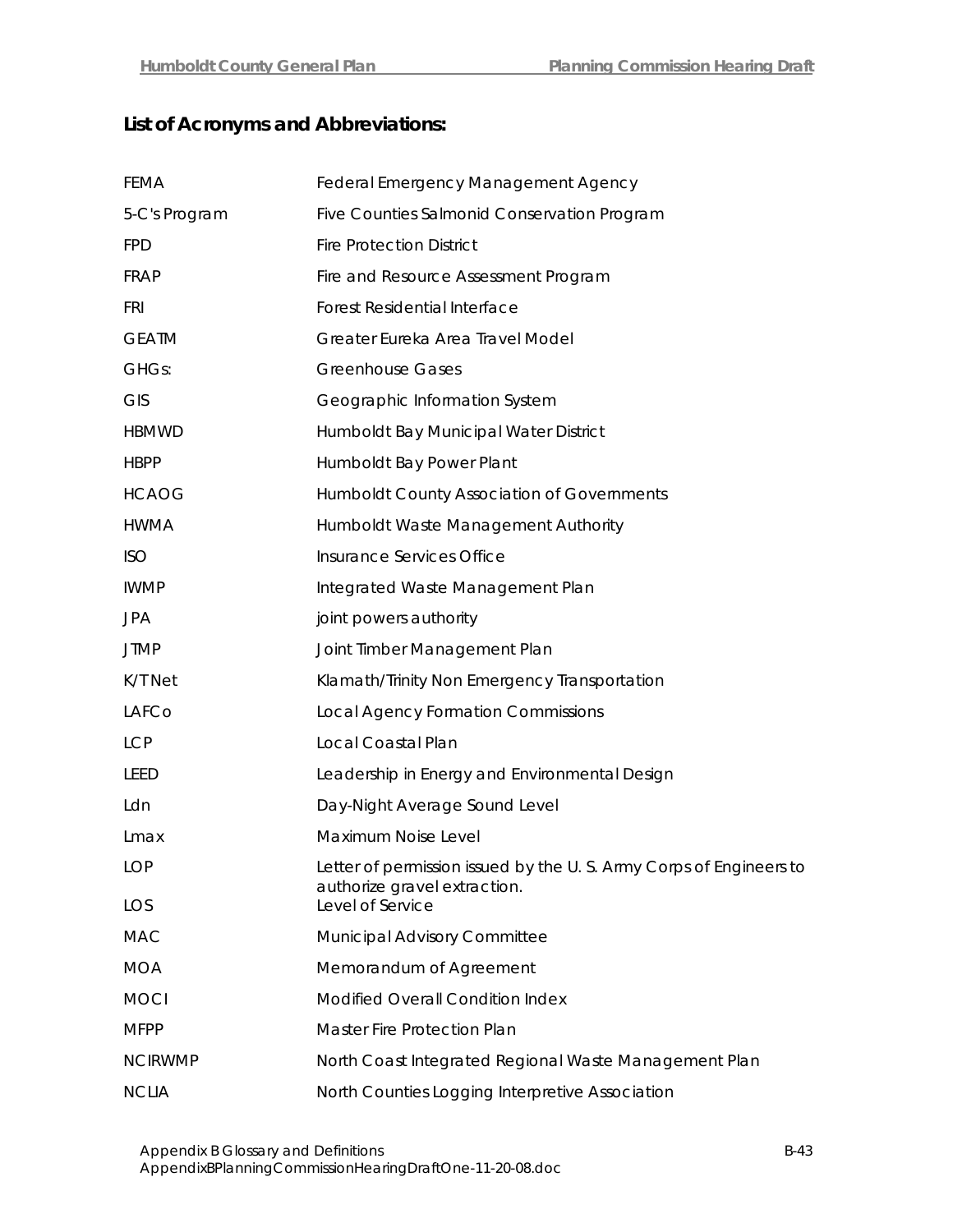| <b>NCRA</b>    | North Coast Railroad Authority                      |
|----------------|-----------------------------------------------------|
| <b>NCUAQMD</b> | North Coast Unified Air Quality Management District |
| <b>NEPA</b>    | National Environmental Policy Act                   |
| <b>NIMS</b>    | National Incident Management System                 |
| <b>NPDES</b>   | National Pollutant Discharge Elimination System     |
| <b>NTMP</b>    | Non-Industrial Timber Management Plan               |
| <b>NWP</b>     | Northwestern Pacific Railroad                       |
| OA             | Operational Area                                    |
| OCI            | <b>Overall Condition Index</b>                      |
| <b>OES</b>     | Office of Emergency Services                        |
| <b>PEIR</b>    | Program environmental impact report                 |
| PG&E           | Pacific Gas and Electric Company                    |
| <b>PMS</b>     | Pavement Management System                          |
| <b>PRD</b>     | Planned Rural Development                           |
| <b>PUD</b>     | Planned Unit Development                            |
| <b>RCAA</b>    | Redwood Community Action Agency                     |
| <b>RCC</b>     | <b>Rural Community Center</b>                       |
| <b>RCEA</b>    | Redwood Coast Energy Authority                      |
| <b>RHNA</b>    | <b>Regional Housing Needs Assessment</b>            |
| <b>RID</b>     | <b>Resort Improvement District</b>                  |
| <b>RTP</b>     | Regional Transportation Plan                        |
| <b>SBC</b>     | Southwestern Bell Company                           |
| SEL            | Sound Exposure Level                                |
| <b>SEMS</b>    | Standardized Emergency Management System            |
| <b>SMA</b>     | Streamside Management Area(s)                       |
| SRA            | State Responsibility Area(s)                        |
| <b>SWMP</b>    | Solid Waste Management Plan                         |
| <b>SWMP</b>    | Stormwater Management Program                       |
| SMARA          | State surface mining and reclamation act of 1975.   |
| <b>TMDL</b>    | <b>Total Maximum Daily Load</b>                     |